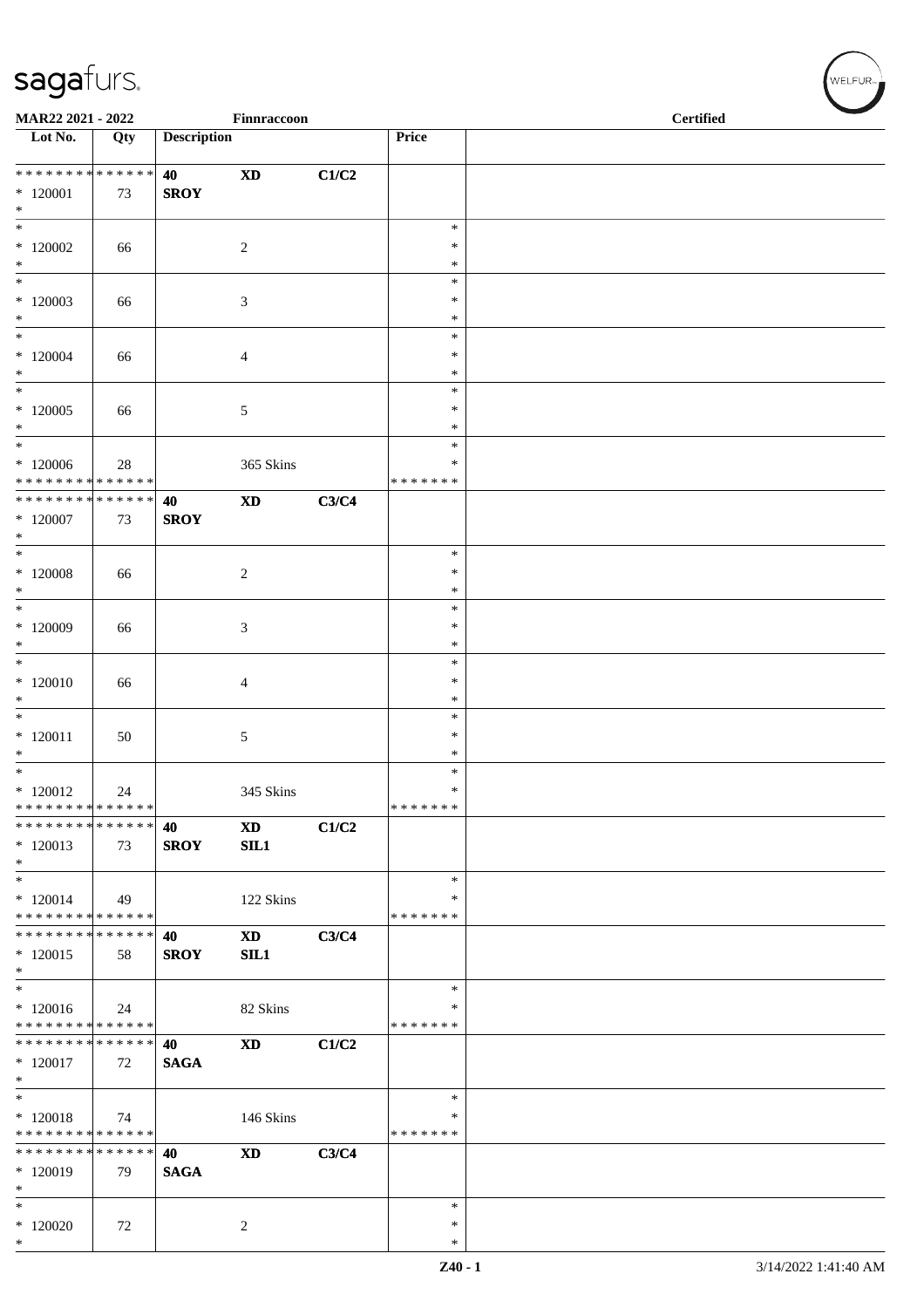| MAR22 2021 - 2022                                                         |     |                    | Finnraccoon                           |       |                                   | <b>Certified</b> |  |
|---------------------------------------------------------------------------|-----|--------------------|---------------------------------------|-------|-----------------------------------|------------------|--|
| $\overline{\phantom{1}}$ Lot No.                                          | Qty | <b>Description</b> |                                       |       | Price                             |                  |  |
| $*$<br>$*120021$                                                          | 72  | 40<br><b>SAGA</b>  | $\boldsymbol{\mathrm{XD}}$            | C3/C4 | $\ast$<br>$\ast$                  |                  |  |
| $*$<br>$_{*}^{-}$<br>$*120022$                                            | 72  |                    | 4                                     |       | $\ast$<br>$\ast$<br>$\ast$        |                  |  |
| $*$<br>$\ast$<br>$*120023$                                                | 72  |                    | 5                                     |       | $\ast$<br>$\ast$<br>$\ast$        |                  |  |
| $*$<br>$\overline{\ast}$<br>$*$ 120024                                    | 72  |                    | 6                                     |       | $\ast$<br>$\ast$<br>∗             |                  |  |
| $*$<br>$\overline{\ast}$                                                  |     |                    |                                       |       | $\ast$<br>$\ast$                  |                  |  |
| $*120025$<br>* * * * * * * * * * * * * *<br>* * * * * * * * * * * * * * * | 74  | 40                 | 513 Skins<br>$\mathbf{X}\mathbf{D}$   | C1/C2 | ∗<br>* * * * * * *                |                  |  |
| $*120026$<br>$*$<br>$*$                                                   | 79  | $\mathbf{SAGA}$    | SL1                                   |       | $\ast$                            |                  |  |
| $*$ 120027<br>$*$<br>$*$                                                  | 72  |                    | $\overline{c}$                        |       | ∗<br>$\ast$<br>$\ast$             |                  |  |
| $*120028$<br>* * * * * * * * * * * * * *                                  | 62  |                    | 213 Skins                             |       | $\ast$<br>* * * * * * *           |                  |  |
| ******** <mark>******</mark><br>$*120029$<br>$\ast$                       | 79  | 40<br><b>SAGA</b>  | <b>XD</b><br>SL1                      | C3/C4 |                                   |                  |  |
| $*$<br>$*120030$<br>$\ast$                                                | 72  |                    | 2                                     |       | $\ast$<br>∗<br>$\ast$             |                  |  |
| $\overline{\phantom{0}}$<br>$*120031$<br>* * * * * * * * * * * * * *      | 46  |                    | 197 Skins                             |       | $\ast$<br>$\ast$<br>* * * * * * * |                  |  |
| ******** <mark>******</mark><br>$*120032$<br>$\ast$                       | 85  | 40<br><b>SAGA</b>  | <b>XD</b><br><b>LGHT</b>              | C1/C2 |                                   |                  |  |
| $\ast$<br>$*120033$<br>* * * * * * * * * * * * * *                        | 29  |                    | 114 Skins                             |       | $\ast$<br>∗<br>* * * * * * *      |                  |  |
| 120034                                                                    | 60  | 40<br><b>SAGA</b>  | $\mathbf{X}\mathbf{D}$<br><b>LGHT</b> | C3/C4 |                                   |                  |  |
| * * * * * * * * * * * * * *<br>$*120035$<br>$\ast$                        | 79  | 40<br>IA           | <b>XD</b><br><b>RUM1</b>              | C1/C2 |                                   |                  |  |
| $*$<br>$*120036$<br>$\ast$                                                | 63  |                    | 2                                     |       | $\ast$<br>$\ast$<br>∗             |                  |  |
| $\frac{1}{*}$<br>$*120037$<br>* * * * * * * * * * * * * *                 | 24  |                    | 166 Skins                             |       | $\ast$<br>$\ast$<br>* * * * * * * |                  |  |
| 120038                                                                    | 72  | 40<br>IA           | <b>XD</b><br>RUM1                     | C3/C4 |                                   |                  |  |
| * * * * * * * * * * * * * *<br>$*120039$<br>$\ast$                        | 79  | 40<br><b>SROY</b>  | XD/DK<br><b>LGHT</b>                  | C1/C2 |                                   |                  |  |
| $\ast$<br>$*120040$<br>******** <mark>******</mark>                       | 28  |                    | 107 Skins                             |       | $\ast$<br>$\ast$<br>* * * * * * * |                  |  |

 $w$ ELFUR<sub>m</sub>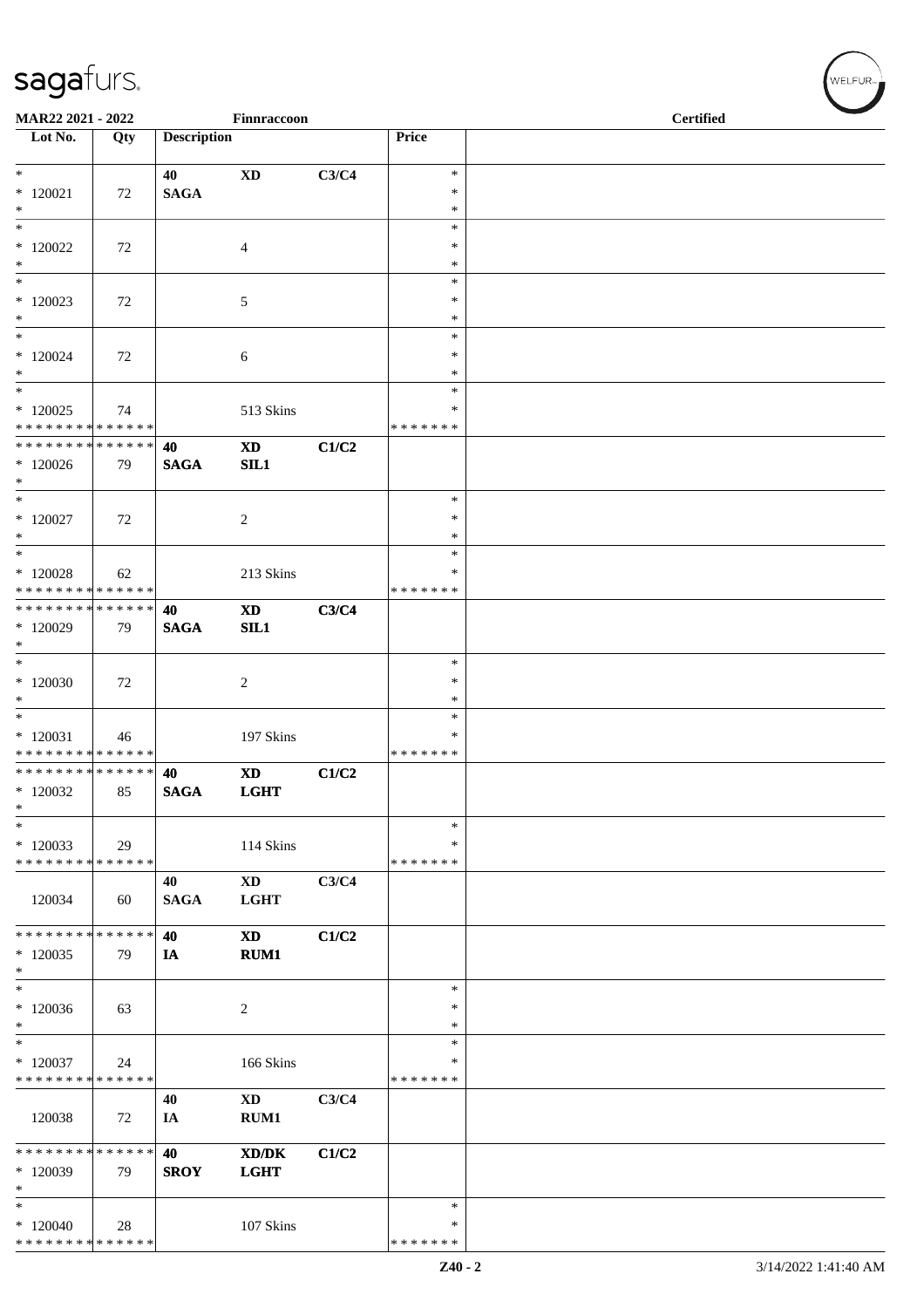| MAR22 2021 - 2022                                                              |     |                              | Finnraccoon                                                |                      |                                      | <b>Certified</b> |  |  |
|--------------------------------------------------------------------------------|-----|------------------------------|------------------------------------------------------------|----------------------|--------------------------------------|------------------|--|--|
| Lot No.                                                                        | Qty | <b>Description</b>           |                                                            |                      | Price                                |                  |  |  |
| * * * * * * * * * * * * * *<br>$*120041$<br>$\ast$                             | 72  | 40<br><b>SROY</b>            | $\mathbf{X}\mathbf{D}/\mathbf{D}\mathbf{K}$<br><b>LGHT</b> | C3/C4                |                                      |                  |  |  |
| $\ast$<br>$*120042$<br>* * * * * * * * * * * * * *                             | 24  |                              | 96 Skins                                                   |                      | $\ast$<br>∗<br>* * * * * * *         |                  |  |  |
| * * * * * * * * * * * * * *<br>$*120043$<br>$\ast$                             | 73  | 40<br>IA                     | XD/DK<br>RUM1                                              | C1/C2<br><b>HEAV</b> |                                      |                  |  |  |
| $\ast$<br>$*120044$<br>* * * * * * * * * * * * * *                             | 27  |                              | 100 Skins                                                  |                      | $\ast$<br>∗<br>* * * * * * *         |                  |  |  |
| 120045                                                                         | 55  | 40<br>IA                     | $\bold{X}\bold{D}/\bold{D}\bold{K}$<br>RUM1                | C3/C4<br><b>HEAV</b> |                                      |                  |  |  |
| * * * * * * * * * * * * * *<br>$*120046$<br>$\ast$                             | 85  | 40<br>SI                     | XD/DK                                                      | C1/C2                |                                      |                  |  |  |
| $\ast$<br>$*120047$<br>$\ast$<br>$\ast$                                        | 78  |                              | $\overline{2}$                                             |                      | $\ast$<br>$\ast$<br>$\ast$<br>$\ast$ |                  |  |  |
| $*120048$<br>* * * * * * * * * * * * * *                                       | 80  |                              | 243 Skins                                                  |                      | ∗<br>* * * * * * *                   |                  |  |  |
| * * * * * * * * * * * * * *<br>$*120049$<br>$\ast$                             | 85  | 40<br>SI                     | $\mathbf{X}\mathbf{D}/\mathbf{D}\mathbf{K}$                | C3/C4                |                                      |                  |  |  |
| $\ast$<br>$*120050$<br>* * * * * * * * * * * * * *                             | 71  |                              | 156 Skins                                                  |                      | $\ast$<br>$\ast$<br>* * * * * * *    |                  |  |  |
| * * * * * * * * * * * * * *<br>$*120051$<br>$\ast$                             | 85  | 40<br>${\bf SI}$             | XD/DK<br>SIL1                                              | C1/C2                |                                      |                  |  |  |
| $\ast$<br>$*120052$<br>* * * * * * * * * * * * * *                             | 32  |                              | 117 Skins                                                  |                      | $\ast$<br>$\ast$<br>* * * * * * *    |                  |  |  |
| 120053                                                                         | 55  | 40<br>SI                     | $\boldsymbol{\text{XD} / \text{DK}}$<br>SL1                | C3/C4                |                                      |                  |  |  |
| 120054                                                                         | 81  | 40<br>SI                     | $\bold{X}\bold{D}/\bold{D}\bold{K}$<br>LGHT                | C2/C3                |                                      |                  |  |  |
| 120055                                                                         | 52  | 40<br>$\mathbf{I}\mathbf{B}$ | $\bold{X}\bold{D}/\bold{D}\bold{K}$<br>RUM2                | C2/C3                |                                      |                  |  |  |
| * * * * * * * * * * * * * *<br>$*120056$<br>$\ast$<br>$\overline{\phantom{a}}$ | 73  | 40<br><b>SROY</b>            | <b>Dark</b>                                                | C1/C2                |                                      |                  |  |  |
| $*120057$<br>$\ast$                                                            | 66  |                              | $\overline{2}$                                             |                      | $\ast$<br>∗<br>$\ast$                |                  |  |  |
| $\ast$<br>$*$ 120058<br>$\ast$                                                 | 66  |                              | $\mathfrak{Z}$                                             |                      | $\ast$<br>$\ast$<br>$\ast$           |                  |  |  |
| $\ast$<br>$*120059$<br>$\ast$                                                  | 66  |                              | 4                                                          |                      | $\ast$<br>$\ast$<br>$\ast$           |                  |  |  |
| $\ast$<br>$*120060$<br>* * * * * * * * * * * * * *                             | 59  |                              | 330 Skins                                                  |                      | $\ast$<br>∗<br>* * * * * * *         |                  |  |  |

WELFUR<sub>"</sub>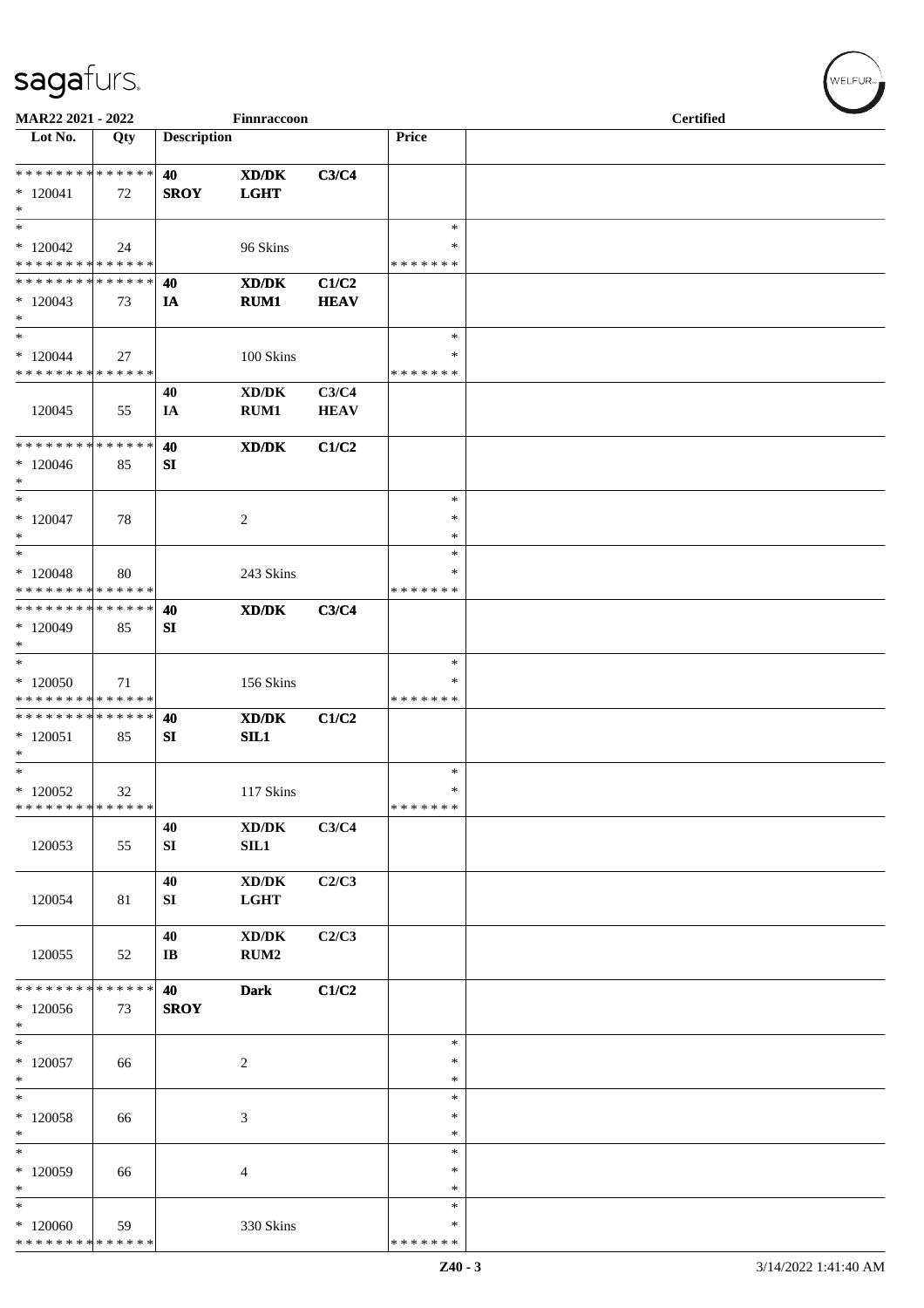| MAR22 2021 - 2022                                                    |     |                    | Finnraccoon        |       |                                   | <b>Certified</b> |  |  |
|----------------------------------------------------------------------|-----|--------------------|--------------------|-------|-----------------------------------|------------------|--|--|
| Lot No.                                                              | Qty | <b>Description</b> |                    |       | Price                             |                  |  |  |
| ******** <mark>******</mark><br>$*120061$                            | 73  | 40<br><b>SROY</b>  | <b>Dark</b>        | C3/C4 |                                   |                  |  |  |
| $\ast$<br>$\ast$                                                     |     |                    |                    |       | $\ast$<br>$\ast$                  |                  |  |  |
| $*120062$<br>$\ast$<br>$\ast$                                        | 66  |                    | $\boldsymbol{2}$   |       | $\ast$<br>$\ast$                  |                  |  |  |
| $*120063$<br>$\ast$                                                  | 66  |                    | $\mathfrak{Z}$     |       | $\ast$<br>$\ast$                  |                  |  |  |
| $\ast$<br>$*120064$<br>$\ast$                                        | 66  |                    | $\overline{4}$     |       | $\ast$<br>∗<br>$\ast$             |                  |  |  |
| $\ast$<br>$*120065$<br>$*$                                           | 66  |                    | $\mathfrak{S}$     |       | $\ast$<br>$\ast$<br>$\ast$        |                  |  |  |
| $\ast$<br>$*120066$<br>* * * * * * * * * * * * * *                   | 41  |                    | 378 Skins          |       | $\ast$<br>*<br>* * * * * * *      |                  |  |  |
| * * * * * * * * * * * * * * *<br>$*120067$<br>$*$                    | 73  | 40<br><b>SROY</b>  | <b>Dark</b><br>SL1 | C1/C2 |                                   |                  |  |  |
| $\ast$<br>$*120068$<br>$*$                                           | 54  |                    | $\sqrt{2}$         |       | $\ast$<br>$\ast$<br>$\ast$        |                  |  |  |
| $\ast$<br>$*120069$<br>* * * * * * * * * * * * * *                   | 24  |                    | 151 Skins          |       | $\ast$<br>*<br>* * * * * * *      |                  |  |  |
| * * * * * * * * * * * * * * *<br>$*120070$<br>$\ast$                 | 73  | 40<br><b>SROY</b>  | <b>Dark</b><br>SL1 | C3/C4 |                                   |                  |  |  |
| $\overline{\phantom{0}}$<br>$*120071$<br>* * * * * * * * * * * * * * | 30  |                    | 103 Skins          |       | $\ast$<br>$\ast$<br>* * * * * * * |                  |  |  |
| **************<br>$*120072$<br>$\ast$                                | 79  | 40<br><b>SAGA</b>  | <b>Dark</b>        | C1/C2 |                                   |                  |  |  |
| $*$<br>$*120073$<br>$*$                                              | 72  |                    | $\sqrt{2}$         |       | $\ast$<br>∗<br>$\ast$             |                  |  |  |
| $\ast$<br>$*120074$<br>$*$                                           | 72  |                    | $\mathfrak{Z}$     |       | $\ast$<br>$\ast$<br>$\ast$        |                  |  |  |
| $\ast$<br>$*120075$<br>$*$                                           | 72  |                    | $\overline{4}$     |       | $\ast$<br>$\ast$<br>$\ast$        |                  |  |  |
| $*$<br>$*120076$<br>$\ast$                                           | 72  |                    | $5\,$              |       | $\ast$<br>*<br>∗                  |                  |  |  |
| $\ast$<br>$*120077$<br>$*$                                           | 72  |                    | $\sqrt{6}$         |       | $\ast$<br>∗<br>$\ast$             |                  |  |  |
| $\overline{\ast}$<br>$*$ 120078<br>$\ast$                            | 72  |                    | $\tau$             |       | $\ast$<br>$\ast$<br>$\ast$        |                  |  |  |
| $*$<br>$*120079$<br>$\ast$                                           | 72  |                    | $8\,$              |       | $\ast$<br>$\ast$<br>∗             |                  |  |  |
| $\ast$<br>$\hspace{-1.5mm}^*$ 120080<br>$\ast$                       | 72  |                    | 9                  |       | $\ast$<br>∗<br>$\ast$             |                  |  |  |

 $w$ ELFUR<sub>m</sub>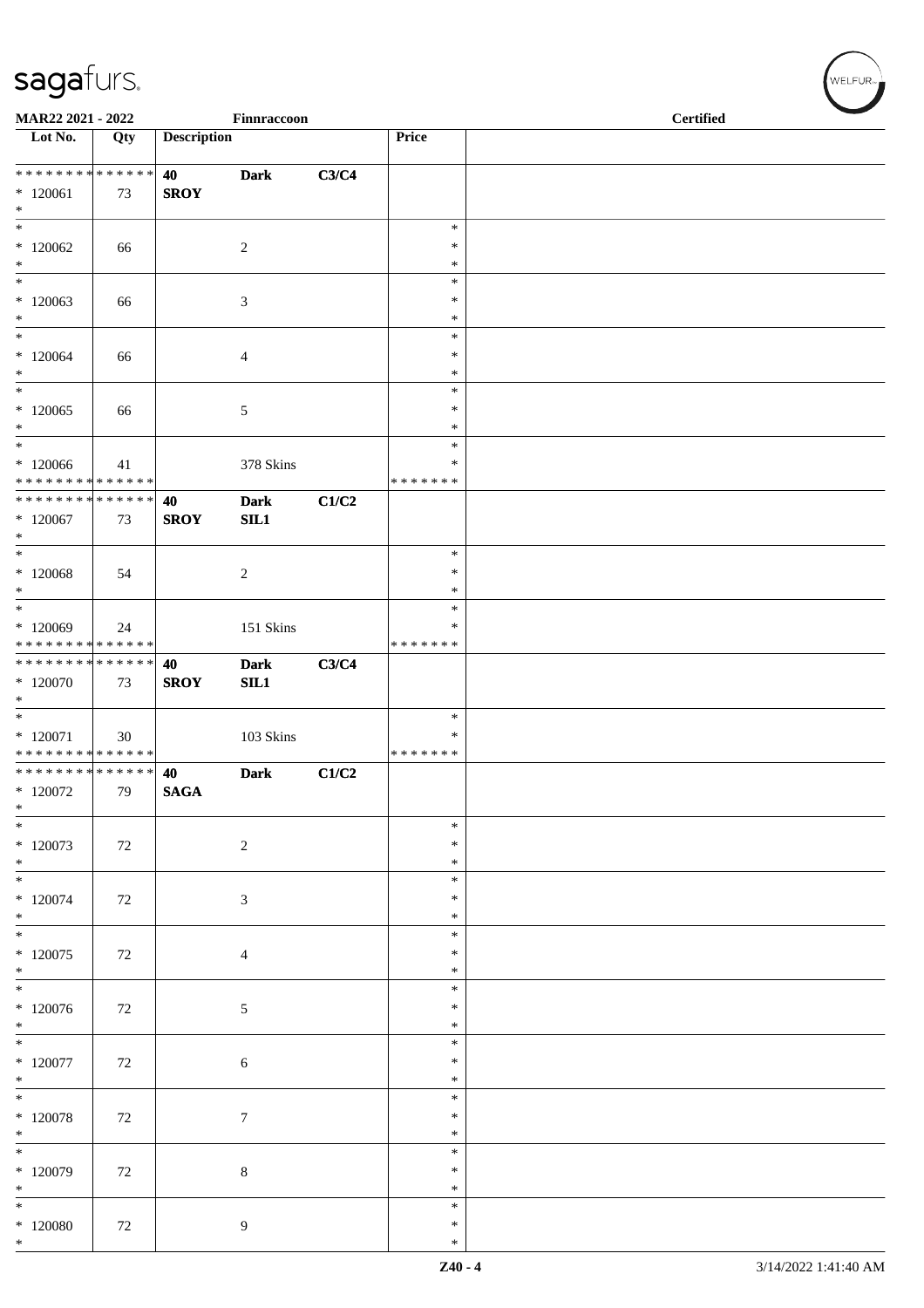| MAR22 2021 - 2022                  |     |                    | Finnraccoon    |       |                  | <b>Certified</b> |
|------------------------------------|-----|--------------------|----------------|-------|------------------|------------------|
| Lot No.                            | Qty | <b>Description</b> |                |       | Price            |                  |
| $*$                                |     | 40                 | <b>Dark</b>    | C1/C2 | $\ast$           |                  |
| $*$ 120081                         | 26  | <b>SAGA</b>        |                |       | $\ast$           |                  |
| * * * * * * * * * * * * * *        |     |                    |                |       | * * * * * * *    |                  |
| * * * * * * * * * * * * * *        |     | 40                 | <b>Dark</b>    | C3/C4 |                  |                  |
| $*120082$<br>$\ast$                | 72  | <b>SAGA</b>        |                |       |                  |                  |
| $\ast$                             |     |                    |                |       | $\ast$           |                  |
| $*120083$                          | 72  |                    | $\overline{c}$ |       | $\ast$           |                  |
| $*$                                |     |                    |                |       | $\ast$           |                  |
| $*$                                |     |                    |                |       | $\ast$           |                  |
| $*120084$                          | 72  |                    | 3              |       | $\ast$           |                  |
| $*$                                |     |                    |                |       | $\ast$           |                  |
| $*$                                |     |                    |                |       | $\ast$           |                  |
| $*120085$                          | 72  |                    | 4              |       | $\ast$           |                  |
| $*$<br>$*$                         |     |                    |                |       | $\ast$<br>$\ast$ |                  |
| $*120086$                          | 72  |                    | 5              |       | $\ast$           |                  |
| $*$                                |     |                    |                |       | $\ast$           |                  |
| $*$                                |     |                    |                |       | $\ast$           |                  |
| $*$ 120087                         | 30  |                    | 390 Skins      |       | ∗                |                  |
| * * * * * * * * * * * * * *        |     |                    |                |       | * * * * * * *    |                  |
| * * * * * * * * * * * * * * *      |     | 40                 | <b>Dark</b>    | C1/C2 |                  |                  |
| $*$ 120088                         | 79  | <b>SAGA</b>        | SL1            |       |                  |                  |
| $\ast$<br>$\overline{\phantom{0}}$ |     |                    |                |       |                  |                  |
|                                    |     |                    |                |       | $\ast$<br>∗      |                  |
| $*120089$<br>$\ast$                | 60  |                    | $\overline{c}$ |       | $\ast$           |                  |
| $\overline{\phantom{0}}$           |     |                    |                |       | $\ast$           |                  |
| $*120090$                          | 26  |                    | 165 Skins      |       | $\ast$           |                  |
| * * * * * * * * * * * * * *        |     |                    |                |       | * * * * * * *    |                  |
| ******** <mark>******</mark>       |     | 40                 | <b>Dark</b>    | C3/C4 |                  |                  |
| $*120091$                          | 79  | <b>SAGA</b>        | SL1            |       |                  |                  |
| $\ast$                             |     |                    |                |       |                  |                  |
| $*$                                |     |                    |                |       | $\ast$<br>$\ast$ |                  |
| $*120092$<br>$\ast$                | 72  |                    | $\overline{c}$ |       | $\ast$           |                  |
| $\ast$                             |     |                    |                |       | $\ast$           |                  |
| $*120093$                          | 72  |                    | 3              |       | $\ast$           |                  |
| $*$                                |     |                    |                |       | $\ast$           |                  |
| $\ast$                             |     |                    |                |       | ∗                |                  |
| * 120094                           | 72  |                    | 4              |       | $\ast$           |                  |
| $\ast$                             |     |                    |                |       | $\ast$           |                  |
| $\ast$                             |     |                    |                |       | $\ast$           |                  |
| $*120095$<br>$*$                   | 72  |                    | 5              |       | ∗<br>$\ast$      |                  |
| $\overline{\phantom{1}}$           |     |                    |                |       | $\ast$           |                  |
| $*120096$                          | 61  |                    | 428 Skins      |       | ∗                |                  |
| * * * * * * * * * * * * * *        |     |                    |                |       | * * * * * * *    |                  |
| * * * * * * * * * * * * * *        |     | 40                 | <b>Dark</b>    | C3/C4 |                  |                  |
| $*120097$                          | 79  | <b>SAGA</b>        | SL1            |       |                  |                  |
| $*$                                |     |                    |                |       |                  |                  |
| $\ast$                             |     |                    |                |       | $\ast$           |                  |
| $*120098$                          | 72  |                    | $\overline{c}$ |       | $\ast$           |                  |
| $\ast$<br>$\ast$                   |     |                    |                |       | $\ast$<br>$\ast$ |                  |
| * 120099                           | 66  |                    | 3              |       | $\ast$           |                  |
| $\ast$                             |     |                    |                |       | $\ast$           |                  |
| $\ast$                             |     |                    |                |       | ∗                |                  |
| $*120100$                          | 21  |                    | 238 Skins      |       | ∗                |                  |
| * * * * * * * * * * * * * *        |     |                    |                |       | * * * * * * *    |                  |

WELFUR<sub>"</sub>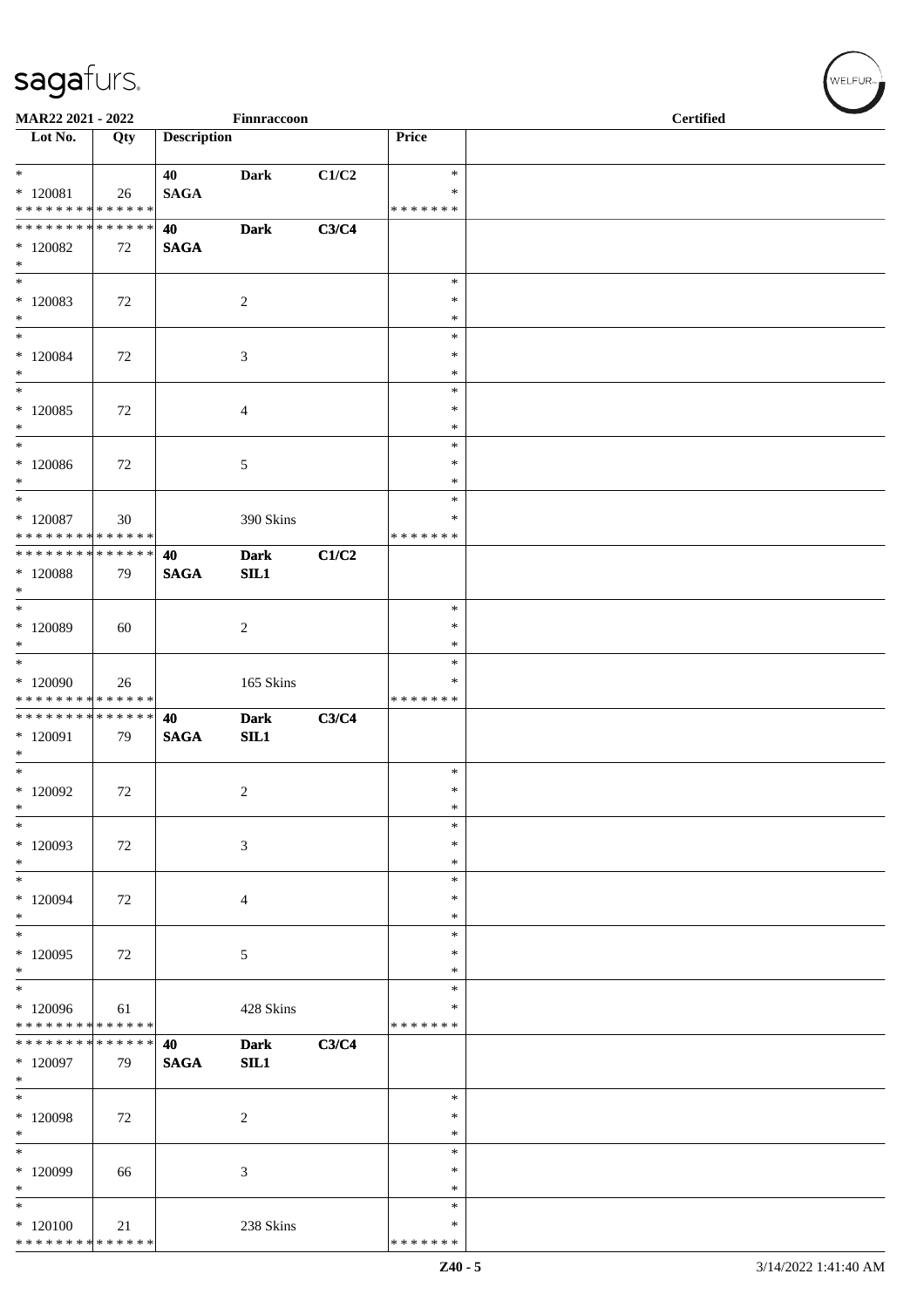| MAR22 2021 - 2022                                                                |     |                    | Finnraccoon                |       |                                   | <b>Certified</b> |  |
|----------------------------------------------------------------------------------|-----|--------------------|----------------------------|-------|-----------------------------------|------------------|--|
| Lot No.                                                                          | Qty | <b>Description</b> |                            |       | Price                             |                  |  |
| ******** <mark>******</mark><br>$*120101$<br>$\ast$                              | 85  | 40<br><b>SAGA</b>  | <b>Dark</b><br><b>LGHT</b> | C1/C2 |                                   |                  |  |
| $\ast$<br>$*120102$<br>* * * * * * * * * * * * * *                               | 46  |                    | 131 Skins                  |       | $\ast$<br>∗<br>* * * * * * *      |                  |  |
| * * * * * * * * * * * * * *<br>$*120103$<br>$\ast$                               | 70  | 40<br><b>SAGA</b>  | <b>Dark</b><br><b>LGHT</b> | C3/C4 |                                   |                  |  |
| $\ast$<br>$*120104$<br>* * * * * * * * * * * * * *                               | 24  |                    | 94 Skins                   |       | $\ast$<br>∗<br>* * * * * * *      |                  |  |
| * * * * * * * * * * * * * *<br>$*120105$<br>$\ast$<br>$\overline{\phantom{a}^*}$ | 79  | 40<br>IA           | <b>Dark</b><br>RUM1        | C1/C2 |                                   |                  |  |
| $*120106$<br>* * * * * * * * * * * * * *                                         | 66  |                    | 145 Skins                  |       | $\ast$<br>$\ast$<br>* * * * * * * |                  |  |
| 120107                                                                           | 81  | 40<br>IA           | <b>Dark</b><br>RUM1        | C3/C4 |                                   |                  |  |
| 120108                                                                           | 67  | 40<br><b>SROY</b>  | <b>MED</b>                 | C1/C2 |                                   |                  |  |
| * * * * * * * * * * * * * *<br>$*120109$<br>$\ast$                               | 73  | 40<br><b>SROY</b>  | <b>MED</b>                 | C3/C4 |                                   |                  |  |
| $\ast$<br>$*120110$<br>* * * * * * * * * * * * * *                               | 47  |                    | 120 Skins                  |       | $\ast$<br>$\ast$<br>* * * * * * * |                  |  |
| 120111                                                                           | 67  | 40<br><b>SROY</b>  | <b>MED</b><br>SL1          | C2/C3 |                                   |                  |  |
| 120112                                                                           | 59  | 40<br><b>SROY</b>  | $\bf MED$<br><b>LGHT</b>   | C2/C3 |                                   |                  |  |
| **************<br>$*120113$<br>$*$                                               | 79  | 40<br><b>SAGA</b>  | <b>MED</b>                 | C1/C2 |                                   |                  |  |
| $\ast$<br>$* 120114$<br>$*$<br>$\overline{\ast}$                                 | 72  |                    | $\overline{2}$             |       | $\ast$<br>$\ast$<br>∗             |                  |  |
| $* 120115$<br>$\ast$<br>$\overline{\ast}$                                        | 72  |                    | 3                          |       | $\ast$<br>$\ast$<br>$\ast$        |                  |  |
| $*120116$<br>$\ast$<br>$\overline{\phantom{a}^*}$                                | 72  |                    | 4                          |       | $\ast$<br>∗<br>$\ast$             |                  |  |
| $* 120117$<br>* * * * * * * * * * * * * *                                        | 35  |                    | 330 Skins                  |       | $\ast$<br>*<br>* * * * * * *      |                  |  |
| * * * * * * * * * * * * * *<br>$* 120118$<br>$\ast$                              | 79  | 40<br><b>SAGA</b>  | <b>MED</b>                 | C3/C4 |                                   |                  |  |
| $\ast$<br>$*120119$<br>$\ast$                                                    | 72  |                    | $\overline{2}$             |       | $\ast$<br>$\ast$<br>$\ast$        |                  |  |
| $\ast$<br>$*120120$<br>* * * * * * * * * * * * * *                               | 71  |                    | 222 Skins                  |       | $\ast$<br>*<br>* * * * * * *      |                  |  |

WELFUR-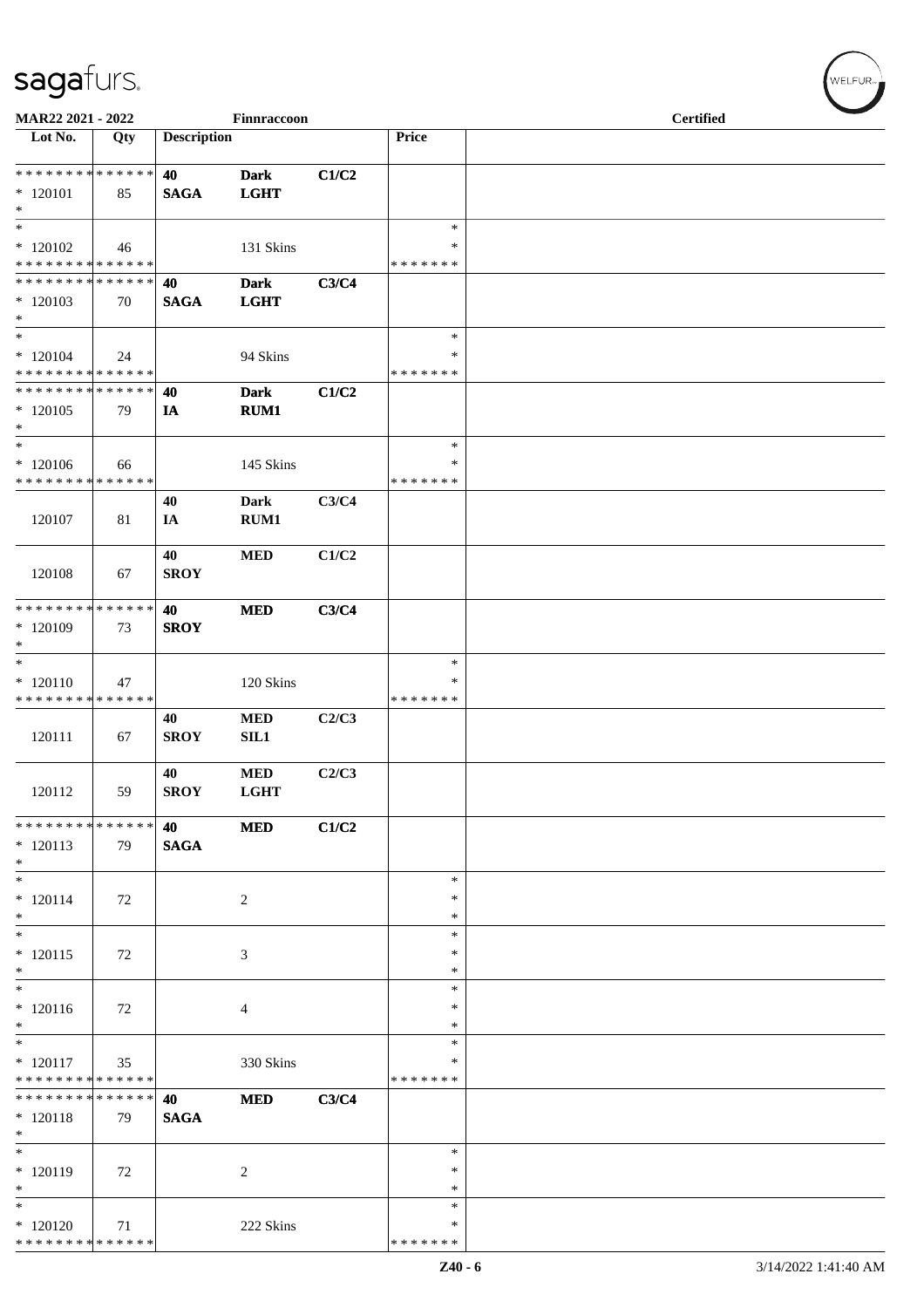| MAR22 2021 - 2022                                         |     |                    | Finnraccoon               |                              |                                   | <b>Certified</b> |
|-----------------------------------------------------------|-----|--------------------|---------------------------|------------------------------|-----------------------------------|------------------|
| Lot No.                                                   | Qty | <b>Description</b> |                           |                              | Price                             |                  |
| ******** <mark>******</mark><br>$*120121$<br>$\ast$       | 79  | 40<br><b>SAGA</b>  | <b>MED</b><br>SL1         | C1/C2                        |                                   |                  |
| $\overline{\phantom{0}}$<br>$*120122$<br>$\ast$           | 72  |                    | $\sqrt{2}$                |                              | $\ast$<br>$\ast$<br>$\ast$        |                  |
| $\ast$<br>$*120123$<br>$\ast$                             | 72  |                    | 3                         |                              | $\ast$<br>$\ast$<br>$\ast$        |                  |
| $\ast$<br>$*120124$<br>* * * * * * * * * * * * * *        | 37  |                    | 260 Skins                 |                              | $\ast$<br>$\ast$<br>* * * * * * * |                  |
| * * * * * * * * * * * * * *<br>$*120125$<br>$*$           | 76  | 40<br><b>SAGA</b>  | <b>MED</b><br>SL1         | C3/C4                        |                                   |                  |
| $*$<br>$*120126$<br>* * * * * * * * * * * * * *           | 24  |                    | 100 Skins                 |                              | $\ast$<br>*<br>* * * * * * *      |                  |
| 120127                                                    | 91  | 40<br><b>SAGA</b>  | <b>MED</b><br><b>LGHT</b> | C1/C2                        |                                   |                  |
| * * * * * * * * * * * * * *<br>$*120128$<br>$*$           | 78  | 40<br><b>SAGA</b>  | <b>MED</b><br><b>LGHT</b> | C3/C4                        |                                   |                  |
| $\ast$<br>$*120129$<br>* * * * * * * * * * * * * *        | 24  |                    | 102 Skins                 |                              | $\ast$<br>*<br>* * * * * * *      |                  |
| 120130                                                    | 60  | 40<br>IA           | $\bf MED$<br>RUM1         | C2/C3<br><b>HEAV</b>         |                                   |                  |
| 120131                                                    | 64  | 40<br>IA           | $\bf MED$<br>RUM1         | C2/C3                        |                                   |                  |
| 120132                                                    | 85  | 40<br>SI           | <b>MED</b>                | C1/C2                        |                                   |                  |
| * * * * * * * * * * * * * *<br>$*120133$<br>$*$<br>$\ast$ | 73  | 40<br>SI           | <b>MED</b>                | C3/C4                        |                                   |                  |
| $*120134$<br>* * * * * * * * * * * * * *                  | 21  |                    | 94 Skins                  |                              | $\ast$<br>∗<br>* * * * * * *      |                  |
| **************<br>$*120135$<br>$*$                        | 85  | 40<br>SI           | <b>MED</b><br>SIL1        | C2/C3                        |                                   |                  |
| $\ast$<br>$*120136$<br>* * * * * * * * * * * * * *        | 21  |                    | 106 Skins                 |                              | $\ast$<br>∗<br>* * * * * * *      |                  |
| 120137                                                    | 50  | 40<br>SI           | $\bf MED$<br><b>LGHT</b>  | C2/C3                        |                                   |                  |
| 120138                                                    | 6   | 40<br><b>LUMI</b>  | Dark<br><b>HEAV</b>       | C <sub>2</sub><br><b>TOP</b> |                                   |                  |

 $(\forall ELFUR_{\approx})$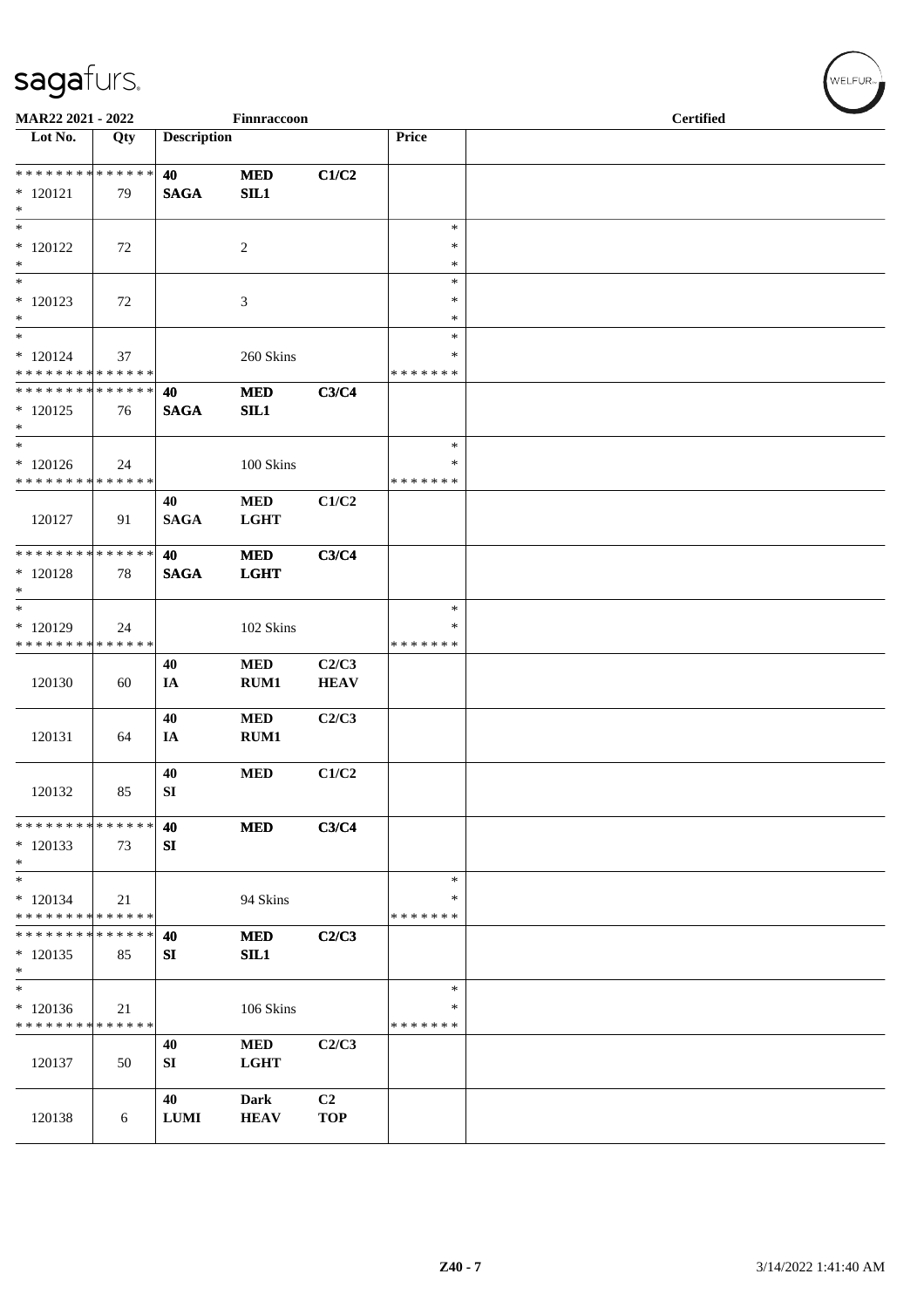| MAR22 2021 - 2022                                                   |        |                    | Finnraccoon                             |       |                                   | <b>Certified</b> |  |  |
|---------------------------------------------------------------------|--------|--------------------|-----------------------------------------|-------|-----------------------------------|------------------|--|--|
| Lot No.                                                             | Qty    | <b>Description</b> |                                         |       | Price                             |                  |  |  |
| 120181                                                              | 30     | 30<br><b>SROY</b>  | $2\mathbf{X}\mathbf{D}$<br>${\bf SILK}$ | C2/C3 |                                   |                  |  |  |
| ******** <mark>******</mark><br>$*120182$                           | 79     | 30<br><b>SROY</b>  | $\boldsymbol{\mathrm{XD}}$              | C1/C2 |                                   |                  |  |  |
| $*$<br>$*$                                                          |        |                    |                                         |       | $\ast$                            |                  |  |  |
| $*120183$<br>$\ast$                                                 | 72     |                    | $\overline{2}$                          |       | $\ast$<br>$\ast$                  |                  |  |  |
| $\ast$<br>$* 120184$<br>$\ast$                                      | 72     |                    | $\mathfrak{Z}$                          |       | $\ast$<br>*<br>$\ast$             |                  |  |  |
| $\overline{\phantom{0}}$<br>$*120185$                               | 72     |                    | $\overline{4}$                          |       | $\ast$<br>$\ast$                  |                  |  |  |
| $\ast$<br>$*$                                                       |        |                    |                                         |       | $\ast$<br>$\ast$                  |                  |  |  |
| $* 120186$<br>$*$                                                   | 72     |                    | $5\,$                                   |       | $\ast$<br>$\ast$                  |                  |  |  |
| $\ast$<br>$*$ 120187<br>$*$                                         | 72     |                    | 6                                       |       | $\ast$<br>$\ast$<br>$\ast$        |                  |  |  |
| $\overline{\phantom{0}}$                                            |        |                    |                                         |       | $\ast$                            |                  |  |  |
| $*$ 120188<br>$*$<br>$*$                                            | 72     |                    | $\boldsymbol{7}$                        |       | $\ast$<br>$\ast$                  |                  |  |  |
| * 120189<br>* * * * * * * * * * * * * *                             | 68     |                    | 579 Skins                               |       | $\ast$<br>$\ast$<br>* * * * * * * |                  |  |  |
| ******** <mark>******</mark>                                        |        | 30                 | $\boldsymbol{\mathrm{XD}}$              | C3/C4 |                                   |                  |  |  |
| * 120190<br>$*$<br>$\overline{\phantom{0}}$                         | 79     | <b>SROY</b>        |                                         |       |                                   |                  |  |  |
| $* 120191$<br>$\ast$                                                | 72     |                    | $\sqrt{2}$                              |       | $\ast$<br>$\ast$<br>$\ast$        |                  |  |  |
| $*$                                                                 |        |                    |                                         |       | $\ast$                            |                  |  |  |
| $*120192$<br>$\ast$                                                 | 72     |                    | $\mathfrak{Z}$                          |       | $\ast$<br>$\ast$                  |                  |  |  |
| $\ast$<br>$*120193$<br>$*$                                          | 72     |                    | $\overline{4}$                          |       | $\ast$<br>*<br>*                  |                  |  |  |
| $\overline{\phantom{0}}$<br>$* 120194$                              | 72     |                    | $\sqrt{5}$                              |       | $\ast$<br>$\ast$                  |                  |  |  |
| $*$<br>$*$                                                          |        |                    |                                         |       | $\ast$<br>$\ast$                  |                  |  |  |
| $*120195$<br>$\ast$                                                 | $72\,$ |                    | $\boldsymbol{6}$                        |       | $\ast$<br>$\ast$                  |                  |  |  |
| $\overline{\phantom{0}}$<br>* 120196<br>* * * * * * * * * * * * * * | 48     |                    | 487 Skins                               |       | $\ast$<br>$\ast$<br>* * * * * * * |                  |  |  |
| 120197                                                              | 75     | 30<br><b>SROY</b>  | $\mathbf{X}\mathbf{D}$<br>SL1           | C1/C2 |                                   |                  |  |  |
| 120198                                                              | 61     | 30<br><b>SROY</b>  | $\mathbf{X}\mathbf{D}$<br>SIL1          | C3/C4 |                                   |                  |  |  |
| * * * * * * * * * * * * * *<br>* 120199<br>$\ast$                   | 85     | 30<br><b>SAGA</b>  | $\boldsymbol{\mathrm{XD}}$              | C1/C2 |                                   |                  |  |  |
| $\overline{\phantom{a}^*}$<br>$*120200$<br>$*$                      | 78     |                    | $\sqrt{2}$                              |       | $\ast$<br>$\ast$<br>$\ast$        |                  |  |  |

 $(\forall ELFUR_{\text{max}})$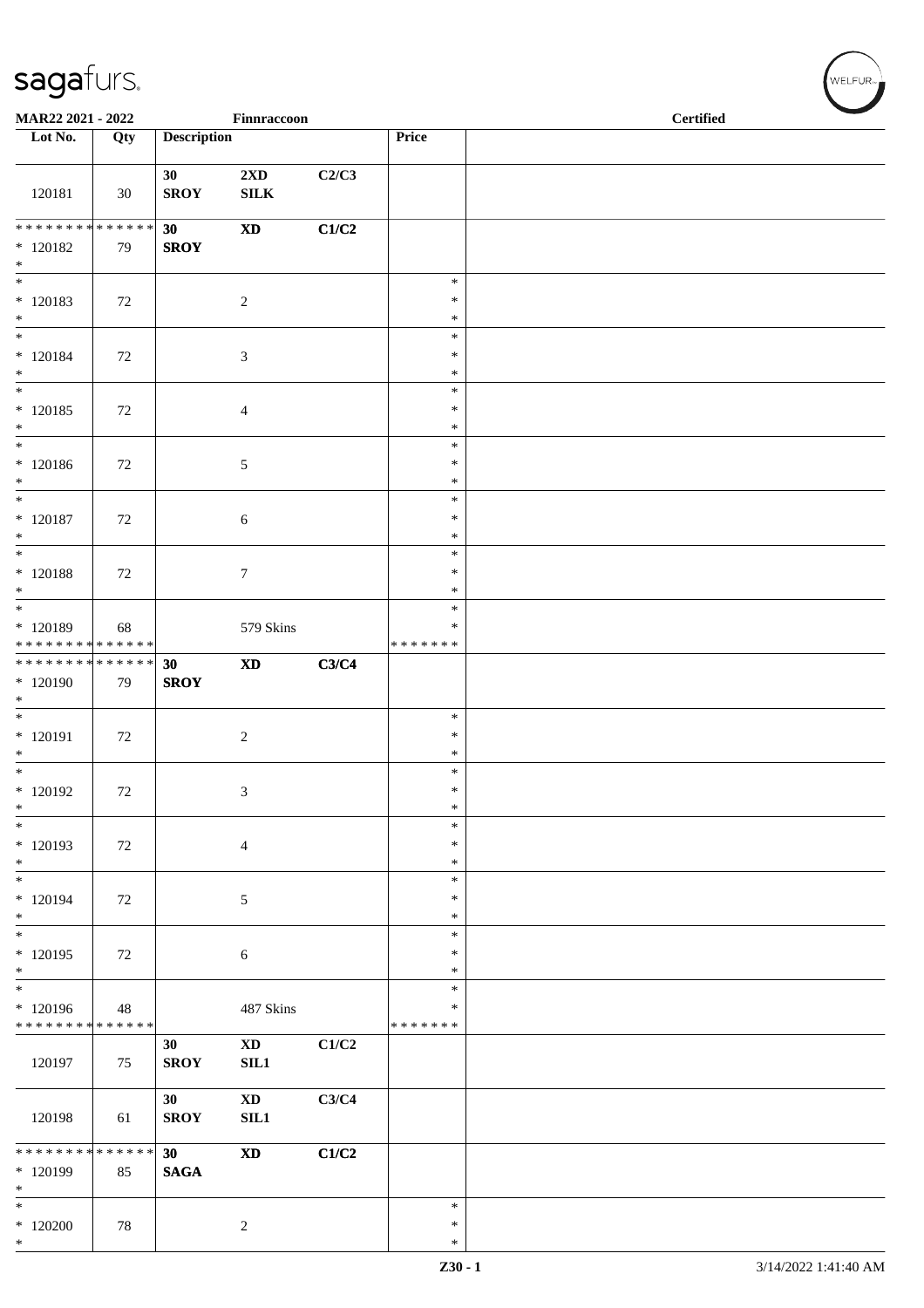| MAR22 2021 - 2022                           |     |                    | Finnraccoon                |       |                            | <b>Certified</b> |  |
|---------------------------------------------|-----|--------------------|----------------------------|-------|----------------------------|------------------|--|
| Lot No.                                     | Qty | <b>Description</b> |                            |       | Price                      |                  |  |
| $*$                                         |     | 30 <sup>1</sup>    | $\mathbf{X}\mathbf{D}$     | C1/C2 | $\ast$                     |                  |  |
| $*120201$<br>$*$                            | 78  | $\mathbf{SAGA}$    |                            |       | $\ast$<br>$\ast$           |                  |  |
|                                             |     |                    |                            |       | $\ast$                     |                  |  |
| $*120202$<br>$\ast$                         | 78  |                    | $\overline{4}$             |       | $\ast$<br>$\ast$           |                  |  |
| $*$<br>$*120203$                            | 78  |                    | 5                          |       | $\ast$<br>$\ast$           |                  |  |
| $*$                                         |     |                    |                            |       | $\ast$                     |                  |  |
| $*120204$<br>$*$                            | 78  |                    | $\sqrt{6}$                 |       | $\ast$<br>$\ast$<br>$\ast$ |                  |  |
|                                             |     |                    |                            |       | $\ast$                     |                  |  |
| $*120205$<br>$*$                            | 78  |                    | $\tau$                     |       | $\ast$<br>$\ast$           |                  |  |
| $*$                                         |     |                    |                            |       | $\ast$                     |                  |  |
| $*120206$<br>$*$                            | 78  |                    | $\,8\,$                    |       | $\ast$<br>$\ast$           |                  |  |
| $*$<br>$*$ 120207                           | 78  |                    | $\overline{9}$             |       | $\ast$<br>$\ast$           |                  |  |
| $*$                                         |     |                    |                            |       | $\ast$                     |                  |  |
|                                             |     |                    |                            |       | $\ast$                     |                  |  |
| $*$ 120208<br>$*$                           | 78  |                    | $10\,$                     |       | $\ast$<br>$\ast$           |                  |  |
|                                             |     |                    |                            |       | $\ast$                     |                  |  |
| $*120209$<br>$*$                            | 78  |                    | $11\,$                     |       | $\ast$<br>$\ast$           |                  |  |
|                                             |     |                    |                            |       | $\ast$                     |                  |  |
| $*120210$                                   | 78  |                    | 12                         |       | $\ast$                     |                  |  |
| $\ast$                                      |     |                    |                            |       | $\ast$                     |                  |  |
| $* 120211$                                  |     |                    |                            |       | $\ast$<br>$\ast$           |                  |  |
| $*$                                         | 78  |                    | 13                         |       | $\ast$                     |                  |  |
| $*$                                         |     |                    |                            |       | $\ast$                     |                  |  |
| $*120212$<br>$\ast$                         | 78  |                    | 14                         |       | $\ast$<br>$\ast$           |                  |  |
| $*$                                         |     |                    |                            |       | $\ast$                     |                  |  |
| $*120213$<br>* * * * * * * * * * * * * * *  | 62  |                    | 1161 Skins                 |       | $\ast$<br>* * * * * * *    |                  |  |
| ******** <mark>******</mark>                |     | 30 <sup>°</sup>    | $\boldsymbol{\mathrm{XD}}$ | C3/C4 |                            |                  |  |
| $*120214$<br>$*$                            | 85  | <b>SAGA</b>        |                            |       |                            |                  |  |
| $*$                                         |     |                    |                            |       | $\ast$                     |                  |  |
| $*120215$<br>$\ast$                         | 78  |                    | 2                          |       | $\ast$<br>$\ast$           |                  |  |
|                                             |     |                    |                            |       | $\ast$                     |                  |  |
| $*120216$<br>$*$                            | 78  |                    | $\mathfrak{Z}$             |       | $\ast$<br>$\ast$           |                  |  |
|                                             |     |                    |                            |       | $\ast$                     |                  |  |
| $* 120217$<br>$*$                           | 78  |                    | $\overline{4}$             |       | $\ast$<br>$\ast$           |                  |  |
| $*$                                         |     |                    |                            |       | $\ast$                     |                  |  |
| $* 120218$<br>* * * * * * * * * * * * * * * | 78  |                    | 397 Skins                  |       | $\ast$<br>*******          |                  |  |
| * * * * * * * * * * * * * * *               |     | 30                 | <b>XD</b>                  | C1/C2 |                            |                  |  |
| $*120219$<br>$*$                            | 85  | <b>SAGA</b>        | SIL1                       |       |                            |                  |  |
| $*$                                         |     |                    |                            |       | $\ast$                     |                  |  |
| $*120220$<br>$*$                            | 78  |                    | 2                          |       | $\ast$<br>$\ast$           |                  |  |
|                                             |     |                    |                            |       |                            |                  |  |

WELFUR<sub>"</sub>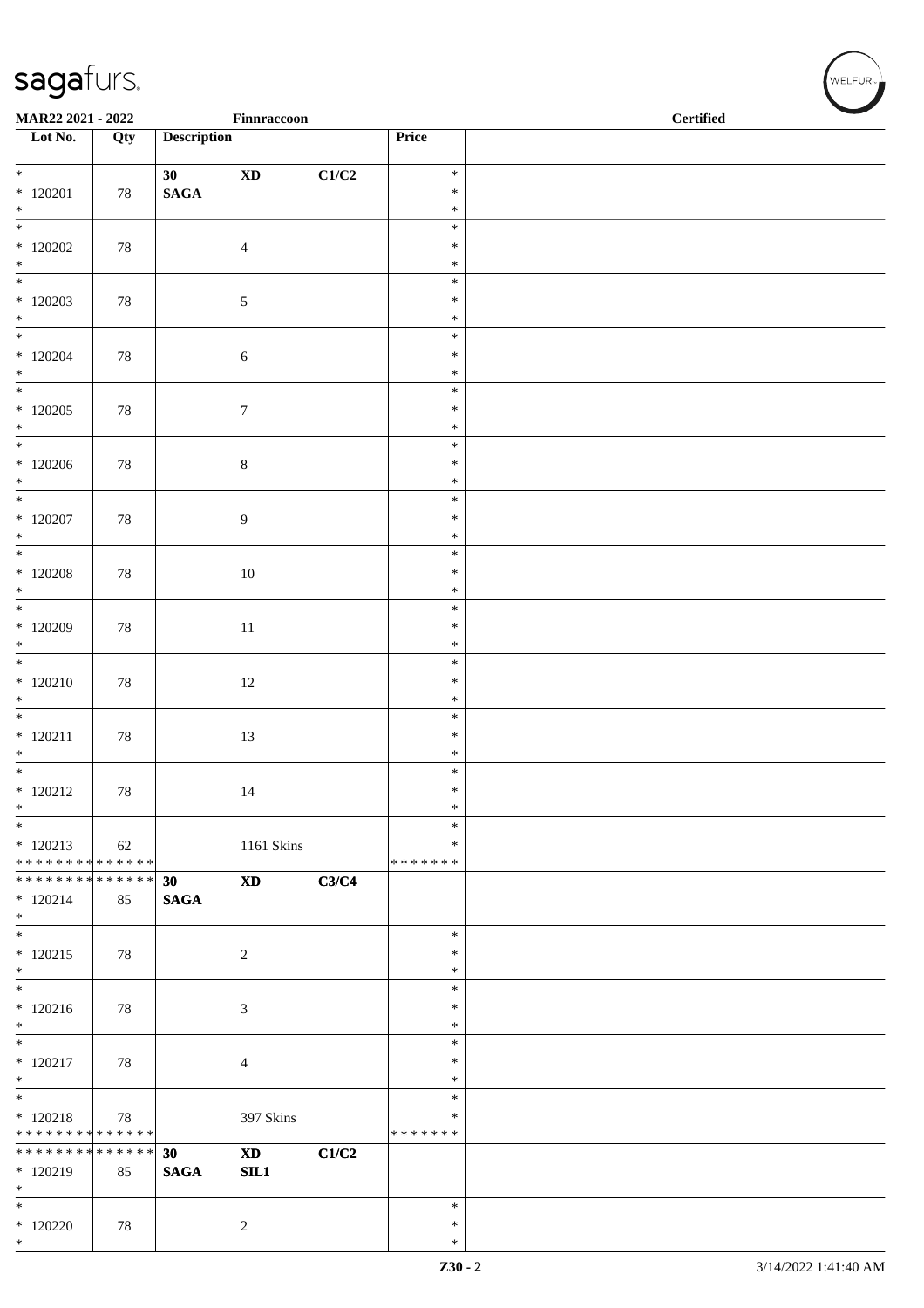| MAR22 2021 - 2022                                                        |     |                    | Finnraccoon                   |                      |                                      | <b>Certified</b> |  |  |
|--------------------------------------------------------------------------|-----|--------------------|-------------------------------|----------------------|--------------------------------------|------------------|--|--|
| $\overline{\phantom{1}}$ Lot No.                                         | Qty | <b>Description</b> |                               |                      | Price                                |                  |  |  |
| $*$<br>$*120221$<br>* * * * * * * * * * * * * *                          | 66  | 30<br><b>SAGA</b>  | $\mathbf{X}\mathbf{D}$<br>SL1 | C1/C2                | $\ast$<br>∗<br>* * * * * * *         |                  |  |  |
| * * * * * * * * <mark>* * * * * * *</mark><br>$*$ 120222<br>$*$          | 85  | 30<br><b>SAGA</b>  | $\mathbf{X}\mathbf{D}$<br>SL1 | C3/C4                |                                      |                  |  |  |
| $*$<br>$*120223$<br>* * * * * * * * * * * * * *                          | 82  |                    | 167 Skins                     |                      | $\ast$<br>∗<br>* * * * * * *         |                  |  |  |
| * * * * * * * * * * * * * * *<br>* 120224<br>$*$                         | 91  | 30<br><b>SAGA</b>  | <b>XD</b><br><b>LGHT</b>      | C1/C2                |                                      |                  |  |  |
| $\overline{\phantom{0}}$<br>$*$ 120225<br>$*$                            | 84  |                    | $\overline{c}$                |                      | $\ast$<br>$\ast$<br>$\ast$           |                  |  |  |
| $\ast$<br>$*120226$<br>$*$<br>$*$                                        | 84  |                    | 3                             |                      | $\ast$<br>$\ast$<br>$\ast$<br>$\ast$ |                  |  |  |
| $*$ 120227<br>* * * * * * * * * * * * * *<br>* * * * * * * * * * * * * * | 83  | 30                 | 342 Skins<br><b>XD</b>        | C3/C4                | ∗<br>* * * * * * *                   |                  |  |  |
| $*$ 120228<br>$*$<br>$*$                                                 | 91  | <b>SAGA</b>        | <b>LGHT</b>                   |                      | ∗                                    |                  |  |  |
| $*$ 120229<br>$*$<br>$*$                                                 | 84  |                    | $\overline{c}$                |                      | $\ast$<br>$\ast$<br>$\ast$           |                  |  |  |
| $*120230$<br>$\ast$<br>$\overline{\phantom{0}}$                          | 84  |                    | 3                             |                      | ∗<br>$\ast$<br>$\ast$                |                  |  |  |
| $*120231$<br>* * * * * * * * * * * * * *                                 | 72  | 30                 | 331 Skins<br><b>XD</b>        | C1/C2                | $\ast$<br>* * * * * * *              |                  |  |  |
| 120232                                                                   | 79  | IA<br>30           | RUM1<br><b>XD</b>             | <b>HEAV</b><br>C3/C4 |                                      |                  |  |  |
| 120233<br>* * * * * * * * * * * * * *                                    | 66  | IA<br>30           | RUM1<br><b>XD</b>             | <b>HEAV</b><br>C1/C2 |                                      |                  |  |  |
| $*120234$<br>$*$<br>$\ast$                                               | 85  | IA                 | RUM1                          |                      | ∗                                    |                  |  |  |
| $*120235$<br>* * * * * * * * * * * * * *<br>* * * * * * * * * * * * * *  | 68  | 30                 | 153 Skins<br><b>XD</b>        | C3/C4                | ∗<br>* * * * * * *                   |                  |  |  |
| $*120236$<br>$\ast$<br>$*$                                               | 85  | IA                 | RUM1                          |                      | $\ast$                               |                  |  |  |
| $*$ 120237<br>* * * * * * * * * * * * * *<br>* * * * * * * * * * * * * * | 73  |                    | 158 Skins                     |                      | ∗<br>* * * * * * *                   |                  |  |  |
| $*120238$<br>$*$<br>$*$                                                  | 91  | 30<br>SI           | <b>XD</b>                     | C1/C2                | $\ast$                               |                  |  |  |
| * 120239<br>$\ast$<br>$\ast$                                             | 84  |                    | 2                             |                      | $\ast$<br>∗<br>$\ast$                |                  |  |  |
| $*120240$<br>* * * * * * * * * * * * * *                                 | 87  |                    | 262 Skins                     |                      | *<br>* * * * * * *                   |                  |  |  |

WELFUR-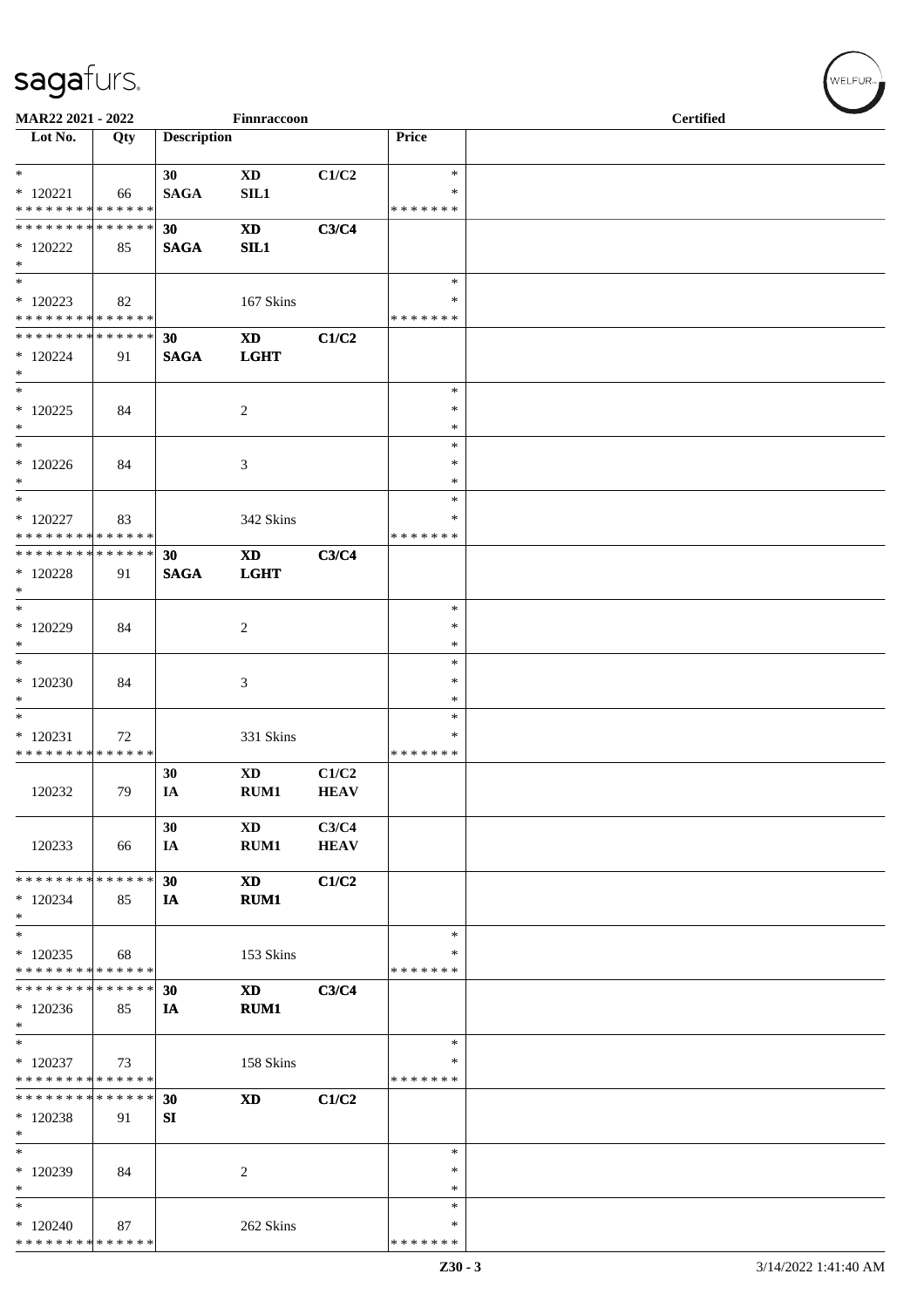| MAR22 2021 - 2022                                         |     |                                | Finnraccoon                                                                 |       |                                   | <b>Certified</b> |  |  |
|-----------------------------------------------------------|-----|--------------------------------|-----------------------------------------------------------------------------|-------|-----------------------------------|------------------|--|--|
| Lot No.                                                   | Qty | <b>Description</b>             |                                                                             |       | Price                             |                  |  |  |
| **************<br>$*120241$<br>$\ast$                     | 91  | 30<br>${\bf SI}$               | $\boldsymbol{\mathrm{XD}}$                                                  | C3/C4 |                                   |                  |  |  |
| $\overline{\phantom{1}}$<br>$*120242$<br>$\ast$           | 84  |                                | $\sqrt{2}$                                                                  |       | $\ast$<br>$\ast$<br>$\ast$        |                  |  |  |
| $\ast$<br>$*120243$<br>**************                     | 42  |                                | 217 Skins                                                                   |       | $\ast$<br>$\ast$<br>* * * * * * * |                  |  |  |
| 120244                                                    | 84  | 30<br>${\bf SI}$               | $\mathbf{X}\mathbf{D}$<br>SL1                                               | C1/C2 |                                   |                  |  |  |
| 120245                                                    | 75  | 30<br>${\bf SI}$               | $\mathbf{X}\mathbf{D}$<br>SL1                                               | C3/C4 |                                   |                  |  |  |
| 120246                                                    | 81  | 30<br>${\bf SI}$               | $\mathbf{X}\mathbf{D}$<br><b>LGHT</b>                                       | C1/C2 |                                   |                  |  |  |
| 120247                                                    | 82  | 30<br>${\bf SI}$               | $\mathbf{X}\mathbf{D}$<br><b>LGHT</b>                                       | C3/C4 |                                   |                  |  |  |
| 120248                                                    | 80  | 30<br>$\bf{IB}$                | $\mathbf{X}\mathbf{D}$<br>RUM2                                              | C1/C2 |                                   |                  |  |  |
| 120249                                                    | 58  | 30<br>$\bf{IB}$                | $\mathbf{X}\mathbf{D}$<br>RUM2                                              | C3/C4 |                                   |                  |  |  |
| 120250                                                    | 56  | 30<br><b>SROY</b>              | $\bold{X}\bold{D}/\bold{D}\bold{K}$<br>$_{\rm LGHT}$                        | C1/C2 |                                   |                  |  |  |
| 120251                                                    | 43  | 30<br><b>SROY</b>              | $\boldsymbol{\text{XD}}\boldsymbol{/}\boldsymbol{\text{DK}}$<br><b>LGHT</b> | C3/C4 |                                   |                  |  |  |
| ******** <mark>******</mark><br>$*120252$<br>$\ast$       | 79  | 30<br><b>SROY</b>              | <b>Dark</b>                                                                 | C1/C2 |                                   |                  |  |  |
| $\ast$<br>$*120253$<br>$*$                                | 72  |                                | $\sqrt{2}$                                                                  |       | $\ast$<br>∗<br>$\ast$             |                  |  |  |
| $\overline{\phantom{a}^*}$<br>$*120254$<br>$*$            | 72  |                                | $\mathfrak{Z}$                                                              |       | $\ast$<br>$\ast$<br>$\ast$        |                  |  |  |
| $*$<br>$*120255$<br>$*$                                   | 72  |                                | $\overline{4}$                                                              |       | $\ast$<br>$\ast$<br>$\ast$        |                  |  |  |
| $\overline{\phantom{0}}$<br>$*120256$<br>$*$              | 72  |                                | 5                                                                           |       | $\ast$<br>$\ast$<br>$\ast$        |                  |  |  |
| $_{\ast}^{-}$<br>$*120257$<br>* * * * * * * * * * * * * * | 70  |                                | 437 Skins                                                                   |       | $\ast$<br>$\ast$<br>* * * * * * * |                  |  |  |
| * * * * * * * * * * * * * *<br>$*120258$<br>$*$           | 79  | 30 <sub>1</sub><br><b>SROY</b> | <b>Dark</b>                                                                 | C3/C4 |                                   |                  |  |  |
| $\overline{\phantom{a}^*}$<br>$*120259$<br>$\ast$         | 72  |                                | $\overline{c}$                                                              |       | $\ast$<br>$\ast$<br>$\ast$        |                  |  |  |
| $\overline{\phantom{a}^*}$<br>$*120260$<br>$*$            | 72  |                                | $\mathfrak{Z}$                                                              |       | $\ast$<br>$\ast$<br>$\ast$        |                  |  |  |

 $(w$ ELFUR<sub>m</sub>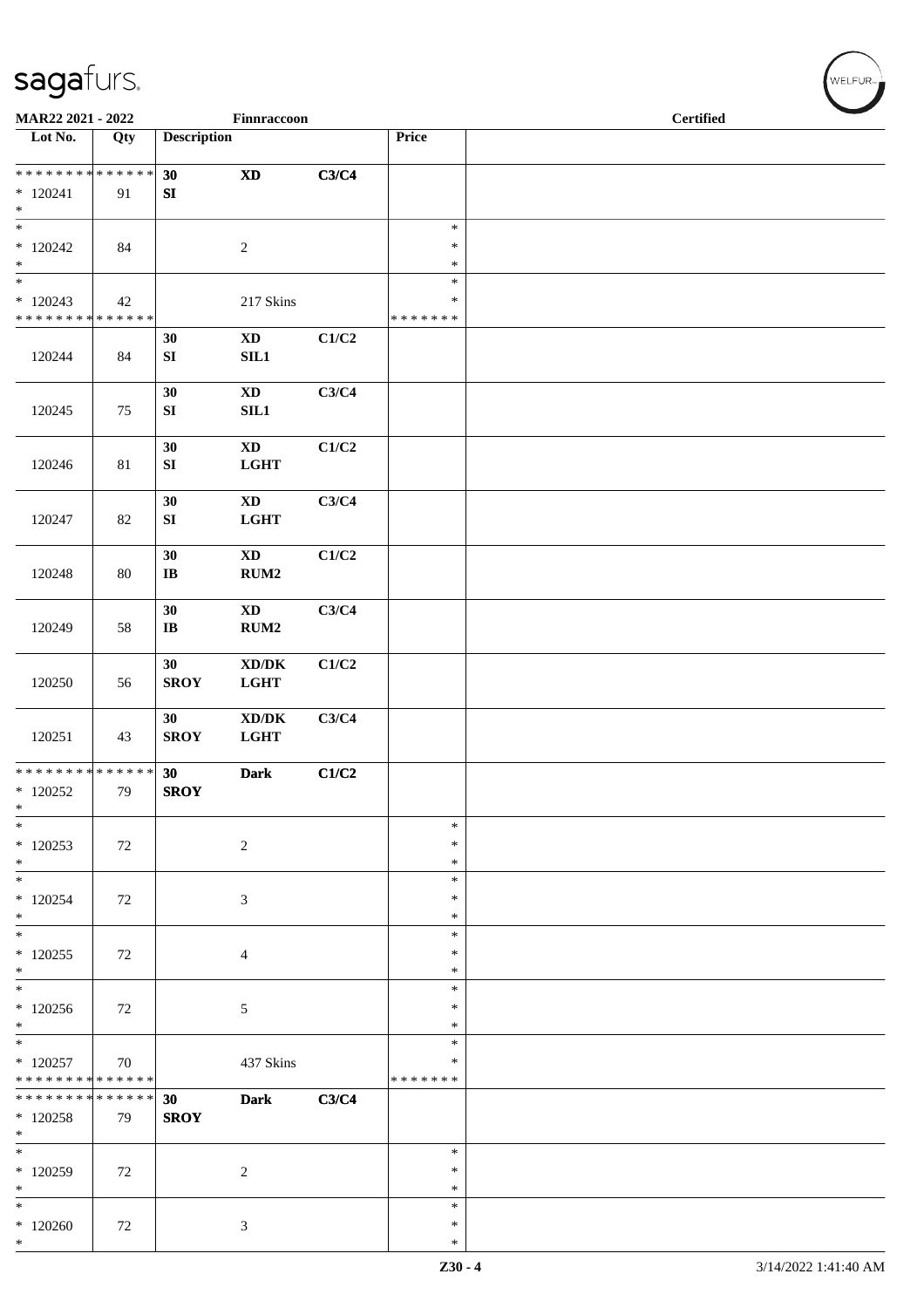| MAR22 2021 - 2022                                                    |     |                    | Finnraccoon        |       |                                   | <b>Certified</b> |  |
|----------------------------------------------------------------------|-----|--------------------|--------------------|-------|-----------------------------------|------------------|--|
| $\overline{\phantom{1}}$ Lot No.                                     | Qty | <b>Description</b> |                    |       | Price                             |                  |  |
| $*$<br>$*120261$<br>$*$                                              | 72  | 30<br><b>SROY</b>  | <b>Dark</b>        | C3/C4 | $\ast$<br>$\ast$<br>$\ast$        |                  |  |
| $*120262$<br>$*$                                                     | 72  |                    | 5                  |       | $\ast$<br>$\ast$<br>$\ast$        |                  |  |
| $\ast$<br>$*120263$<br>* * * * * * * * * * * * * *                   | 67  |                    | 434 Skins          |       | $\ast$<br>∗<br>* * * * * * *      |                  |  |
| * * * * * * * * * * * * * * *<br>$*120264$<br>$*$                    | 71  | 30<br><b>SROY</b>  | <b>Dark</b><br>SL1 | C1/C2 |                                   |                  |  |
| $\overline{\phantom{0}}$<br>$*120265$<br>* * * * * * * * * * * * * * | 24  |                    | 95 Skins           |       | $\ast$<br>∗<br>* * * * * * *      |                  |  |
| ******** <mark>******</mark><br>$*120266$<br>$*$                     | 61  | 30<br><b>SROY</b>  | <b>Dark</b><br>SL1 | C3/C4 |                                   |                  |  |
| $*$<br>$*120267$<br>* * * * * * * * * * * * * *                      | 25  |                    | 86 Skins           |       | $\ast$<br>∗<br>* * * * * * *      |                  |  |
| ******** <mark>******</mark><br>$*120268$<br>$*$                     | 85  | 30<br><b>SAGA</b>  | <b>Dark</b>        | C1/C2 |                                   |                  |  |
| $*$<br>$*120269$<br>$*$                                              | 78  |                    | $\overline{c}$     |       | $\ast$<br>$\ast$<br>$\ast$        |                  |  |
| $\overline{\ast}$<br>$*120270$<br>$\ast$                             | 78  |                    | 3                  |       | $\ast$<br>$\ast$<br>$\ast$        |                  |  |
| $\overline{\phantom{0}}$<br>$*120271$<br>$*$                         | 78  |                    | 4                  |       | $\ast$<br>$\ast$<br>$\ast$        |                  |  |
| $*$<br>$*$ 120272<br>$\ast$                                          | 78  |                    | 5                  |       | $\ast$<br>$\ast$<br>$\ast$        |                  |  |
| $\ast$<br>$*120273$<br>$\ast$                                        | 78  |                    | $\sqrt{6}$         |       | $\ast$<br>∗<br>$\ast$             |                  |  |
| $\ast$<br>$*$ 120274<br>$*$                                          | 78  |                    | $\boldsymbol{7}$   |       | $\ast$<br>$\ast$<br>$\ast$        |                  |  |
| $\ast$<br>$*120275$<br>$*$                                           | 78  |                    | $\,8\,$            |       | ∗<br>$\ast$<br>$\ast$             |                  |  |
| $\overline{\ast}$<br>$*120276$<br>$\ast$                             | 78  |                    | 9                  |       | $\ast$<br>$\ast$<br>∗             |                  |  |
| $*$<br>$*$ 120277<br>$*$                                             | 78  |                    | 10                 |       | $\ast$<br>$\ast$<br>$\ast$        |                  |  |
| $*$<br>$*$ 120278<br>$\ast$                                          | 78  |                    | 11                 |       | $\ast$<br>$\ast$<br>$\ast$        |                  |  |
| $\ast$<br>$*120279$<br>$\ast$                                        | 78  |                    | 12                 |       | $\ast$<br>$\ast$<br>∗             |                  |  |
| $\ast$<br>$*$ 120280<br>******** <mark>******</mark>                 | 35  |                    | 978 Skins          |       | $\ast$<br>$\ast$<br>* * * * * * * |                  |  |

WELFUR-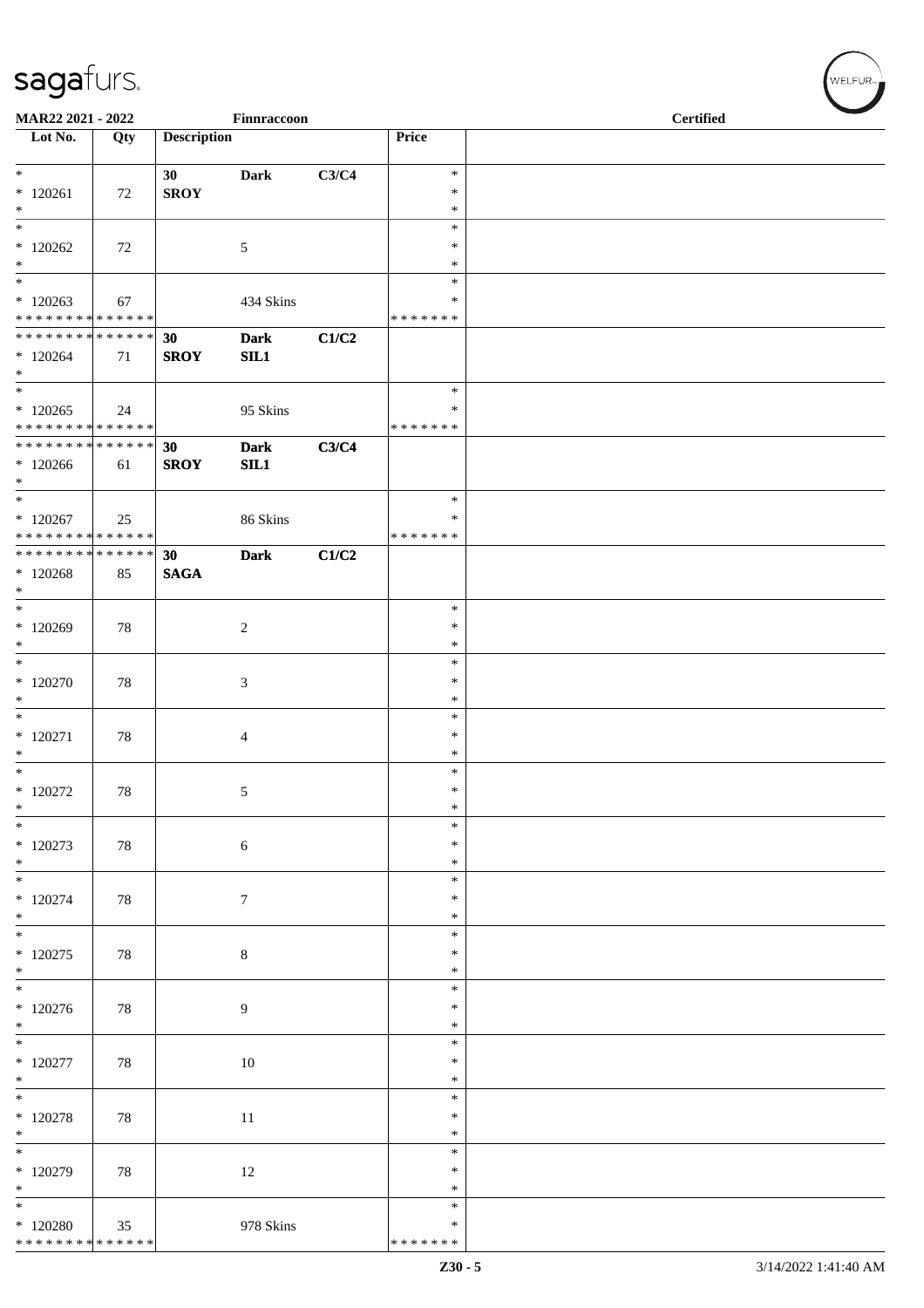| MAR22 2021 - 2022                                          |        |                    | Finnraccoon         |       |                  | <b>Certified</b> |  |
|------------------------------------------------------------|--------|--------------------|---------------------|-------|------------------|------------------|--|
| $\overline{\phantom{1}}$ Lot No.                           | Qty    | <b>Description</b> |                     |       | Price            |                  |  |
| * * * * * * * * * * * * * *<br>$*$ 120281                  | 85     | 30<br><b>SAGA</b>  | <b>Dark</b>         | C3/C4 |                  |                  |  |
| $*$<br>$_{\ast}^{-}$                                       |        |                    |                     |       |                  |                  |  |
| $*$ 120282                                                 | 78     |                    | $\sqrt{2}$          |       | $\ast$<br>$\ast$ |                  |  |
| $*$<br>$\overline{\phantom{a}^*}$                          |        |                    |                     |       | $\ast$<br>$\ast$ |                  |  |
| $*120283$<br>$\ast$                                        | 78     |                    | $\sqrt{3}$          |       | $\ast$<br>$\ast$ |                  |  |
| $\overline{\phantom{a}^*}$                                 |        |                    |                     |       | $\ast$           |                  |  |
| $*120284$<br>$\ast$                                        | 78     |                    | $\overline{4}$      |       | ∗<br>$\ast$      |                  |  |
| $\overline{\phantom{0}}$<br>$*120285$                      | 78     |                    | $\sqrt{5}$          |       | $\ast$<br>$\ast$ |                  |  |
| $\ast$<br>$\overline{\phantom{a}^*}$                       |        |                    |                     |       | $\ast$<br>$\ast$ |                  |  |
| $*120286$                                                  | 78     |                    | $\sqrt{6}$          |       | $\ast$           |                  |  |
| $*$<br>$\ast$                                              |        |                    |                     |       | $\ast$<br>$\ast$ |                  |  |
| $*$ 120287<br>$\ast$                                       | 78     |                    | $\boldsymbol{7}$    |       | $\ast$<br>$\ast$ |                  |  |
| $\overline{\ast}$<br>$*$ 120288                            | 78     |                    | $\,8\,$             |       | $\ast$<br>$\ast$ |                  |  |
| $*$<br>$\ast$                                              |        |                    |                     |       | $\ast$<br>$\ast$ |                  |  |
| $*120289$                                                  | 78     |                    | $\overline{9}$      |       | $\ast$           |                  |  |
| $\ast$<br>$\overline{\phantom{0}}$                         |        |                    |                     |       | $\ast$<br>$\ast$ |                  |  |
| $*120290$<br>$\ast$                                        | 78     |                    | 10                  |       | $\ast$<br>$\ast$ |                  |  |
| $\overline{\phantom{0}}$<br>$*120291$                      | 78     |                    | $11\,$              |       | $\ast$<br>$\ast$ |                  |  |
| $\ast$<br>$\overline{\ast}$                                |        |                    |                     |       | $\ast$           |                  |  |
| $*$ 120292                                                 | $78\,$ |                    | 12                  |       | $\ast$<br>$\ast$ |                  |  |
| $\ast$<br>$\ast$                                           |        |                    |                     |       | $\ast$<br>$\ast$ |                  |  |
| $*120293$<br>$\ast$                                        | 66     |                    | 13                  |       | $\ast$<br>$\ast$ |                  |  |
| $\ast$                                                     |        |                    |                     |       | $\ast$<br>$\ast$ |                  |  |
| $*120294$<br>* * * * * * * * * * * * * *                   | $28\,$ |                    | 1037 Skins          |       | * * * * * * *    |                  |  |
| * * * * * * * * * * * * * *<br>$*120295$<br>$\ast$         | 85     | 30<br><b>SAGA</b>  | <b>Dark</b><br>SL1  | C1/C2 |                  |                  |  |
| $\ast$<br>$*120296$                                        | 78     |                    | $\sqrt{2}$          |       | $\ast$<br>$\ast$ |                  |  |
| $\ast$<br>$\overline{\phantom{a}}$                         |        |                    |                     |       | $\ast$<br>$\ast$ |                  |  |
| $*120297$<br>$\ast$                                        | 78     |                    | $\sqrt{3}$          |       | $\ast$<br>$\ast$ |                  |  |
| $\ast$                                                     |        |                    |                     |       | $\ast$           |                  |  |
| * 120298<br>$\ast$                                         | 78     |                    | $\overline{4}$      |       | $\ast$<br>$\ast$ |                  |  |
| $\ast$<br>* 120299                                         | 34     |                    | 353 Skins           |       | $\ast$<br>$\ast$ |                  |  |
| * * * * * * * * * * * * * *<br>* * * * * * * * * * * * * * |        | 30                 |                     | C3/C4 | * * * * * * *    |                  |  |
| $*120300$<br>$\ast$                                        | 85     | <b>SAGA</b>        | <b>Dark</b><br>SIL1 |       |                  |                  |  |

WELFUR<sub>"</sub>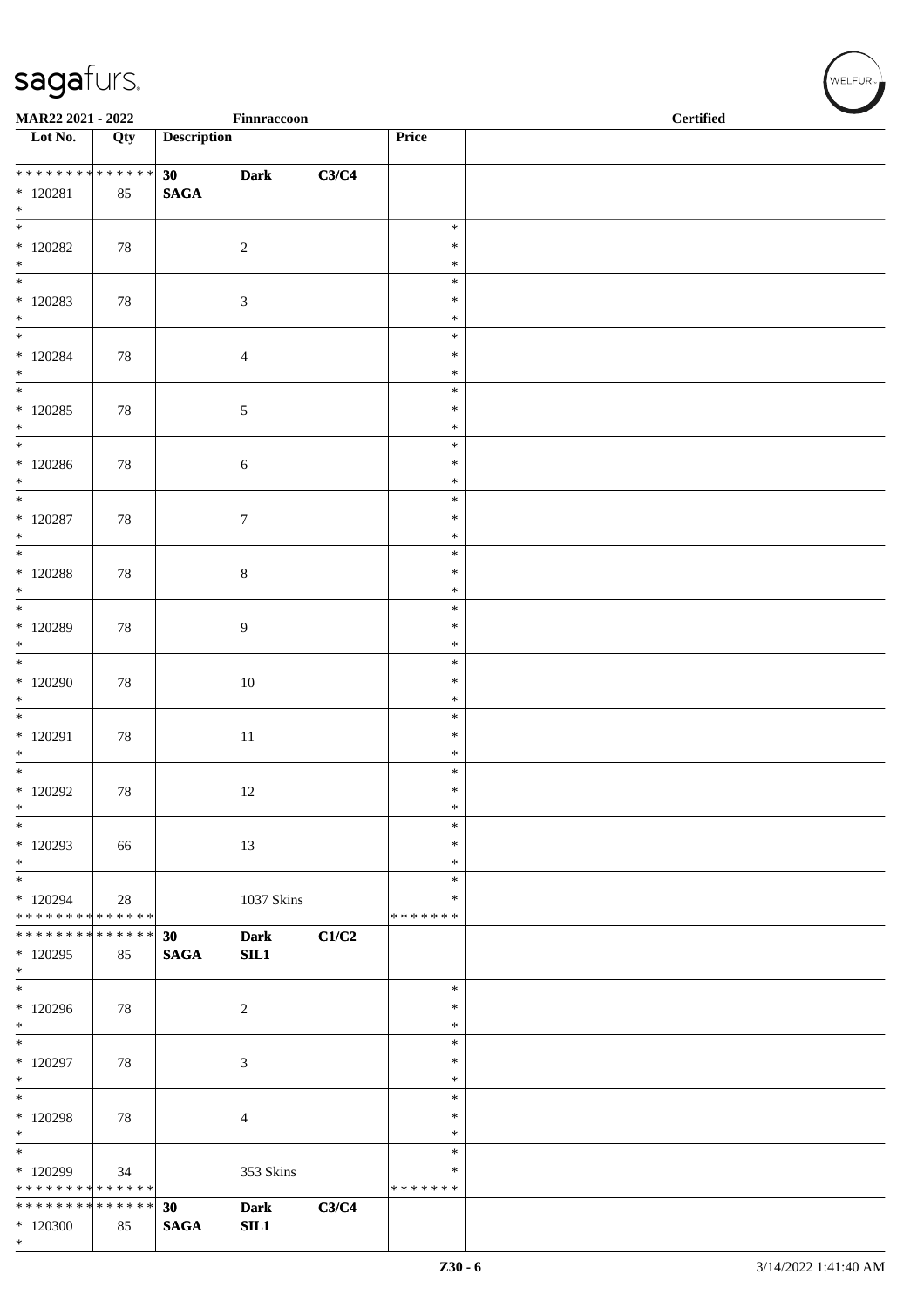| MAR22 2021 - 2022                                   |                   |                    | Finnraccoon                |                      |                                   | <b>Certified</b> |  |
|-----------------------------------------------------|-------------------|--------------------|----------------------------|----------------------|-----------------------------------|------------------|--|
| Lot No.                                             | Qty               | <b>Description</b> |                            |                      | Price                             |                  |  |
| $*120301$<br>$*$                                    | 78                | 30<br><b>SAGA</b>  | <b>Dark</b><br>SL1         | C3/C4                | $\ast$<br>$\ast$<br>$\ast$        |                  |  |
| $\overline{\ast}$<br>$*$ 120302<br>$*$              | 78                |                    | $\mathfrak{Z}$             |                      | $\ast$<br>$\ast$<br>$\ast$        |                  |  |
| $*$<br>$*120303$<br>* * * * * * * * * * * * * *     | 80                |                    | 321 Skins                  |                      | $\ast$<br>$\ast$<br>* * * * * * * |                  |  |
| ******** <mark>******</mark><br>$*120304$<br>$*$    | 91                | 30<br><b>SAGA</b>  | <b>Dark</b><br><b>LGHT</b> | C1/C2                |                                   |                  |  |
| $\overline{\ast}$<br>$*120305$<br>$*$               | 84                |                    | $\sqrt{2}$                 |                      | $\ast$<br>$\ast$<br>$\ast$        |                  |  |
| $*$<br>$*120306$<br>$\ast$                          | 84                |                    | $\mathfrak{Z}$             |                      | $\ast$<br>$\ast$<br>$\ast$        |                  |  |
| $\ast$<br>$*$ 120307<br>$*$                         | 84                |                    | $\overline{4}$             |                      | $\ast$<br>*<br>$\ast$             |                  |  |
| $\ast$<br>$*$ 120308<br>$*$                         | 84                |                    | $\sqrt{5}$                 |                      | $\ast$<br>$\ast$<br>$\ast$        |                  |  |
| $*$<br>* 120309<br>* * * * * * * * * * * * * *      | 82                |                    | 509 Skins                  |                      | $\ast$<br>$\ast$<br>* * * * * * * |                  |  |
| ******** <mark>******</mark><br>$*120310$<br>$\ast$ | 91                | 30<br><b>SAGA</b>  | <b>Dark</b><br><b>LGHT</b> | C3/C4                |                                   |                  |  |
| $*$<br>$* 120311$<br>$*$                            | 84                |                    | $\overline{c}$             |                      | $\ast$<br>$\ast$<br>$\ast$        |                  |  |
| $*$<br>$* 120312$<br>$\ast$                         | 84                |                    | 3                          |                      | $\ast$<br>$\ast$<br>$\ast$        |                  |  |
| $\ast$<br>* 120313<br>$*$                           | 84                |                    | $\overline{4}$             |                      | $\ast$<br>*<br>*                  |                  |  |
| $\ast$<br>$* 120314$<br>$*$                         | 84                |                    | $\sqrt{5}$                 |                      | $\ast$<br>$\ast$<br>$\ast$        |                  |  |
| $*$<br>$* 120315$<br>* * * * * * * * * * * * * *    | 39                |                    | 466 Skins                  |                      | $\ast$<br>$\ast$<br>* * * * * * * |                  |  |
| * * * * * * * *<br>$*120316$<br>$\ast$              | * * * * * *<br>79 | 30<br>IA           | <b>Dark</b><br>RUM1        | C1/C2<br><b>HEAV</b> |                                   |                  |  |
| $\ast$<br>$* 120317$<br>* * * * * * * *             | 56<br>* * * * * * |                    | 135 Skins                  |                      | $\ast$<br>∗<br>* * * * * * *      |                  |  |
| 120318                                              | 77                | 30<br>IA           | <b>Dark</b><br>RUM1        | C3/C4<br><b>HEAV</b> |                                   |                  |  |
| * * * * * * * *<br>* 120319<br>$\ast$               | ******<br>85      | 30<br>IA           | <b>Dark</b><br><b>RUM1</b> | C1/C2                |                                   |                  |  |
| $\ast$<br>$*120320$<br>$*$                          | 78                |                    | $\sqrt{2}$                 |                      | $\ast$<br>$\ast$<br>$\ast$        |                  |  |

 $(w$ elfur $_{\approx}$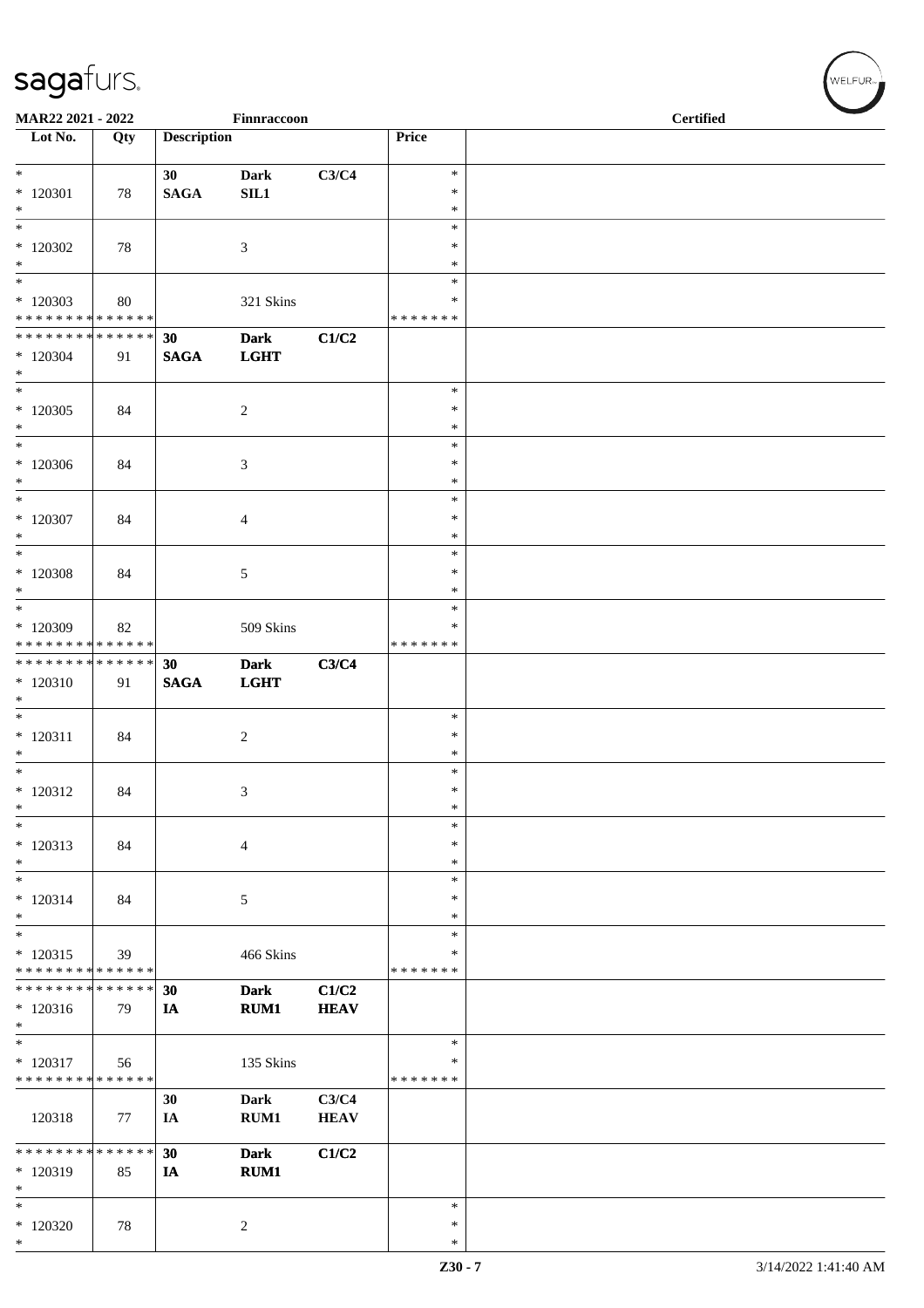| MAR22 2021 - 2022                                    |                   |                    | Finnraccoon                     |       |                                      | <b>Certified</b> |  |
|------------------------------------------------------|-------------------|--------------------|---------------------------------|-------|--------------------------------------|------------------|--|
| Lot No.                                              | Qty               | <b>Description</b> |                                 |       | Price                                |                  |  |
| $*$<br>$*120321$<br>$*$                              | 78                | 30<br>IA           | <b>Dark</b><br>RUM1             | C1/C2 | $\ast$<br>$\ast$<br>$\ast$           |                  |  |
| $*$<br>$*$ 120322<br>* * * * * * * * * * * * * * *   | 64                |                    | 305 Skins                       |       | $\ast$<br>$\ast$<br>* * * * * * *    |                  |  |
| ******** <mark>******</mark><br>* 120323<br>$*$      | 85                | 30<br>IA           | <b>Dark</b><br>RUM1             | C3/C4 |                                      |                  |  |
| $*$<br>$*120324$<br>$*$                              | 78                |                    | $\overline{c}$                  |       | $\ast$<br>$\ast$<br>$\ast$<br>$\ast$ |                  |  |
| $*120325$<br>* * * * * * * * * * * * * *             | 82                |                    | 245 Skins                       |       | ∗<br>* * * * * * *                   |                  |  |
| * * * * * * * * * * * * * * *<br>$*120326$<br>$*$    | 91                | 30<br>SI           | <b>Dark</b>                     | C1/C2 |                                      |                  |  |
| $*$<br>$*$ 120327<br>$\ast$                          | 84                |                    | $\overline{2}$                  |       | $\ast$<br>$\ast$<br>$\ast$           |                  |  |
| $*$<br>$*120328$<br>$\ast$                           | 84                |                    | 3                               |       | $\ast$<br>$\ast$<br>$\ast$           |                  |  |
| $*$<br>* 120329<br>* * * * * * * * * * * * * *       | 85                |                    | 344 Skins                       |       | $\ast$<br>∗<br>* * * * * * *         |                  |  |
| * * * * * * * * * * * * * * *<br>$*120330$<br>$*$    | 91                | 30<br>SI           | <b>Dark</b>                     | C3/C4 |                                      |                  |  |
| $*$<br>$*$ 120331<br>$\ast$<br>$*$                   | 84                |                    | $\overline{c}$                  |       | $\ast$<br>$\ast$<br>$\ast$<br>$\ast$ |                  |  |
| $*120332$<br>* * * * * * * * * * * * * *             | 85                |                    | 260 Skins                       |       | $\ast$<br>*******                    |                  |  |
| * * * * * * * *<br>$*120333$<br>$*$                  | * * * * * *<br>91 | 30<br>SI           | <b>Dark</b><br>SL1              | C1/C2 |                                      |                  |  |
| $*$<br>$*120334$<br>* * * * * * * * * * * * * *      | 75                |                    | 166 Skins                       |       | $\ast$<br>∗<br>* * * * * * *         |                  |  |
| * * * * * * * * * * * * * * *<br>$*120335$<br>$*$    | 84                | 30<br>SI           | <b>Dark</b><br>SL1              | C3/C4 |                                      |                  |  |
| $\ast$<br>$*120336$<br>* * * * * * * * * * * * * *   | 24                |                    | 108 Skins                       |       | $\ast$<br>∗<br>* * * * * * *         |                  |  |
| * * * * * * * * * * * * * * *<br>$*120337$<br>$\ast$ | 97                | 30<br>SI           | <b>Dark</b><br><b>LGHT</b>      | C1/C2 |                                      |                  |  |
| $\ast$<br>* 120338<br>* * * * * * * * * * * * * *    | 56                |                    | 153 Skins                       |       | $\ast$<br>∗<br>* * * * * * *         |                  |  |
| 120339                                               | 96                | 30<br>SI           | Dark<br><b>LGHT</b>             | C3/C4 |                                      |                  |  |
| * * * * * * * * * * * * * *<br>$*120340$<br>$\ast$   | 91                | 30<br>IB           | <b>Dark</b><br>RUM <sub>2</sub> | C2/C3 |                                      |                  |  |

WELFUR<sub>T</sub>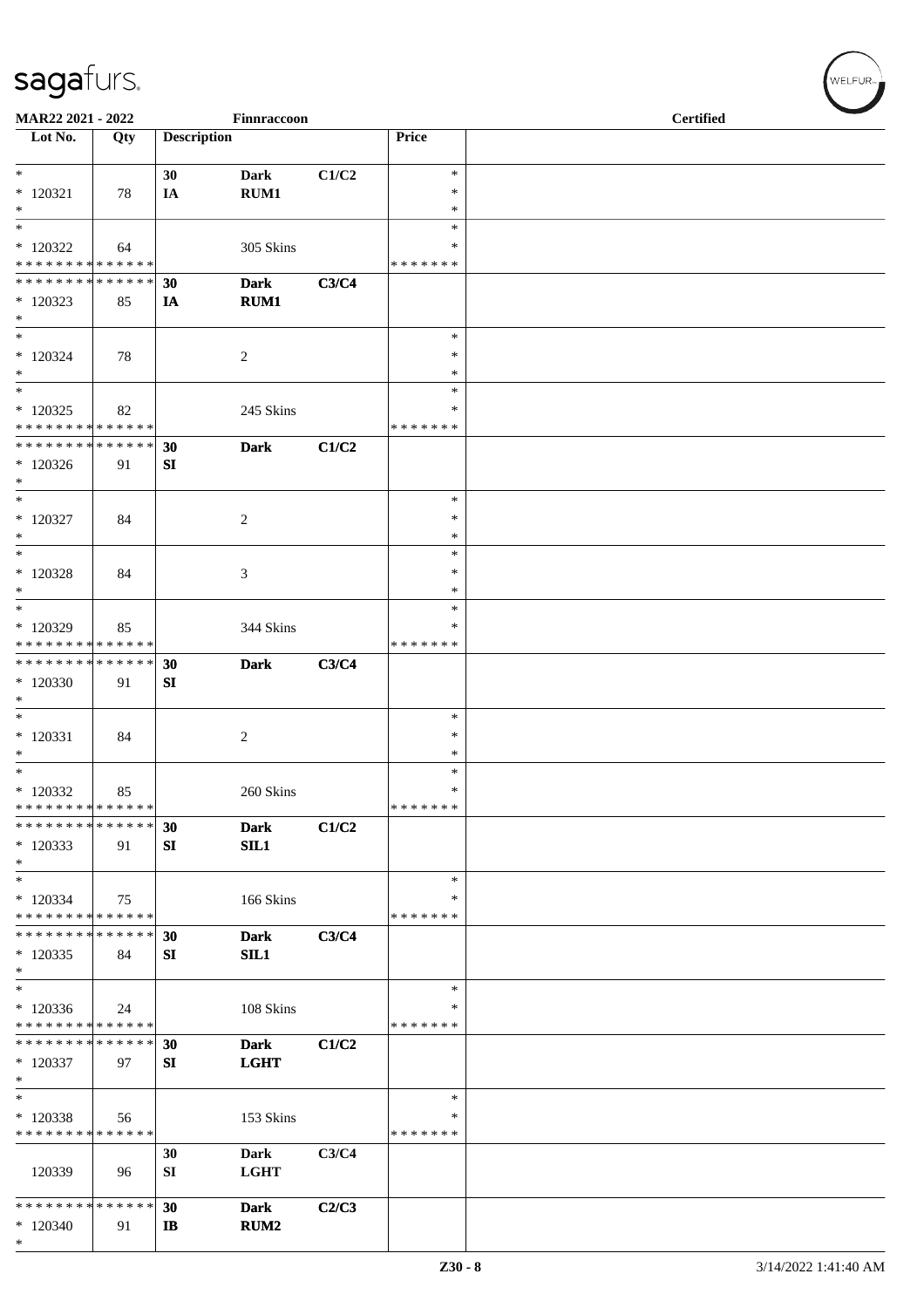| MAR22 2021 - 2022                                  |     |                    | Finnraccoon                     |       |                                   | <b>Certified</b> |  |
|----------------------------------------------------|-----|--------------------|---------------------------------|-------|-----------------------------------|------------------|--|
| $\overline{\phantom{1}}$ Lot No.                   | Qty | <b>Description</b> |                                 |       | Price                             |                  |  |
| $*$<br>$*120341$<br>* * * * * * * * * * * * * *    | 46  | 30<br>IB           | <b>Dark</b><br>RUM <sub>2</sub> | C2/C3 | $\ast$<br>$\ast$<br>* * * * * * * |                  |  |
| * * * * * * * * * * * * * *<br>$*120342$<br>$\ast$ | 79  | 30<br><b>SROY</b>  | <b>MED</b>                      | C1/C2 |                                   |                  |  |
| $\ast$<br>$*120343$<br>* * * * * * * * * * * * * * | 66  |                    | 145 Skins                       |       | $\ast$<br>∗<br>* * * * * * *      |                  |  |
| * * * * * * * * * * * * * *<br>$*120344$<br>$\ast$ | 79  | 30<br><b>SROY</b>  | <b>MED</b>                      | C3/C4 |                                   |                  |  |
| $\ast$<br>$*120345$<br>* * * * * * * * * * * * * * | 75  |                    | 154 Skins                       |       | $\ast$<br>∗<br>* * * * * * *      |                  |  |
| * * * * * * * * * * * * * *<br>$*120346$<br>$\ast$ | 85  | 30<br><b>SAGA</b>  | <b>MED</b>                      | C1/C2 |                                   |                  |  |
| $\ast$<br>$*120347$<br>$\ast$                      | 78  |                    | $\sqrt{2}$                      |       | $\ast$<br>$\ast$<br>$\ast$        |                  |  |
| $\ast$<br>$*120348$<br>$\ast$                      | 78  |                    | 3                               |       | $\ast$<br>$\ast$<br>$\ast$        |                  |  |
| $\ast$<br>$*120349$<br>* * * * * * * * * * * * * * | 80  |                    | 321 Skins                       |       | $\ast$<br>∗<br>* * * * * * *      |                  |  |
| * * * * * * * * * * * * * *<br>$*120350$<br>$\ast$ | 85  | 30<br><b>SAGA</b>  | <b>MED</b>                      | C3/C4 |                                   |                  |  |
| $\ast$<br>$*120351$<br>$\ast$                      | 78  |                    | $\overline{c}$                  |       | $\ast$<br>$\ast$<br>$\ast$        |                  |  |
| $_{\rm *}$<br>$*120352$<br>$\ast$                  | 78  |                    | 3                               |       | $\ast$<br>$\ast$<br>$\ast$        |                  |  |
| $\ast$<br>$*120353$<br>$\ast$                      | 78  |                    | $\overline{4}$                  |       | $\ast$<br>$\ast$<br>$\ast$        |                  |  |
| $\ast$<br>$*120354$<br>* * * * * * * * * * * * * * | 34  |                    | 353 Skins                       |       | $\ast$<br>∗<br>* * * * * * *      |                  |  |
| * * * * * * * * * * * * * *<br>$*120355$<br>$\ast$ | 85  | 30<br><b>SAGA</b>  | <b>MED</b><br>SL1               | C1/C2 |                                   |                  |  |
| $\ast$<br>$*120356$<br>* * * * * * * * * * * * * * | 74  |                    | 159 Skins                       |       | $\ast$<br>∗<br>* * * * * * *      |                  |  |
| * * * * * * * * * * * * * *<br>$*120357$<br>$\ast$ | 85  | 30<br><b>SAGA</b>  | <b>MED</b><br>SIL1              | C3/C4 |                                   |                  |  |
| $\ast$<br>$*120358$<br>* * * * * * * * * * * * * * | 76  |                    | 161 Skins                       |       | $\ast$<br>∗<br>* * * * * * *      |                  |  |
| * * * * * * * * * * * * * *<br>* 120359<br>$\ast$  | 91  | 30<br><b>SAGA</b>  | <b>MED</b><br><b>LGHT</b>       | C1/C2 |                                   |                  |  |
| $\ast$<br>$*120360$<br>* * * * * * * * * * * * * * | 64  |                    | 155 Skins                       |       | ∗<br>∗<br>* * * * * * *           |                  |  |

WELFUR-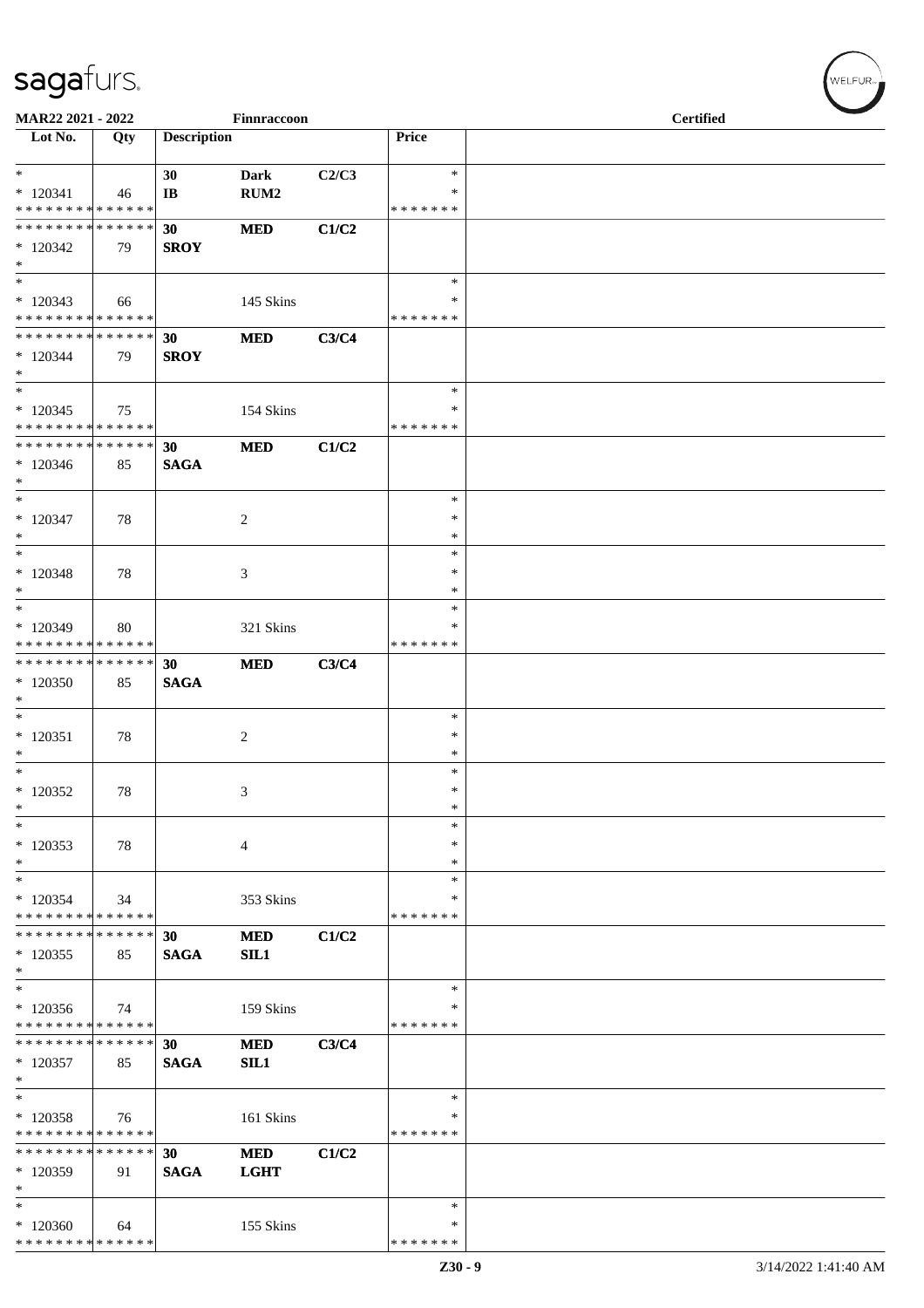| MAR22 2021 - 2022                                   |     |                    | Finnraccoon               |       |                                      | <b>Certified</b> |  |
|-----------------------------------------------------|-----|--------------------|---------------------------|-------|--------------------------------------|------------------|--|
| $\overline{\text{Lot No.}}$                         | Qty | <b>Description</b> |                           |       | Price                                |                  |  |
| ******** <mark>******</mark><br>$*120361$<br>$\ast$ | 91  | 30<br><b>SAGA</b>  | <b>MED</b><br><b>LGHT</b> | C3/C4 |                                      |                  |  |
| $\ast$<br>$*120362$<br>* * * * * * * * * * * * * *  | 56  |                    | 147 Skins                 |       | $\ast$<br>$\ast$<br>* * * * * * *    |                  |  |
| * * * * * * * * * * * * * *<br>$*120363$<br>$\ast$  | 73  | 30<br>IA           | <b>MED</b><br>RUM1        | C1/C2 |                                      |                  |  |
| $\ast$<br>$*120364$<br>* * * * * * * * * * * * * *  | 24  |                    | 97 Skins                  |       | $\ast$<br>∗<br>* * * * * * *         |                  |  |
| 120365                                              | 63  | 30<br>IA           | <b>MED</b><br>RUM1        | C3/C4 |                                      |                  |  |
| * * * * * * * * * * * * * *<br>$*120366$<br>$\ast$  | 91  | 30<br>SI           | <b>MED</b>                | C1/C2 |                                      |                  |  |
| $\ast$<br>$*120367$<br>$\ast$<br>$\ast$             | 84  |                    | $\overline{c}$            |       | $\ast$<br>$\ast$<br>$\ast$<br>$\ast$ |                  |  |
| $*120368$<br>$\ast$<br>$\ast$                       | 84  |                    | 3                         |       | $\ast$<br>$\ast$<br>$\ast$           |                  |  |
| $*120369$<br>* * * * * * * * * * * * * *            | 63  |                    | 322 Skins                 |       | $\ast$<br>* * * * * * *              |                  |  |
| * * * * * * * * * * * * * *<br>$*120370$<br>$\ast$  | 91  | 30<br>SI           | <b>MED</b>                | C3/C4 |                                      |                  |  |
| $\ast$<br>$*120371$<br>$\ast$<br>$*$                | 84  |                    | $\overline{c}$            |       | $\ast$<br>$\ast$<br>$\ast$<br>$\ast$ |                  |  |
| $*120372$<br>$\ast$<br>$\ast$                       | 84  |                    | $\mathfrak{Z}$            |       | $\ast$<br>$\ast$<br>$\ast$           |                  |  |
| $*120373$<br>* * * * * * * * * * * * * *            | 25  |                    | 284 Skins                 |       | ∗<br>* * * * * * *                   |                  |  |
| * * * * * * * * * * * * * *<br>$*120374$<br>$\ast$  | 91  | 30<br>SI           | <b>MED</b><br>SIL1        | C1/C2 |                                      |                  |  |
| $\ast$<br>$*120375$<br>$\ast$                       | 84  |                    | 2                         |       | $\ast$<br>$\ast$<br>$\ast$           |                  |  |
| $\ast$<br>$*120376$<br>* * * * * * * * * * * * * *  | 35  |                    | 210 Skins                 |       | $\ast$<br>*<br>* * * * * * *         |                  |  |
| * * * * * * * * * * * * * *<br>$*120377$<br>$\ast$  | 83  | 30<br>SI           | <b>MED</b><br>SIL1        | C3/C4 |                                      |                  |  |
| $\ast$<br>$*120378$<br>* * * * * * * * * * * * * *  | 24  |                    | 107 Skins                 |       | $\ast$<br>∗<br>* * * * * * *         |                  |  |
| * * * * * * * * * * * * * *<br>* 120379<br>$\ast$   | 97  | 30<br>SI           | <b>MED</b><br><b>LGHT</b> | C1/C2 |                                      |                  |  |
| $*$<br>$*120380$<br>* * * * * * * * * * * * * *     | 27  |                    | 124 Skins                 |       | $\ast$<br>∗<br>* * * * * * *         |                  |  |

 $(w$ elfur $_{\approx}$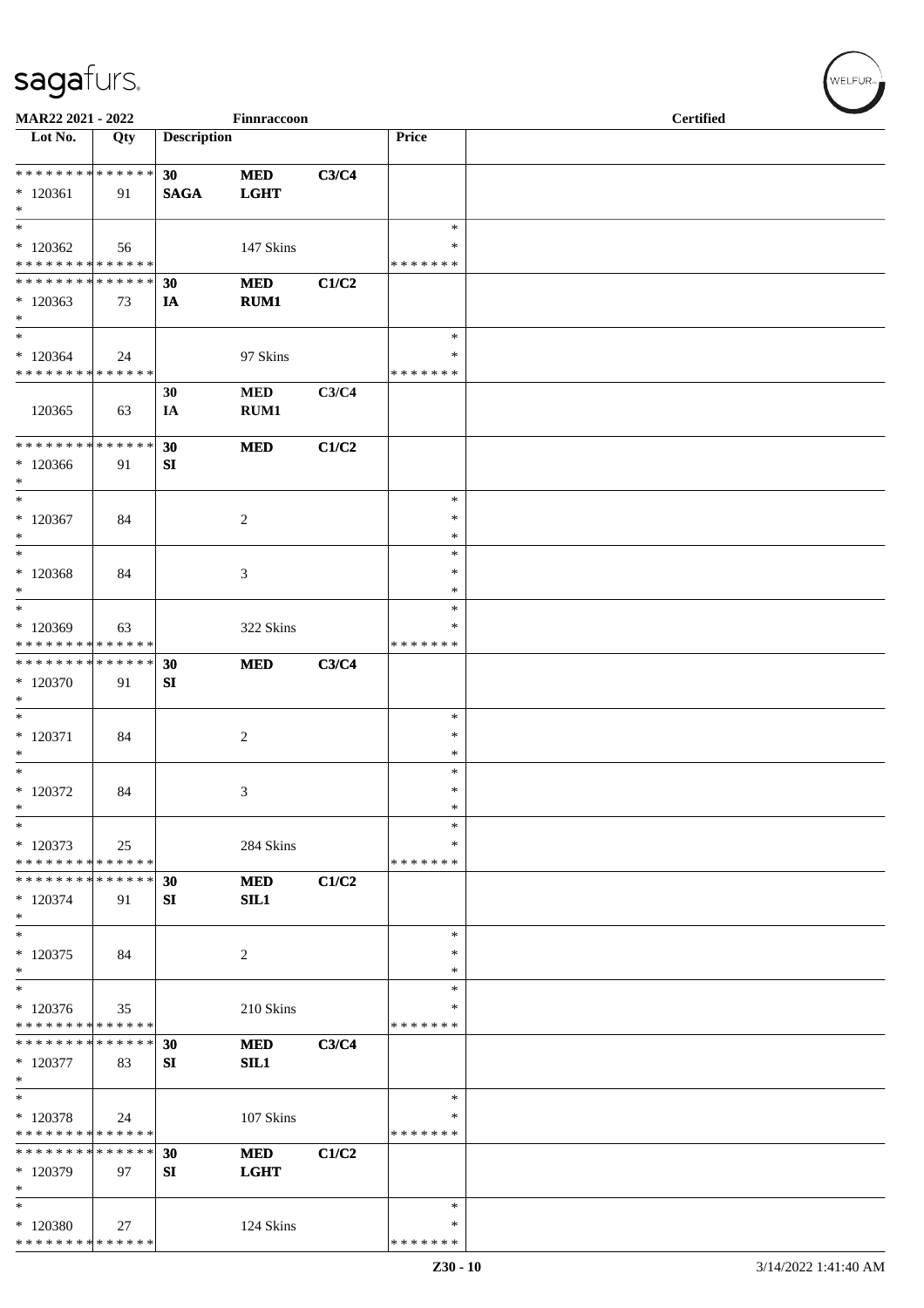| MAR22 2021 - 2022                                  |     |                              | Finnraccoon                       |             |                                   | <b>Certified</b> |  |
|----------------------------------------------------|-----|------------------------------|-----------------------------------|-------------|-----------------------------------|------------------|--|
| Lot No.                                            | Qty | <b>Description</b>           |                                   |             | Price                             |                  |  |
| 120381                                             | 80  | 30<br>SI                     | <b>MED</b><br><b>LGHT</b>         | C3/C4       |                                   |                  |  |
| 120382                                             | 89  | 30<br>$\mathbf{I}\mathbf{B}$ | MED/PAL C2/C3<br>RUM <sub>2</sub> |             |                                   |                  |  |
| 120383                                             | 58  | 30<br>IA                     | MED/PAL C2/C3<br>RUM1             | <b>HEAV</b> |                                   |                  |  |
| 120384                                             | 40  | 30<br><b>SROY</b>            | MED/PAL C2/C3<br><b>LGHT</b>      |             |                                   |                  |  |
| * * * * * * * * * * * * * *<br>$*120385$<br>$\ast$ | 73  | 30<br><b>SROY</b>            | MED/PAL C2/C3<br>SL1              |             |                                   |                  |  |
| $\ast$<br>$*120386$<br>* * * * * * * * * * * * * * | 24  |                              | 97 Skins                          |             | $\ast$<br>∗<br>* * * * * * *      |                  |  |
| * * * * * * * * * * * * * *<br>$*120387$<br>$*$    | 66  | 30<br><b>SROY</b>            | <b>PALE</b>                       | C2/C3       |                                   |                  |  |
| $\ast$<br>* 120388<br>* * * * * * * * * * * * * *  | 24  |                              | 90 Skins                          |             | $\ast$<br>∗<br>* * * * * * *      |                  |  |
| 120389                                             | 73  | 30<br><b>SAGA</b>            | <b>PALE</b>                       | C1/C2       |                                   |                  |  |
| 120390                                             | 27  | 30<br><b>SAGA</b>            | <b>PALE</b>                       | C3/C4       |                                   |                  |  |
| * * * * * * * * * * * * * *<br>* 120391<br>$\ast$  | 85  | 30<br><b>SAGA</b>            | <b>PALE</b><br>SL1                | C2/C3       |                                   |                  |  |
| $\ast$<br>$*120392$<br>* * * * * * * * * * * * * * | 25  |                              | 110 Skins                         |             | $\ast$<br>$\ast$<br>* * * * * * * |                  |  |
| * * * * * * * * * * * * * *<br>$*120393$<br>$\ast$ | 91  | 30<br><b>SAGA</b>            | <b>PALE</b><br><b>LGHT</b>        | C2/C3       |                                   |                  |  |
| $\ast$<br>* 120394<br>* * * * * * * * * * * * * *  | 82  |                              | 173 Skins                         |             | $\ast$<br>∗<br>* * * * * * *      |                  |  |
| 120395                                             | 73  | 30<br>IA                     | <b>PALE</b><br>RUM1               | C2/C3       |                                   |                  |  |
| * * * * * * * * * * * * * *<br>$*120396$<br>$\ast$ | 91  | 30<br>SI                     | <b>PALE</b>                       | C1/C2       |                                   |                  |  |
| $\ast$<br>* 120397<br>* * * * * * * * * * * * * *  | 29  |                              | 120 Skins                         |             | $\ast$<br>∗<br>* * * * * * *      |                  |  |
| * * * * * * * * * * * * * *<br>* 120398<br>$\ast$  | 91  | 30<br>SI                     | <b>PALE</b>                       | C3/C4       |                                   |                  |  |
| $\ast$<br>* 120399<br>$\ast$                       | 69  |                              | 2                                 |             | $\ast$<br>∗<br>$\ast$             |                  |  |
| $\ast$<br>$*120400$<br>* * * * * * * * * * * * * * | 24  |                              | 184 Skins                         |             | $\ast$<br>∗<br>* * * * * * *      |                  |  |

WELFUR<sub><sup>N</sup></sub>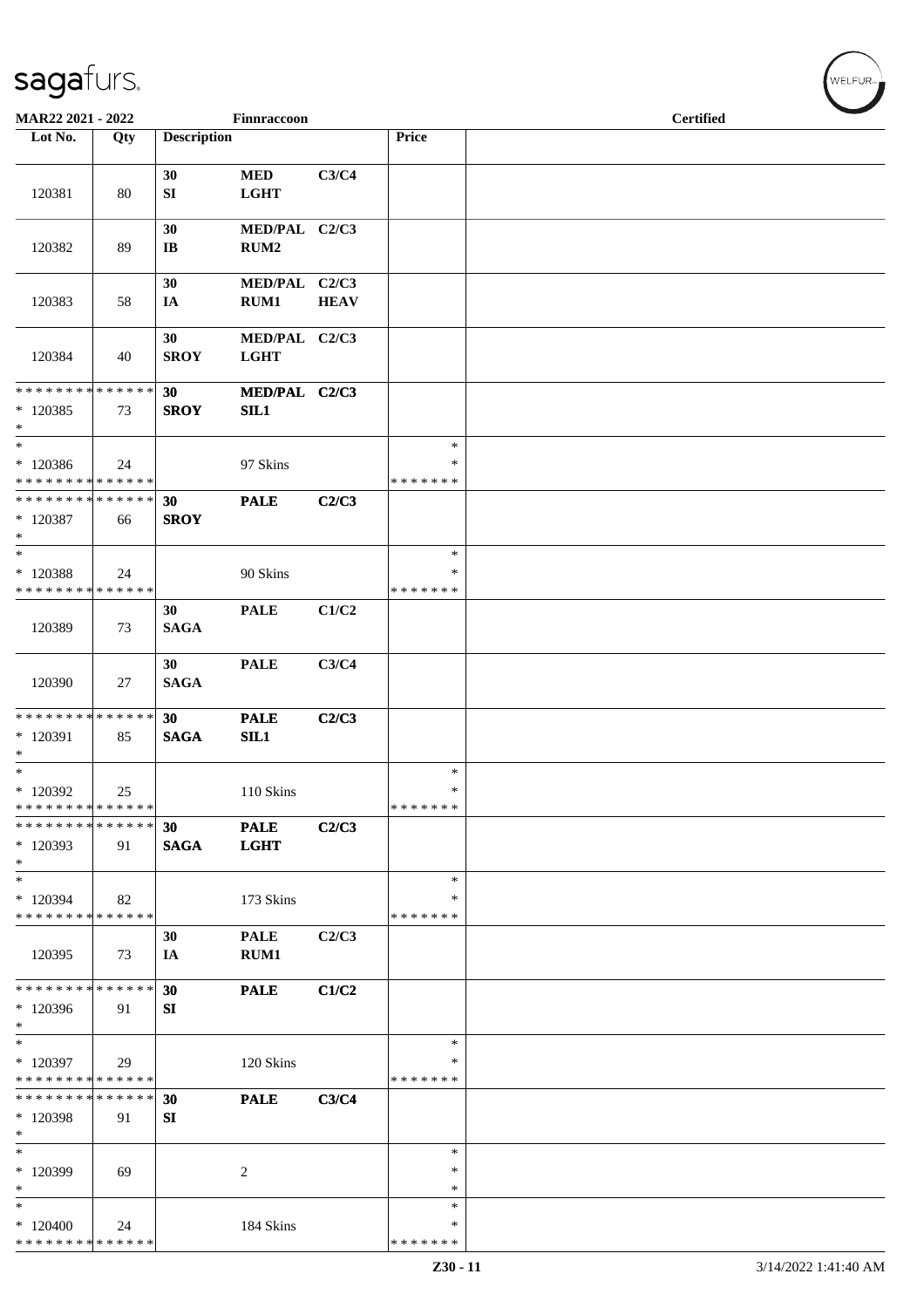| $     -$                 |     |                    |                            |       |              |                  |
|--------------------------|-----|--------------------|----------------------------|-------|--------------|------------------|
| <b>MAR22 2021 - 2022</b> |     |                    | Finnraccoon                |       |              | <b>Certified</b> |
| Lot No.                  | Qty | <b>Description</b> |                            |       | <b>Price</b> |                  |
| 120401                   | 102 | 30<br><b>SI</b>    | <b>PALE</b><br><b>SIL1</b> | C1/C2 |              |                  |
| 120402                   | 78  | 30<br><b>SI</b>    | <b>PALE</b><br><b>SIL1</b> | C3/C4 |              |                  |
| 120403                   | 91  | 30<br><b>SI</b>    | <b>PALE</b><br><b>LGHT</b> | C2/C3 |              |                  |
| 120404                   | 59  | 30<br>$\mathbf{I}$ | ALL                        | C2/C3 |              |                  |

 $\left(\mathsf{WELFUR}_{\approx}\right)$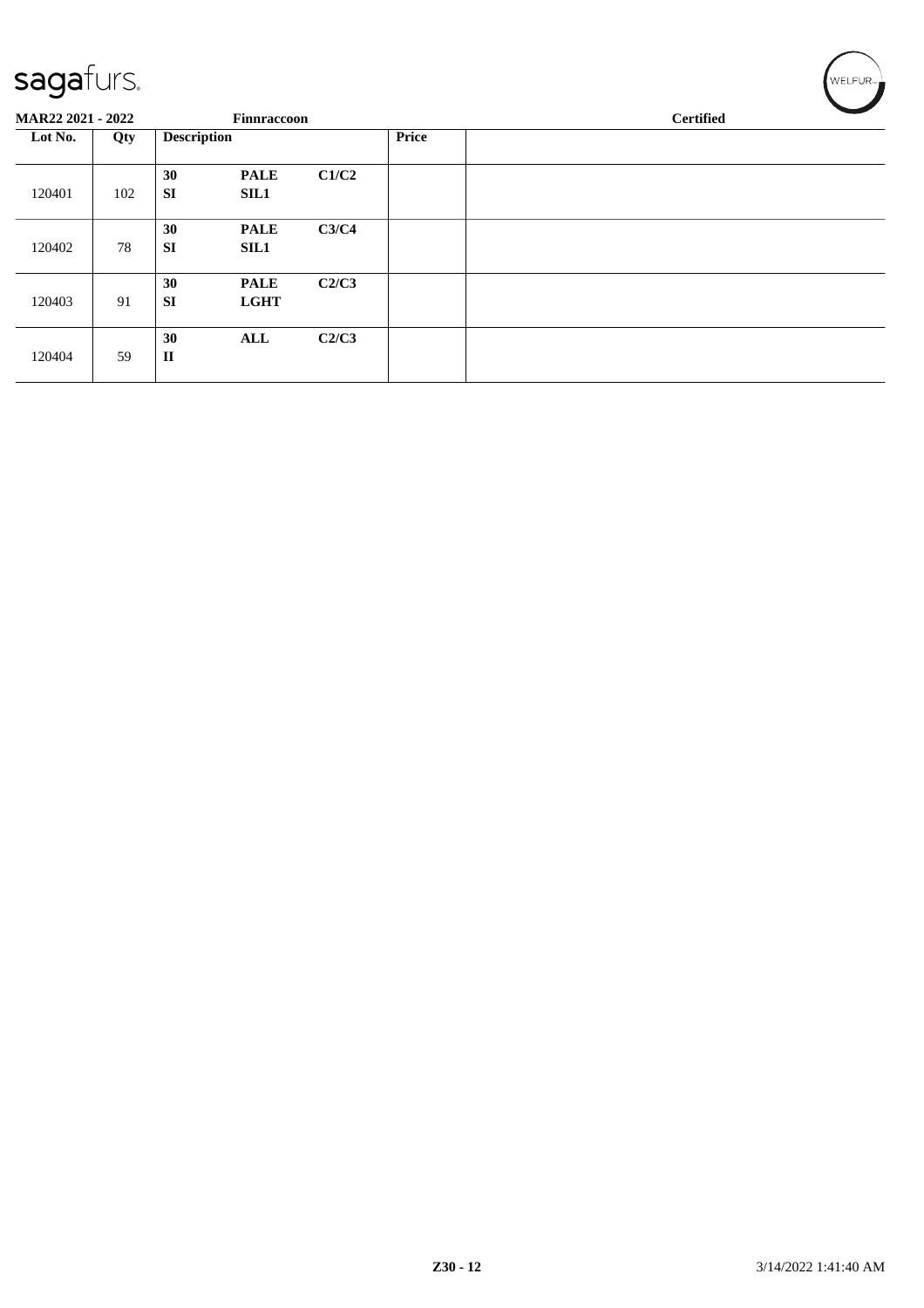| MAR22 2021 - 2022                                                    |     |                    | Finnraccoon                           |       |                                   | <b>Certified</b> |  |
|----------------------------------------------------------------------|-----|--------------------|---------------------------------------|-------|-----------------------------------|------------------|--|
| $\overline{\phantom{1}}$ Lot No.                                     | Qty | <b>Description</b> |                                       |       | Price                             |                  |  |
| ******** <mark>******</mark><br>$*120461$<br>$*$                     | 85  | 20<br><b>SROY</b>  | $\boldsymbol{\mathrm{XD}}$            | C1/C2 |                                   |                  |  |
| $*$<br>$*120462$<br>$\ast$                                           | 78  |                    | $\sqrt{2}$                            |       | $\ast$<br>$\ast$<br>$\ast$        |                  |  |
| $\ast$<br>$*120463$<br>$*$                                           | 78  |                    | 3                                     |       | $\ast$<br>*<br>$\ast$             |                  |  |
| $\overline{\ast}$<br>$*120464$<br>$\ast$                             | 78  |                    | $\overline{4}$                        |       | $\ast$<br>$\ast$<br>$\ast$        |                  |  |
| $*$<br>$*120465$<br>$\ast$                                           | 78  |                    | $5\,$                                 |       | $\ast$<br>$\ast$<br>$\ast$        |                  |  |
| $\overline{\phantom{0}}$<br>$*120466$<br>* * * * * * * * * * * * * * | 57  |                    | 454 Skins                             |       | $\ast$<br>∗<br>* * * * * * *      |                  |  |
| ******** <mark>******</mark><br>$*120467$<br>$*$                     | 85  | 20<br><b>SROY</b>  | $\mathbf{X}\mathbf{D}$                | C3/C4 |                                   |                  |  |
| $*$<br>$*120468$<br>$*$                                              | 78  |                    | $\sqrt{2}$                            |       | $\ast$<br>$\ast$<br>$\ast$        |                  |  |
| $\overline{\phantom{0}}$<br>$*120469$<br>$*$                         | 78  |                    | 3                                     |       | $\ast$<br>∗<br>$\ast$             |                  |  |
| $\overline{\ast}$<br>$*120470$<br>$\ast$                             | 72  |                    | $\overline{4}$                        |       | $\ast$<br>$\ast$<br>$\ast$        |                  |  |
| $*$<br>$*120471$<br>* * * * * * * * * * * * * *                      | 25  |                    | 338 Skins                             |       | $\ast$<br>$\ast$<br>* * * * * * * |                  |  |
| 120472                                                               | 52  | 20<br><b>SROY</b>  | <b>XD</b><br>SL1                      | C1/C2 |                                   |                  |  |
| 120473                                                               | 71  | 20<br><b>SROY</b>  | $\mathbf{X}\mathbf{D}$<br><b>SIL1</b> | C3/C4 |                                   |                  |  |
| 120474                                                               | 59  | 20<br><b>SROY</b>  | $\mathbf{X}\mathbf{D}$<br><b>LGHT</b> | C2/C3 |                                   |                  |  |
| * * * * * * * * * * * * * *<br>$*120475$<br>$*$                      | 91  | 20<br><b>SAGA</b>  | $\boldsymbol{\mathrm{XD}}$            | C1/C2 |                                   |                  |  |
| $\overline{\phantom{0}}$<br>$*120476$<br>$*$                         | 84  |                    | 2                                     |       | $\ast$<br>$\ast$<br>$\ast$        |                  |  |
| $\ast$<br>$*120477$<br>$*$<br>$\overline{\phantom{0}}$               | 84  |                    | 3                                     |       | $\ast$<br>$\ast$<br>$\ast$        |                  |  |
| $* 120478$<br>$\ast$                                                 | 84  |                    | $\overline{4}$                        |       | $\ast$<br>$\ast$<br>$\ast$        |                  |  |
| $\overline{\ast}$<br>$*120479$<br>$\ast$                             | 84  |                    | $\sqrt{5}$                            |       | $\ast$<br>$\ast$<br>$\ast$        |                  |  |
| $\ast$<br>$*120480$<br>$*$                                           | 84  |                    | $\sqrt{6}$                            |       | $\ast$<br>$\ast$<br>$\ast$        |                  |  |

WELFUR<sub>\*</sub>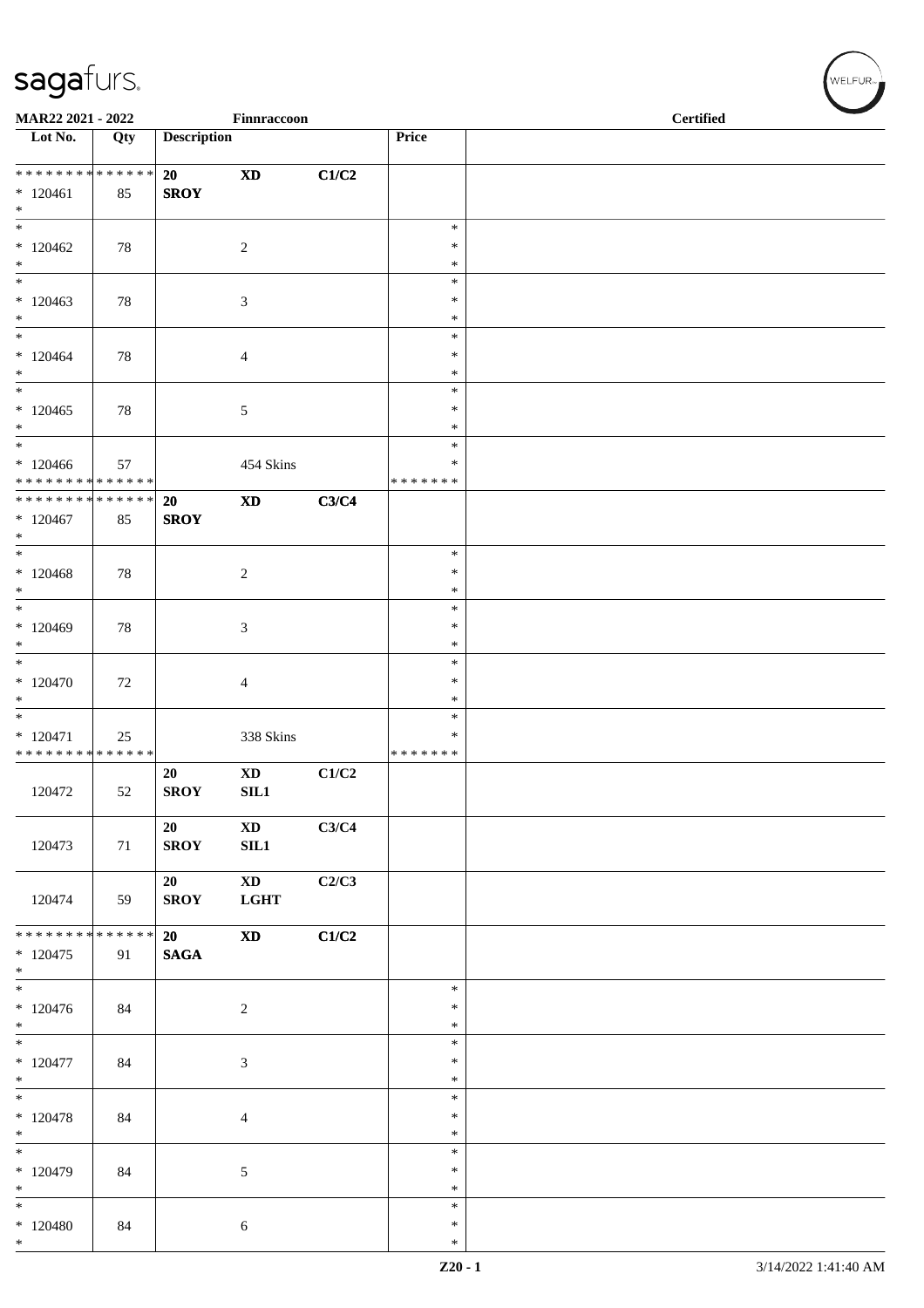| MAR22 2021 - 2022                  |     |                    | Finnraccoon                |       |                  | <b>Certified</b> |
|------------------------------------|-----|--------------------|----------------------------|-------|------------------|------------------|
| $\overline{\phantom{1}}$ Lot No.   | Qty | <b>Description</b> |                            |       | Price            |                  |
|                                    |     |                    |                            |       |                  |                  |
| $*$                                |     | 20                 | $\boldsymbol{\mathrm{XD}}$ | C1/C2 | $\ast$           |                  |
| $*120481$                          | 61  | <b>SAGA</b>        |                            |       | $\ast$           |                  |
| * * * * * * * * * * * * * *        |     |                    |                            |       | * * * * * * *    |                  |
| * * * * * * * * * * * * * *        |     | <b>20</b>          | $\mathbf{X}\mathbf{D}$     | C3/C4 |                  |                  |
| $*120482$                          | 91  | <b>SAGA</b>        |                            |       |                  |                  |
| $*$<br>$*$                         |     |                    |                            |       | $\ast$           |                  |
| $*120483$                          | 84  |                    | $\overline{c}$             |       | $\ast$           |                  |
| $*$                                |     |                    |                            |       | $\ast$           |                  |
| $*$                                |     |                    |                            |       | $\ast$           |                  |
| $* 120484$                         | 84  |                    | 3                          |       | $\ast$           |                  |
| $*$                                |     |                    |                            |       | *                |                  |
| $\overline{\phantom{1}}$           |     |                    |                            |       | $\ast$           |                  |
| $*120485$                          | 55  |                    | 314 Skins                  |       | ∗                |                  |
| * * * * * * * * * * * * * *        |     |                    |                            |       | * * * * * * *    |                  |
| * * * * * * * * * * * * * * *      |     | 20                 | <b>XD</b>                  | C1/C2 |                  |                  |
| $*120486$<br>$*$                   | 78  | <b>SAGA</b>        | SL1                        |       |                  |                  |
| $*$                                |     |                    |                            |       | $\ast$           |                  |
| $*120487$                          | 24  |                    | 102 Skins                  |       | $\ast$           |                  |
| * * * * * * * * * * * * * *        |     |                    |                            |       | * * * * * * *    |                  |
|                                    |     | 20                 | $\mathbf{X}\mathbf{D}$     | C3/C4 |                  |                  |
| 120488                             | 79  | <b>SAGA</b>        | SL1                        |       |                  |                  |
|                                    |     |                    |                            |       |                  |                  |
| * * * * * * * * * * * * * * *      |     | 20                 | <b>XD</b>                  | C1/C2 |                  |                  |
| $*120489$                          | 97  | <b>SAGA</b>        | <b>LGHT</b>                |       |                  |                  |
| $*$<br>$*$                         |     |                    |                            |       | $\ast$           |                  |
| * 120490                           | 90  |                    | 2                          |       | $\ast$           |                  |
| $\ast$                             |     |                    |                            |       | $\ast$           |                  |
|                                    |     |                    |                            |       | $\ast$           |                  |
| $* 120491$                         | 90  |                    | 3                          |       | ∗                |                  |
| $*$                                |     |                    |                            |       | $\ast$           |                  |
| $*$                                |     |                    |                            |       | $\ast$           |                  |
| $*120492$                          | 25  |                    | 302 Skins                  |       | $\ast$           |                  |
| * * * * * * * * * * * * * *        |     |                    |                            |       | *******          |                  |
| * * * * * * * * * * * * * *        |     | <b>20</b>          | $\boldsymbol{\mathrm{XD}}$ | C3/C4 |                  |                  |
| $*120493$<br>$*$                   | 97  | <b>SAGA</b>        | <b>LGHT</b>                |       |                  |                  |
| $*$                                |     |                    |                            |       | $\ast$           |                  |
| * 120494                           | 63  |                    | 160 Skins                  |       | ∗                |                  |
| * * * * * * * * * * * * * *        |     |                    |                            |       | * * * * * * *    |                  |
| * * * * * * * * * * * * * *        |     | <b>20</b>          | $\mathbf{X}\mathbf{D}$     | C1/C2 |                  |                  |
| $*120495$                          | 97  | SI                 |                            |       |                  |                  |
| $\ast$                             |     |                    |                            |       |                  |                  |
| $*$                                |     |                    |                            |       | $\ast$           |                  |
| $*120496$                          | 90  |                    | 2                          |       | $\ast$           |                  |
| $\ast$<br>$\overline{\phantom{0}}$ |     |                    |                            |       | $\ast$<br>$\ast$ |                  |
| $*120497$                          | 61  |                    | 248 Skins                  |       | ∗                |                  |
| * * * * * * * * * * * * * *        |     |                    |                            |       | * * * * * * *    |                  |
| * * * * * * * * * * * * * *        |     | 20                 | $\mathbf{X}\mathbf{D}$     | C3/C4 |                  |                  |
| $*120498$                          | 97  | SI                 |                            |       |                  |                  |
| $\ast$                             |     |                    |                            |       |                  |                  |
| $\ast$                             |     |                    |                            |       | $\ast$           |                  |
| $*120499$                          | 66  |                    | 163 Skins                  |       | $\ast$           |                  |
| * * * * * * * * * * * * * *        |     |                    |                            |       | * * * * * * *    |                  |
|                                    |     | 20                 | $\mathbf{X}\mathbf{D}$     | C1/C2 |                  |                  |
| 120500                             | 106 | ${\bf SI}$         | $_{\rm LGHT}$              |       |                  |                  |

 $w$ ELFUR<sub>m</sub>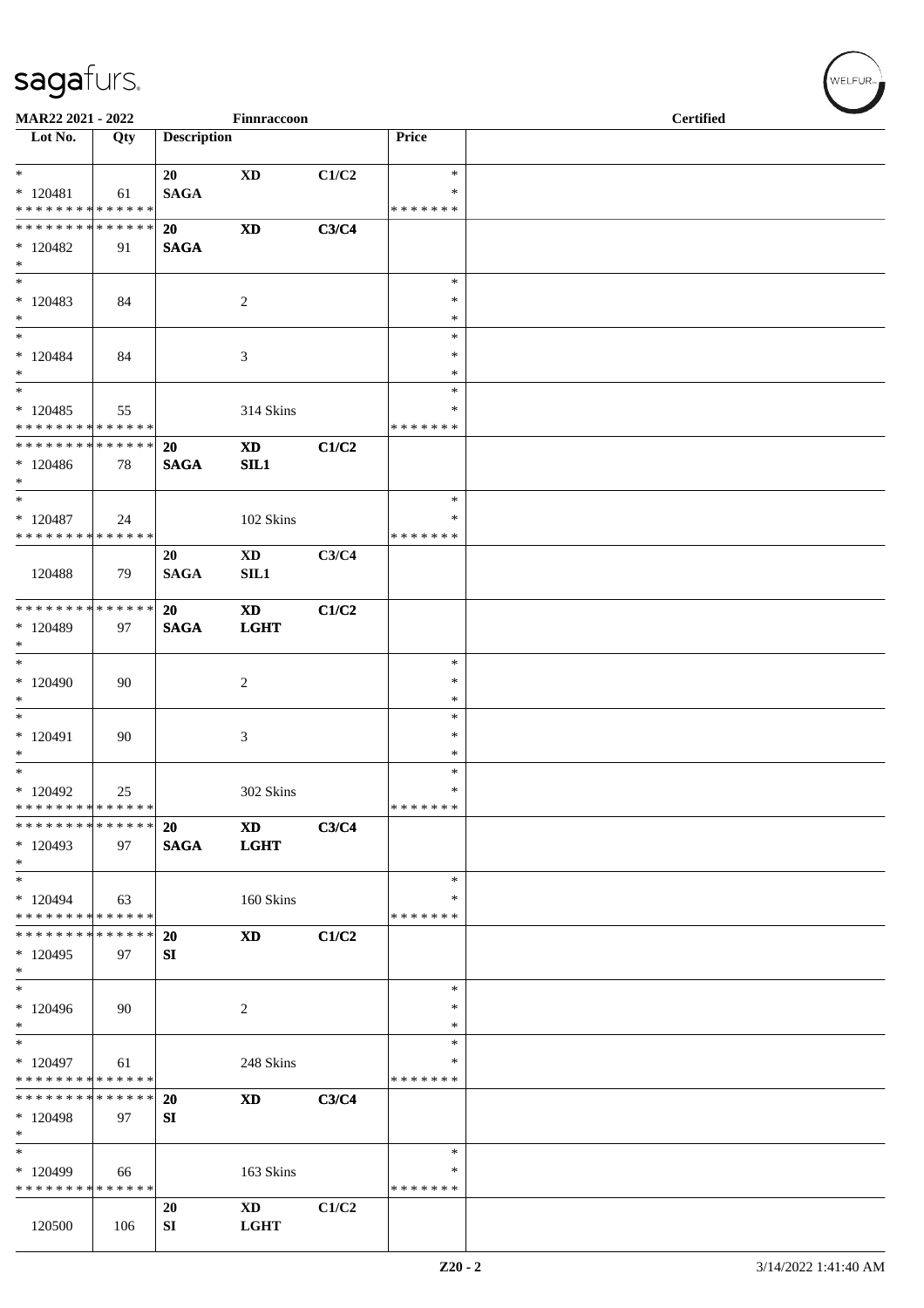| MAR22 2021 - 2022                                                       |                   |                           | Finnraccoon                                                                                                  |                      |                                   | <b>Certified</b> |
|-------------------------------------------------------------------------|-------------------|---------------------------|--------------------------------------------------------------------------------------------------------------|----------------------|-----------------------------------|------------------|
| Lot No.                                                                 | Qty               | <b>Description</b>        |                                                                                                              |                      | Price                             |                  |
| 120501                                                                  | 60                | 20<br>${\bf S}{\bf I}$    | $\boldsymbol{\mathrm{XD}}$<br>LGHT                                                                           | C3/C4                |                                   |                  |
| 120502                                                                  | 88                | 20<br>IA                  | $\bold{X}\bold{D}/\bold{D}\bold{K}$<br>RUM1                                                                  | C2/C3<br><b>HEAV</b> |                                   |                  |
| * * * * * * * * * * * * * *<br>$*120503$<br>$\ast$                      | 77                | 20<br>IA                  | $\boldsymbol{\text{X}}\boldsymbol{\text{D}}\boldsymbol{/}\boldsymbol{\text{D}}\boldsymbol{\text{K}}$<br>RUM1 | C1/C2                |                                   |                  |
| $\ast$<br>$*120504$<br>* * * * * * * * * * * * * *                      | 24                |                           | 101 Skins                                                                                                    |                      | $\ast$<br>$\ast$<br>* * * * * * * |                  |
| 120505                                                                  | 62                | 20<br>IA                  | $\bold{X}\bold{D}/\bold{D}\bold{K}$<br>RUM1                                                                  | C3/C4                |                                   |                  |
| * * * * * * * * * * * * * *<br>$*120506$<br>$\ast$                      | 97                | 20<br>SI                  | XD/DK<br>SL1                                                                                                 | C1/C2                |                                   |                  |
| $\ast$<br>$*120507$<br>$\ast$                                           | 90                |                           | $\sqrt{2}$                                                                                                   |                      | $\ast$<br>$\ast$<br>$\ast$        |                  |
| $\ast$<br>$*$ 120508<br>$\ast$                                          | 90                |                           | $\mathfrak{Z}$                                                                                               |                      | $\ast$<br>$\ast$<br>$\ast$        |                  |
| $\ast$<br>* 120509<br>$\ast$                                            | 90                |                           | $\overline{4}$                                                                                               |                      | $\ast$<br>$\ast$<br>$\ast$        |                  |
| $\ast$<br>$*120510$<br>* * * * * * * * * * * * * *                      | 55                |                           | 422 Skins                                                                                                    |                      | $\ast$<br>$\ast$<br>* * * * * * * |                  |
| * * * * * * * * * * * * * *<br>$* 120511$<br>$\ast$                     | 97                | 20<br>SI                  | XD/DK<br>SL1                                                                                                 | C3/C4                |                                   |                  |
| $\overline{\phantom{a}^*}$<br>$*120512$<br>******** <mark>******</mark> | 80                |                           | 177 Skins                                                                                                    |                      | $\ast$<br>$\ast$<br>*******       |                  |
| * * * * * * * *<br>$*120513$<br>$*$                                     | * * * * * *<br>91 | <b>20</b><br>$\mathbf{I}$ | $\boldsymbol{\text{X}}\boldsymbol{\text{D}}\boldsymbol{/}\boldsymbol{\text{D}}\boldsymbol{\text{K}}$<br>RUM2 | C2/C3                |                                   |                  |
| $\ast$<br>$* 120514$<br>* * * * * * * * * * * * * *                     | 24                |                           | 115 Skins                                                                                                    |                      | $\ast$<br>∗<br>* * * * * * *      |                  |
| 120515                                                                  | 75                | 20<br><b>SROY</b>         | <b>Dark</b>                                                                                                  | C1/C2                |                                   |                  |
| 120516                                                                  | 88                | 20<br><b>SROY</b>         | <b>Dark</b>                                                                                                  | C3/C4                |                                   |                  |
| * * * * * * * * * * * * * *<br>$* 120517$<br>$\ast$                     | 91                | 20<br><b>SAGA</b>         | <b>Dark</b>                                                                                                  | C1/C2                |                                   |                  |
| $\ast$<br>$* 120518$<br>$\ast$                                          | 84                |                           | $\sqrt{2}$                                                                                                   |                      | $\ast$<br>$\ast$<br>∗             |                  |
| $\overline{\phantom{a}^*}$<br>$* 120519$<br>$\ast$                      | 84                |                           | $\mathfrak{Z}$                                                                                               |                      | $\ast$<br>$\ast$<br>$\ast$        |                  |
| $\ast$<br>$*120520$<br>$\ast$                                           | 65                |                           | 4                                                                                                            |                      | $\ast$<br>$\ast$<br>$\ast$        |                  |

 $w$ ELFUR<sub>m</sub>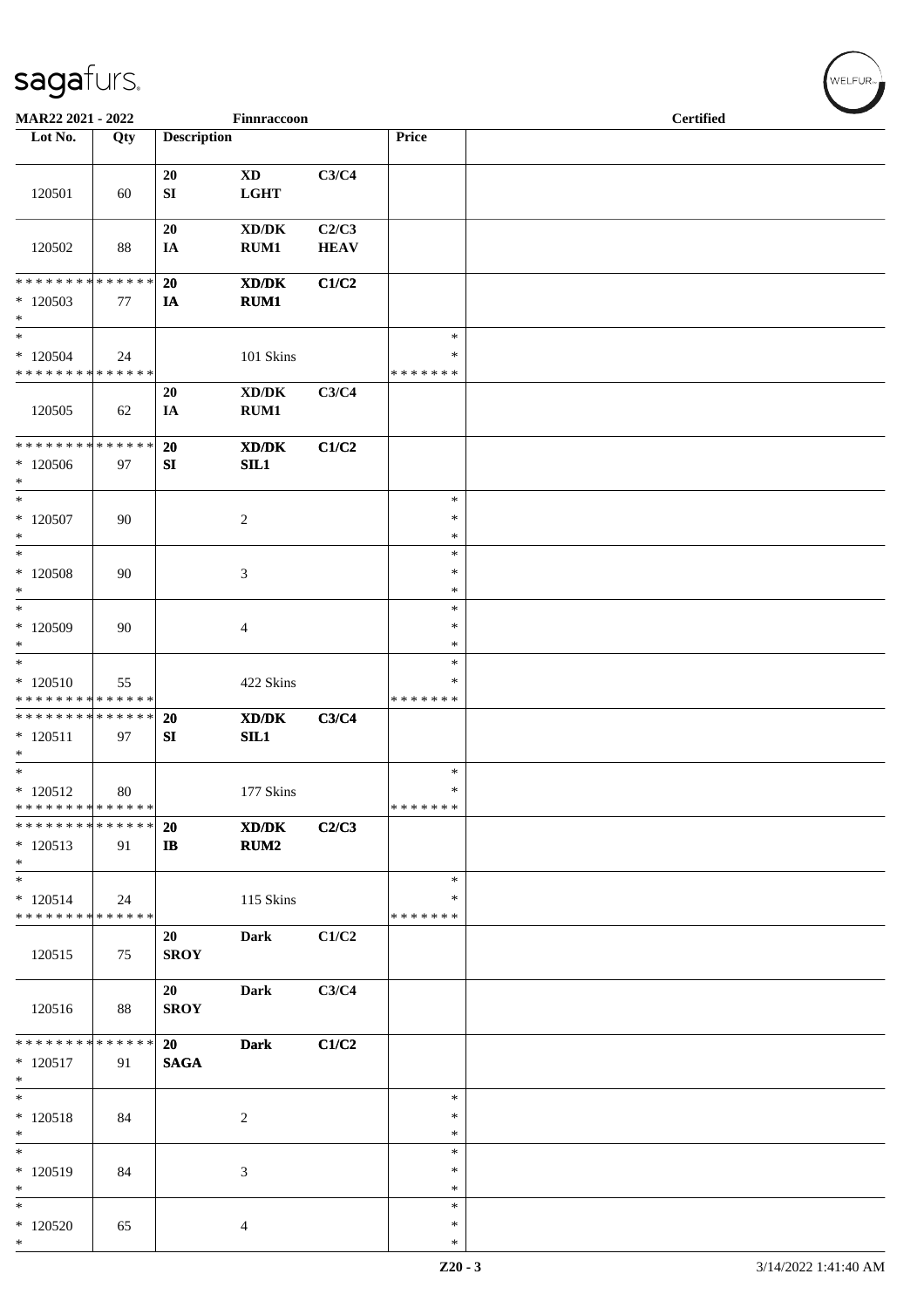| MAR22 2021 - 2022                                         |     |                    | Finnraccoon                |             |                                   | <b>Certified</b> |  |
|-----------------------------------------------------------|-----|--------------------|----------------------------|-------------|-----------------------------------|------------------|--|
| $\overline{\phantom{1}}$ Lot No.                          | Qty | <b>Description</b> |                            |             | Price                             |                  |  |
| $*$<br>$*120521$<br>* * * * * * * * * * * * * *           | 24  | 20<br><b>SAGA</b>  | <b>Dark</b>                | $\rm C1/C2$ | $\ast$<br>$\ast$<br>* * * * * * * |                  |  |
| * * * * * * * * * * * * * *<br>$*120522$<br>$\ast$        | 91  | 20<br><b>SAGA</b>  | <b>Dark</b>                | C3/C4       |                                   |                  |  |
| $*$<br>$*120523$<br>$\ast$                                | 84  |                    | $\sqrt{2}$                 |             | $\ast$<br>$\ast$<br>$\ast$        |                  |  |
| $\ast$<br>$*120524$<br>$\ast$<br>$\overline{\phantom{0}}$ | 84  |                    | 3                          |             | $\ast$<br>$\ast$<br>$\ast$        |                  |  |
| $*120525$<br>$*$<br>$*$                                   | 84  |                    | $\overline{4}$             |             | $\ast$<br>*<br>$\ast$             |                  |  |
| $*120526$<br>* * * * * * * * * * * * * *                  | 68  |                    | 411 Skins                  |             | $\ast$<br>$\ast$<br>* * * * * * * |                  |  |
| 120527                                                    | 92  | 20<br><b>SAGA</b>  | <b>Dark</b><br>SL1         | C1/C2       |                                   |                  |  |
| 120528                                                    | 88  | 20<br><b>SAGA</b>  | <b>Dark</b><br>SL1         | C3/C4       |                                   |                  |  |
| * * * * * * * * * * * * * * *<br>* 120529<br>$\ast$       | 97  | 20<br><b>SAGA</b>  | <b>Dark</b><br><b>LGHT</b> | C1/C2       |                                   |                  |  |
| $*$<br>$*120530$<br>$\ast$                                | 90  |                    | $\sqrt{2}$                 |             | $\ast$<br>$\ast$<br>$\ast$        |                  |  |
| $\overline{\phantom{0}}$<br>$*120531$<br>$\ast$           | 90  |                    | $\mathfrak{Z}$             |             | $\ast$<br>$\ast$<br>$\ast$        |                  |  |
| $\ast$<br>$*120532$<br>$\ast$                             | 90  |                    | $\overline{4}$             |             | $\ast$<br>$\ast$<br>$\ast$        |                  |  |
| $\ast$<br>$*120533$<br>* * * * * * * * * * * * * *        | 92  |                    | 459 Skins                  |             | $\ast$<br>$\ast$<br>* * * * * * * |                  |  |
| * * * * * * * * * * * * * *<br>* 120534<br>$\ast$         | 97  | 20<br><b>SAGA</b>  | <b>Dark</b><br><b>LGHT</b> | C3/C4       |                                   |                  |  |
| $*$<br>$*120535$<br>$\ast$                                | 90  |                    | $\overline{c}$             |             | $\ast$<br>*<br>*                  |                  |  |
| $\ast$<br>$*120536$<br>$\ast$                             | 90  |                    | 3                          |             | $\ast$<br>$\ast$<br>$\ast$        |                  |  |
| $\overline{\ast}$<br>$* 120537$<br>$\ast$                 | 90  |                    | $\overline{4}$             |             | $\ast$<br>*<br>∗                  |                  |  |
| $\ast$<br>$*120538$<br>* * * * * * * * * * * * * *        | 52  |                    | 419 Skins                  |             | $\ast$<br>*<br>* * * * * * *      |                  |  |
| * * * * * * * * * * * * * *<br>$*120539$<br>$\ast$        | 97  | 20<br>${\bf SI}$   | <b>Dark</b>                | C1/C2       |                                   |                  |  |
| $\ast$<br>$*120540$<br>$\ast$                             | 90  |                    | 2                          |             | $\ast$<br>∗<br>$\ast$             |                  |  |

 $w$ ELFUR-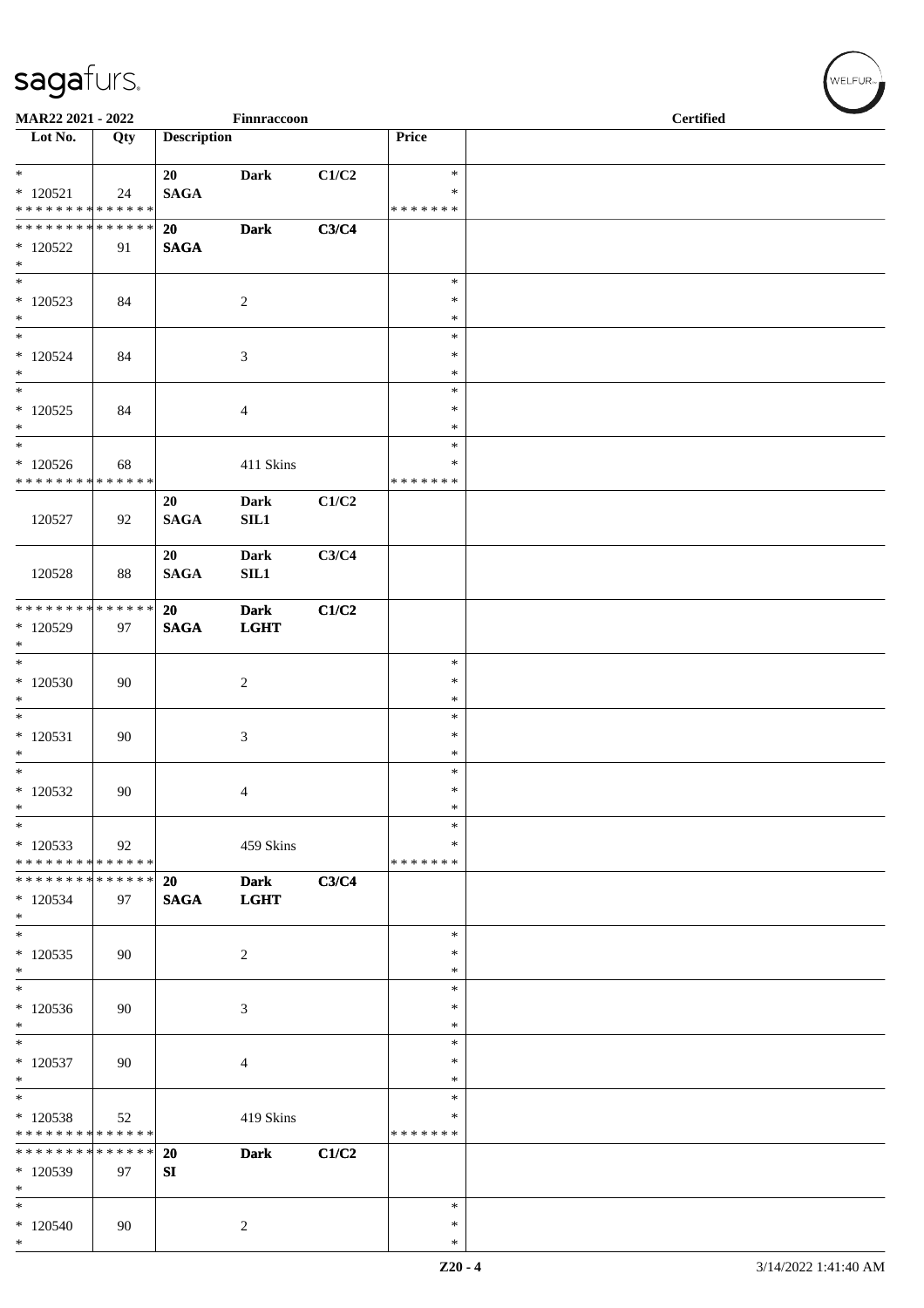| MAR22 2021 - 2022                          |     |                    | Finnraccoon                |       |                    | <b>Certified</b> |  |
|--------------------------------------------|-----|--------------------|----------------------------|-------|--------------------|------------------|--|
| Lot No.                                    | Qty | <b>Description</b> |                            |       | Price              |                  |  |
| $\overline{\ast}$                          |     | 20                 | <b>Dark</b>                | C1/C2 | $\ast$             |                  |  |
| $*120541$                                  | 90  | ${\bf SI}$         |                            |       | $\ast$             |                  |  |
| $\ast$                                     |     |                    |                            |       | $\ast$             |                  |  |
| $\overline{\ast}$<br>$*120542$             | 90  |                    | $\overline{4}$             |       | $\ast$<br>$\ast$   |                  |  |
| $\ast$                                     |     |                    |                            |       | $\ast$             |                  |  |
| $\ast$                                     |     |                    |                            |       | $\ast$             |                  |  |
| $*120543$<br>$\ast$                        | 90  |                    | $\sqrt{5}$                 |       | $\ast$<br>$\ast$   |                  |  |
| $\ast$                                     |     |                    |                            |       | $\ast$             |                  |  |
| $*120544$<br>* * * * * * * * * * * * * *   | 54  |                    | 511 Skins                  |       | ∗<br>* * * * * * * |                  |  |
| * * * * * * * * * * * * * *                |     | 20                 | <b>Dark</b>                | C3/C4 |                    |                  |  |
| $*120545$                                  | 97  | SI                 |                            |       |                    |                  |  |
| $\ast$<br>$\ast$                           |     |                    |                            |       | $\ast$             |                  |  |
| $*120546$                                  | 90  |                    | $\sqrt{2}$                 |       | $\ast$             |                  |  |
| $\ast$                                     |     |                    |                            |       | $\ast$             |                  |  |
| $*$                                        |     |                    |                            |       | $\ast$<br>*        |                  |  |
| $* 120547$<br>$*$                          | 90  |                    | $\mathfrak{Z}$             |       | $\ast$             |                  |  |
| $\overline{\ast}$                          |     |                    |                            |       | $\ast$             |                  |  |
| $*120548$                                  | 84  |                    | $\overline{4}$             |       | $\ast$             |                  |  |
| $*$<br>$*$                                 |     |                    |                            |       | $\ast$<br>$\ast$   |                  |  |
| $*120549$                                  | 25  |                    | 386 Skins                  |       | $\ast$             |                  |  |
| * * * * * * * * * * * * * *                |     |                    |                            |       | * * * * * * *      |                  |  |
| ******** <mark>******</mark><br>* 120550   | 103 | 20<br>SI           | <b>Dark</b><br><b>LGHT</b> | C1/C2 |                    |                  |  |
| $\ast$                                     |     |                    |                            |       |                    |                  |  |
| $\ast$                                     |     |                    |                            |       | $\ast$             |                  |  |
| $*120551$<br>$\ast$                        | 96  |                    | $\sqrt{2}$                 |       | $\ast$<br>$\ast$   |                  |  |
| $*$                                        |     |                    |                            |       | $\ast$             |                  |  |
| $*120552$                                  | 96  |                    | 3                          |       | $\ast$             |                  |  |
| $\ast$<br>$\ast$                           |     |                    |                            |       | $\ast$<br>$\ast$   |                  |  |
| $*120553$                                  | 35  |                    | 330 Skins                  |       | ∗                  |                  |  |
| * * * * * * * * * * * * * *                |     |                    |                            |       | * * * * * * *      |                  |  |
| * * * * * * * * * * * * * * *<br>$*120554$ | 103 | 20<br>SI           | <b>Dark</b><br><b>LGHT</b> | C3/C4 |                    |                  |  |
| $*$                                        |     |                    |                            |       |                    |                  |  |
| $\ast$                                     |     |                    |                            |       | $\ast$             |                  |  |
| $*120555$<br>* * * * * * * * * * * * * *   | 69  |                    | 172 Skins                  |       | ∗<br>* * * * * * * |                  |  |
|                                            |     | 20                 | <b>MED</b>                 | C2/C3 |                    |                  |  |
| 120556                                     | 52  | <b>SROY</b>        |                            |       |                    |                  |  |
| * * * * * * * * * * * * * *                |     | 20                 | <b>MED</b>                 | C1/C2 |                    |                  |  |
| $*120557$                                  | 91  | <b>SAGA</b>        |                            |       |                    |                  |  |
| $\ast$                                     |     |                    |                            |       |                    |                  |  |
| $\ast$<br>* 120558                         |     |                    |                            |       | ∗<br>∗             |                  |  |
| $\ast$                                     | 84  |                    | 2                          |       | $\ast$             |                  |  |
| $\ast$                                     |     |                    |                            |       | $\ast$             |                  |  |
| * 120559<br>$\ast$                         | 84  |                    | 3                          |       | $\ast$<br>*        |                  |  |
| $\ast$                                     |     |                    |                            |       | $\ast$             |                  |  |
| $*120560$                                  | 25  |                    | 284 Skins                  |       | ∗                  |                  |  |
| * * * * * * * * * * * * * *                |     |                    |                            |       | * * * * * * *      |                  |  |

WELFUR<sub><sup>N</sub></sub></sub></sup>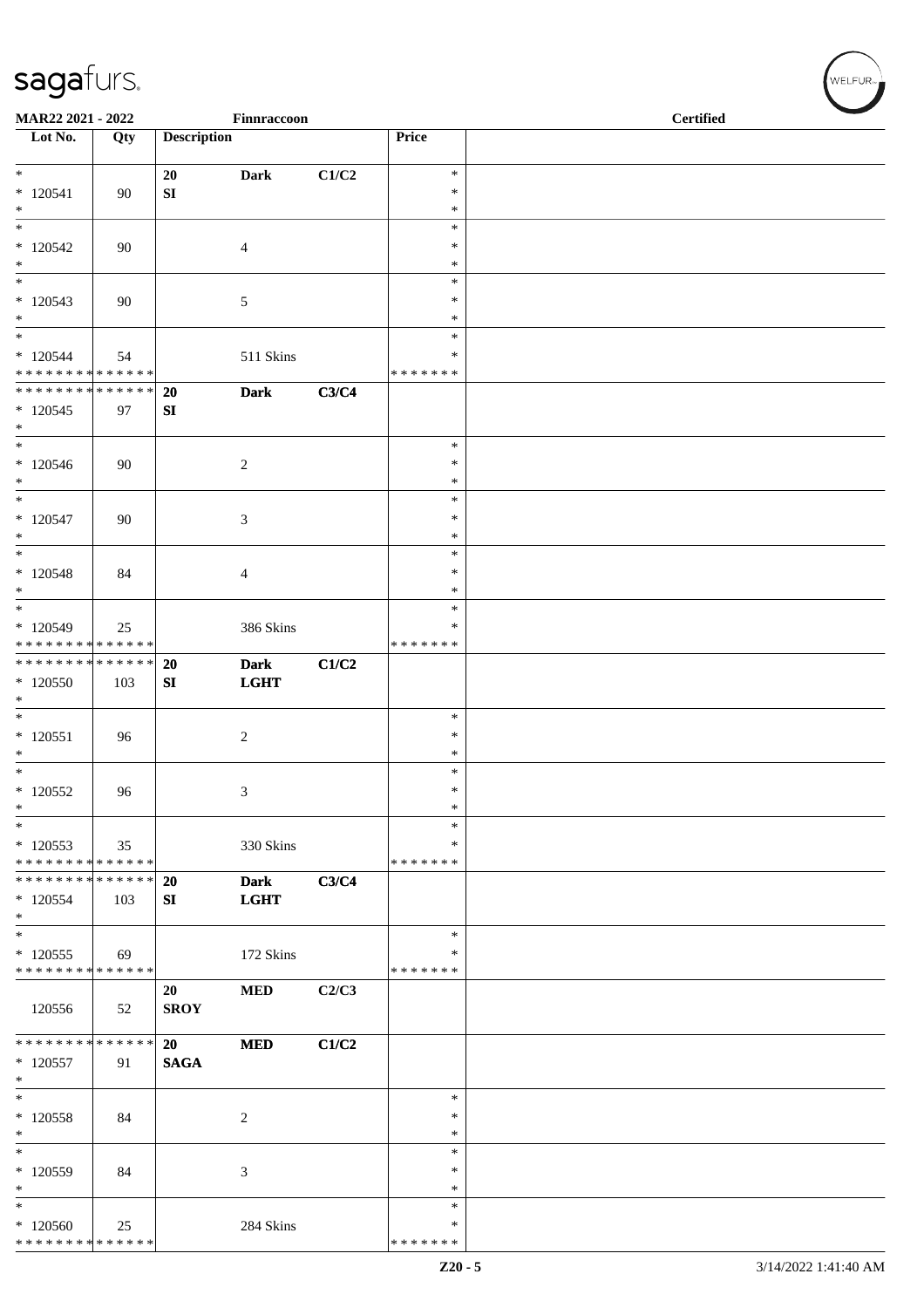| MAR22 2021 - 2022                                          |     |                    | Finnraccoon       |       |                    | <b>Certified</b> |  |  |  |
|------------------------------------------------------------|-----|--------------------|-------------------|-------|--------------------|------------------|--|--|--|
| Lot No.                                                    | Qty | <b>Description</b> |                   |       | Price              |                  |  |  |  |
| ******** <mark>******</mark>                               |     | 20                 | $\bf MED$         | C3/C4 |                    |                  |  |  |  |
| $*120561$<br>$\ast$                                        | 91  | <b>SAGA</b>        |                   |       |                    |                  |  |  |  |
| $\ast$                                                     |     |                    |                   |       | $\ast$             |                  |  |  |  |
| $*120562$                                                  | 27  |                    | 118 Skins         |       | $\ast$             |                  |  |  |  |
| ******** <mark>******</mark>                               |     | 20                 | <b>MED</b>        | C2/C3 | * * * * * * *      |                  |  |  |  |
| 120563                                                     | 83  | <b>SAGA</b>        | SL1               |       |                    |                  |  |  |  |
| * * * * * * * * * * * * * *                                |     | 20                 | $\bf MED$         | C1/C2 |                    |                  |  |  |  |
| $*120564$<br>$\ast$                                        | 97  | <b>SAGA</b>        | <b>LGHT</b>       |       |                    |                  |  |  |  |
| $\ast$                                                     |     |                    |                   |       | $\ast$             |                  |  |  |  |
| $*120565$<br>$\ast$                                        | 90  |                    | $\overline{2}$    |       | ∗<br>$\ast$        |                  |  |  |  |
| $\ast$                                                     |     |                    |                   |       | $\ast$             |                  |  |  |  |
| $*120566$                                                  | 90  |                    | $\mathfrak{Z}$    |       | $\ast$             |                  |  |  |  |
| $\ast$                                                     |     |                    |                   |       | $\ast$             |                  |  |  |  |
| $\ast$<br>$*120567$                                        |     |                    | 333 Skins         |       | $\ast$<br>∗        |                  |  |  |  |
| * * * * * * * * * * * * * *                                | 56  |                    |                   |       | * * * * * * *      |                  |  |  |  |
|                                                            |     | 20                 | $\bf MED$         | C3/C4 |                    |                  |  |  |  |
| 120568                                                     | 95  | <b>SAGA</b>        | <b>LGHT</b>       |       |                    |                  |  |  |  |
|                                                            |     | 20                 | <b>MED</b>        | C2/C3 |                    |                  |  |  |  |
| 120569                                                     | 92  | IA                 | RUM1              |       |                    |                  |  |  |  |
| * * * * * * * * * * * * * *                                |     | 20                 | <b>MED</b>        | C1/C2 |                    |                  |  |  |  |
| $*120570$                                                  | 97  | SI                 |                   |       |                    |                  |  |  |  |
| $\ast$                                                     |     |                    |                   |       |                    |                  |  |  |  |
| $\ast$<br>$*120571$                                        | 90  |                    | $\sqrt{2}$        |       | $\ast$<br>∗        |                  |  |  |  |
| $\ast$                                                     |     |                    |                   |       | $\ast$             |                  |  |  |  |
| $\ast$                                                     |     |                    |                   |       | $\ast$             |                  |  |  |  |
| $*120572$                                                  | 90  |                    | $\mathfrak{Z}$    |       | $\ast$             |                  |  |  |  |
| $\ast$<br>$\ast$                                           |     |                    |                   |       | $\ast$<br>$\ast$   |                  |  |  |  |
| $*120573$                                                  | 90  |                    | $\overline{4}$    |       | ∗                  |                  |  |  |  |
| $\ast$                                                     |     |                    |                   |       | $\ast$             |                  |  |  |  |
| $\ast$                                                     |     |                    |                   |       | $\ast$             |                  |  |  |  |
| $*120574$<br>$*$                                           | 90  |                    | 5                 |       | *<br>$\ast$        |                  |  |  |  |
| $*$                                                        |     |                    |                   |       | $\ast$             |                  |  |  |  |
| $*120575$                                                  | 90  |                    | 6                 |       | $\ast$             |                  |  |  |  |
| $\ast$                                                     |     |                    |                   |       | ∗                  |                  |  |  |  |
| $\ast$                                                     |     |                    |                   |       | *                  |                  |  |  |  |
| $*120576$<br>* * * * * * * * * * * * * *                   | 26  |                    | 573 Skins         |       | *<br>* * * * * * * |                  |  |  |  |
| * * * * * * * * * * * * * *                                |     | <b>20</b>          | <b>MED</b>        | C3/C4 |                    |                  |  |  |  |
| $*120577$                                                  | 97  | SI                 |                   |       |                    |                  |  |  |  |
| $\ast$<br>$\ast$                                           |     |                    |                   |       |                    |                  |  |  |  |
| $*120578$                                                  | 90  |                    | $\overline{c}$    |       | $\ast$<br>*        |                  |  |  |  |
| $\ast$                                                     |     |                    |                   |       | ∗                  |                  |  |  |  |
| $\ast$                                                     |     |                    |                   |       | $\ast$             |                  |  |  |  |
| * 120579                                                   | 28  |                    | 215 Skins         |       | *                  |                  |  |  |  |
| * * * * * * * * * * * * * *<br>* * * * * * * * * * * * * * |     |                    |                   |       | * * * * * * *      |                  |  |  |  |
| * 120580                                                   | 97  | 20<br>SI           | <b>MED</b><br>SL1 | C1/C2 |                    |                  |  |  |  |
| $\ast$                                                     |     |                    |                   |       |                    |                  |  |  |  |

WELFUR<sub>\*</sub>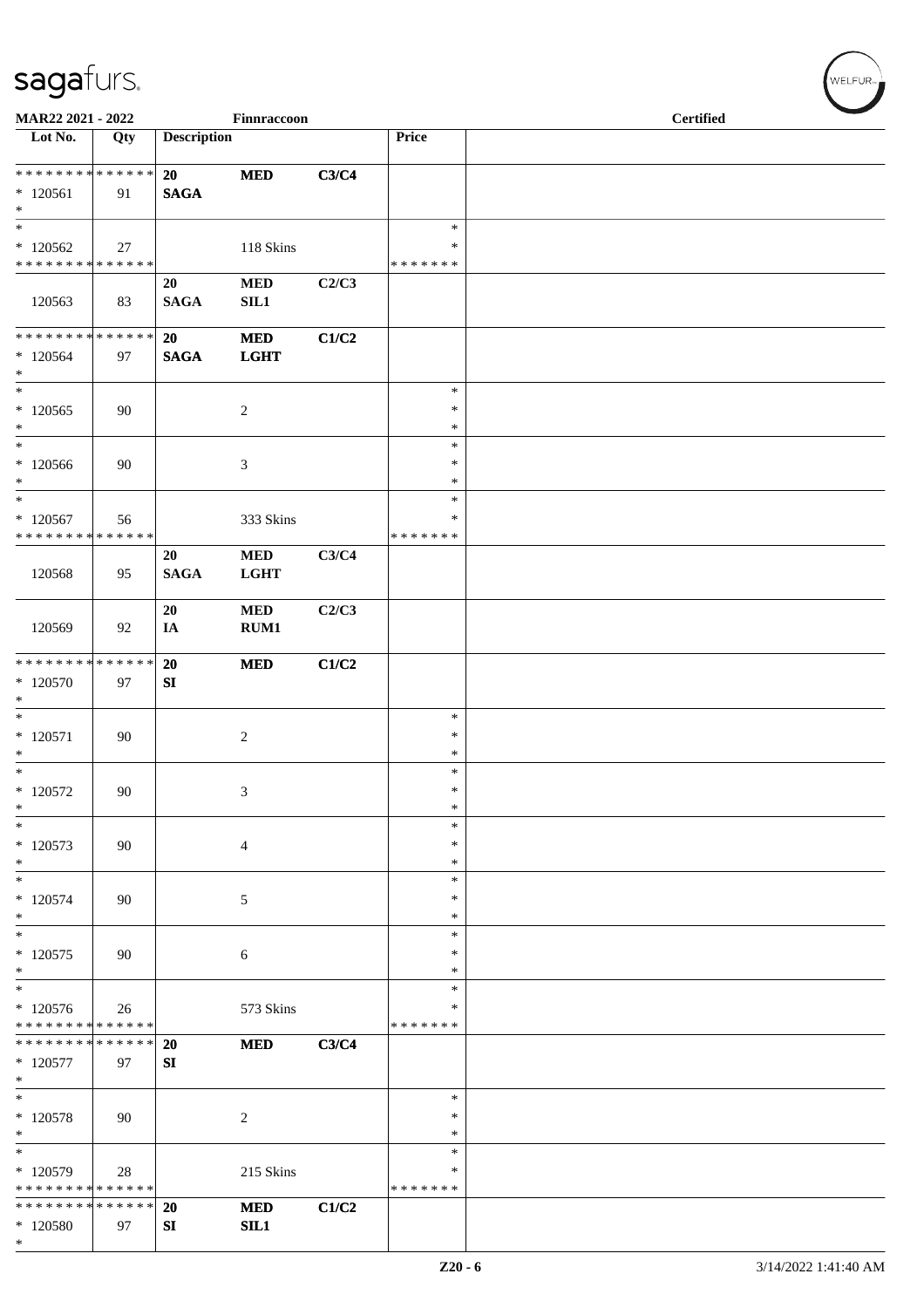| ت<br><b>MAR22 2021 - 2022</b> |     |                        | Finnraccoon               |       |                         | <b>Certified</b> |  |
|-------------------------------|-----|------------------------|---------------------------|-------|-------------------------|------------------|--|
| Lot No.                       | Qty | <b>Description</b>     |                           |       | Price                   |                  |  |
| $\ast$                        |     | <b>20</b>              | <b>MED</b>                | C1/C2 | $\ast$                  |                  |  |
| $*120581$<br>**************   | 57  | <b>SI</b>              | <b>SIL1</b>               |       | $\ast$<br>* * * * * * * |                  |  |
| 120582                        | 72  | 20<br><b>SI</b>        | <b>MED</b><br><b>SIL1</b> | C3/C4 |                         |                  |  |
| 120583                        | 86  | <b>20</b><br><b>SI</b> | <b>MED</b><br><b>LGHT</b> | C2/C3 |                         |                  |  |
| 120584                        | 78  | 20<br>IB               | <b>MED</b><br><b>RUM2</b> | C2/C3 |                         |                  |  |

 $w$ ELFUR<sub>m</sub>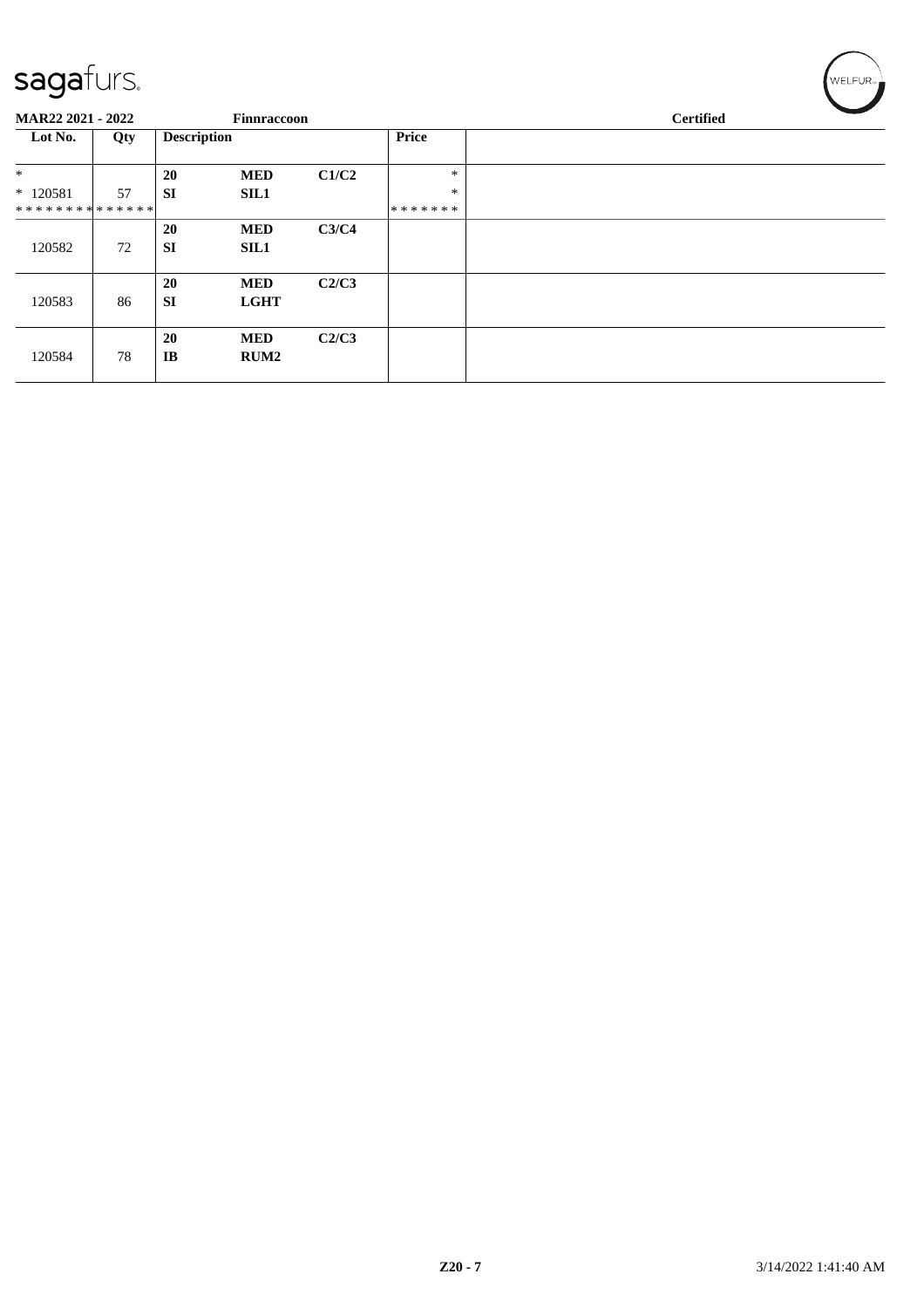| MAR22 2021 - 2022                                   |     |                        | <b>Arctic Finnraccoon</b> |                |                              | <b>Certified</b> |  |  |  |
|-----------------------------------------------------|-----|------------------------|---------------------------|----------------|------------------------------|------------------|--|--|--|
| Lot No.                                             | Qty | <b>Description</b>     |                           |                | Price                        |                  |  |  |  |
| 120761                                              | 22  | 40<br><b>SROY</b>      | <b>DK/MED</b><br>$CHA+$   | C <sub>2</sub> |                              |                  |  |  |  |
| 120762                                              | 74  | 40<br><b>SROY</b>      | <b>DK/MED</b><br>$CHA+$   | C2             |                              |                  |  |  |  |
| 120763                                              | 50  | 40<br><b>SAGA</b>      | <b>DK/MED</b><br>$CHA+$   | C2             |                              |                  |  |  |  |
| 120764                                              | 28  | 40<br><b>SAGA</b>      | <b>DK/MED</b>             | C2             |                              |                  |  |  |  |
| ******** <mark>******</mark><br>$*120765$<br>$\ast$ | 79  | 40<br><b>SAGA</b>      | <b>MED</b><br>$CHA+$      | C2             |                              |                  |  |  |  |
| $*$<br>* 120766<br>$*$                              | 66  |                        | 2                         |                | $\ast$<br>$\ast$<br>$\ast$   |                  |  |  |  |
| $*$<br>$*120767$<br>* * * * * * * * * * * * * *     | 25  |                        | 170 Skins                 |                | $\ast$<br>*<br>* * * * * * * |                  |  |  |  |
| 120768                                              | 38  | 40<br><b>SAGA</b>      | MED/PAL C2<br>SIL1        |                |                              |                  |  |  |  |
| 120769                                              | 21  | 40<br>SI               | MED/PAL C2                |                |                              |                  |  |  |  |
| 120770                                              | 47  | 40<br><b>SROY</b>      | <b>PALE</b><br>$CHA+$     | C2             |                              |                  |  |  |  |
| 120771                                              | 52  | 40<br><b>SROY</b>      | <b>PALE</b>               | C2             |                              |                  |  |  |  |
| ************** 40<br>$*$ 120772<br>$\ast$           | 79  | <b>SAGA</b>            | <b>PALE</b><br>$CHA+$     | C2             |                              |                  |  |  |  |
| $\ast$<br>$*120773$<br>* * * * * * * * * * * * * *  | 75  |                        | 154 Skins                 |                | $\ast$<br>∗<br>* * * * * * * |                  |  |  |  |
| 120774                                              | 24  | 40<br><b>SROY</b>      | PAL/XP<br>$CHA+$          | C2             |                              |                  |  |  |  |
| 120775                                              | 30  | 40<br><b>SROY</b>      | PAL/XP                    | C2             |                              |                  |  |  |  |
| 120776                                              | 46  | 40<br><b>SAGA</b>      | PAL/XP<br>$CHA+$          | C2             |                              |                  |  |  |  |
| 120777                                              | 53  | 40<br><b>SAGA</b>      | PAL/XP                    | C2             |                              |                  |  |  |  |
| 120778                                              | 29  | 40<br><b>SROY</b>      | $\mathbf{XP}$<br>$CHA+$   | C2             |                              |                  |  |  |  |
| 120779                                              | 23  | 40<br>${\bf SI}$       | XP/2XP                    | C <sub>2</sub> |                              |                  |  |  |  |
| 120780                                              | 35  | 40<br>${\bf S}{\bf I}$ | XP/2XP                    | C2             |                              |                  |  |  |  |

 $\left(\bigvee_{w \in \text{LFUR}_{\text{reg}}}$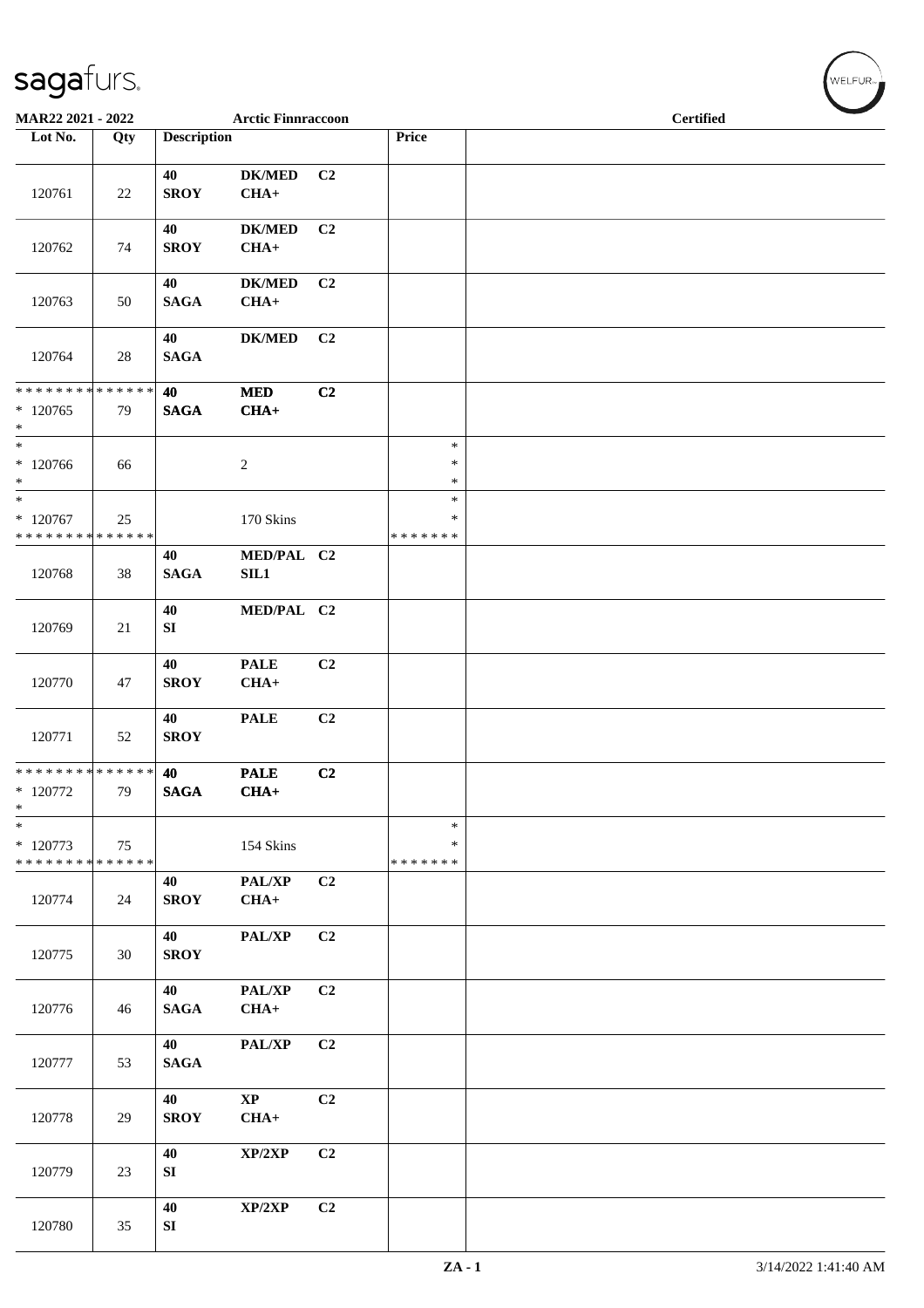| MAR22 2021 - 2022                                                    |     |                       | <b>Arctic Finnraccoon</b>           |                |                                   | <b>Certified</b> |
|----------------------------------------------------------------------|-----|-----------------------|-------------------------------------|----------------|-----------------------------------|------------------|
| Lot No.                                                              | Qty | <b>Description</b>    |                                     |                | Price                             |                  |
| 120781                                                               | 30  | 40<br><b>SROY</b>     | 2XP                                 | C2             |                                   |                  |
| ******** <mark>******</mark><br>$*120782$<br>$\ast$                  | 79  | 40<br><b>SAGA</b>     | 2XP<br>$CHA+$                       | C2             |                                   |                  |
| $\overline{\phantom{1}}$<br>$*120783$<br>* * * * * * * * * * * * * * | 24  |                       | 103 Skins                           |                | $\ast$<br>$\ast$<br>* * * * * * * |                  |
| **************<br>* 120784<br>$\ast$                                 | 79  | 40<br><b>SAGA</b>     | 2XP                                 | C2             |                                   |                  |
| $\overline{\phantom{a}^*}$<br>$*120785$<br>$\ast$                    | 72  |                       | $\sqrt{2}$                          |                | $\ast$<br>$\ast$<br>$\ast$        |                  |
| $\overline{\ast}$<br>$*120786$<br>* * * * * * * * * * * * * *        | 33  |                       | 184 Skins                           |                | $\ast$<br>∗<br>* * * * * * *      |                  |
| 120787                                                               | 22  | 40<br><b>SROY</b>     | 2XP/3XP                             | C <sub>2</sub> |                                   |                  |
| 120788                                                               | 24  | 40<br>$\mathbf{SAGA}$ | 2XP/3XP<br>$CHA+$                   | C2             |                                   |                  |
| 120789                                                               | 27  | 40<br>$\mathbf{SAGA}$ | 2XP/3XP                             | C2             |                                   |                  |
| 120790                                                               | 19  | 40/30<br><b>SAGA</b>  | 2XD<br>$CHA+$                       | C <sub>2</sub> |                                   |                  |
| 120791                                                               | 26  | 40/30<br>SI           | MED/PAL C2                          |                |                                   |                  |
| 120792                                                               | 33  | 40/30<br>SI           | <b>PALE</b><br>$CHA+$               | C2             |                                   |                  |
| 120793                                                               | 64  | 40/30<br>SI           | XP/2XP                              | C2             |                                   |                  |
| 120794                                                               | 56  | 30<br>SI              | $\bold{X}\bold{D}/\bold{D}\bold{K}$ | C2             |                                   |                  |
| 120795                                                               | 25  | 30<br><b>SROY</b>     | <b>DK/MED</b><br>$CHA+$             | C2             |                                   |                  |
| 120796                                                               | 50  | 30<br><b>SROY</b>     | <b>DK/MED</b><br>$CHA+$             | C2             |                                   |                  |
| 120797                                                               | 37  | 30<br><b>SROY</b>     | <b>DK/MED</b>                       | C2             |                                   |                  |
| 120798                                                               | 48  | 30<br><b>SAGA</b>     | <b>DK/MED</b><br>$CHA+$             | C2             |                                   |                  |
| * * * * * * * * * * * * * *<br>* 120799<br>$\ast$                    | 85  | 30<br><b>SAGA</b>     | <b>DK/MED</b><br>$CHA+$             | C <sub>2</sub> |                                   |                  |
| $\ast$<br>$*120800$<br>* * * * * * * * * * * * * *                   | 72  |                       | 157 Skins                           |                | $\ast$<br>*<br>* * * * * * *      |                  |
|                                                                      |     |                       |                                     |                |                                   |                  |

 $\left(\begin{smallmatrix} \mathsf{WELFLR}_{\mathbb{W}}\end{smallmatrix}\right)$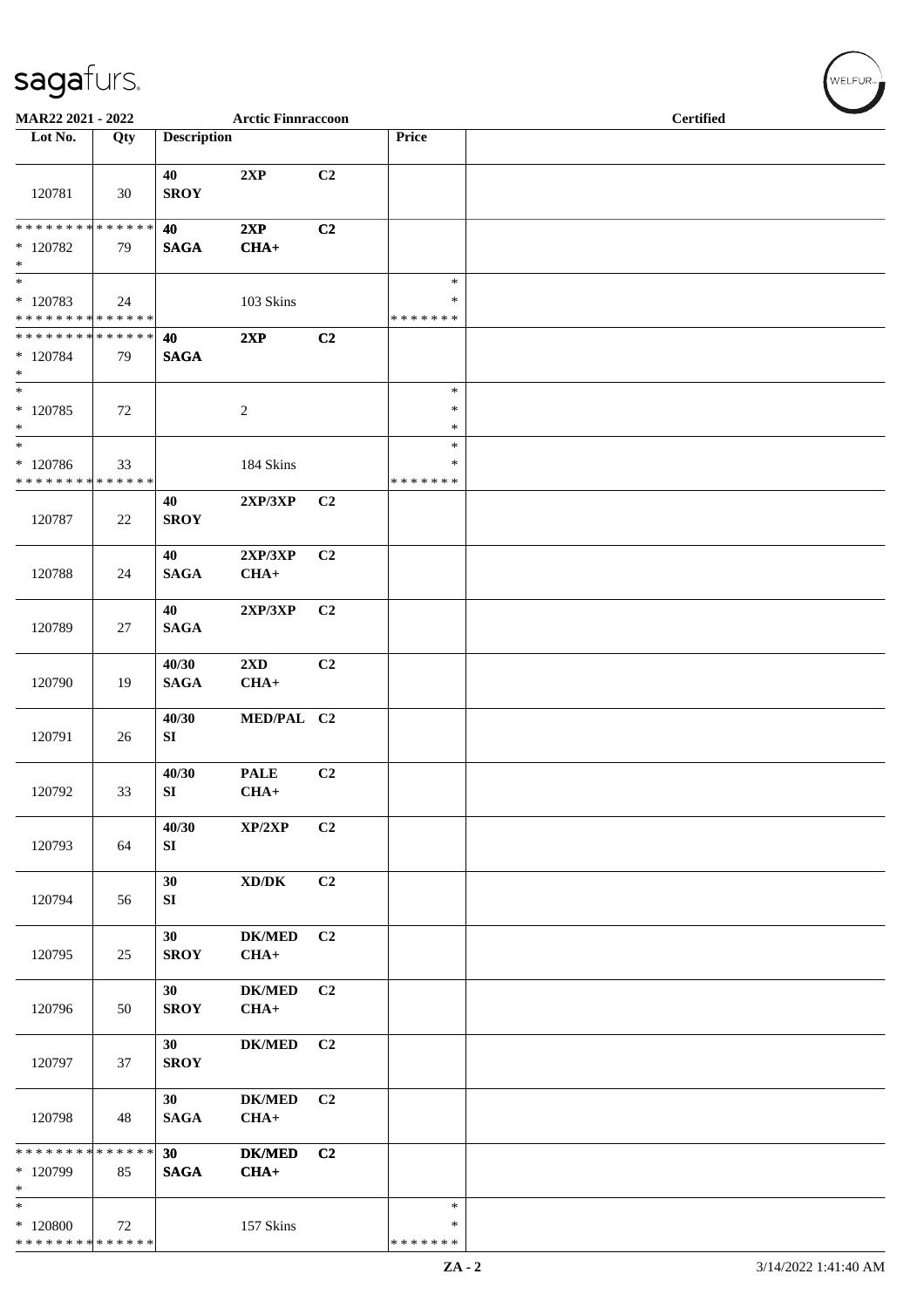| MAR22 2021 - 2022                                                    |     |                                | <b>Arctic Finnraccoon</b>        |                |                                   | <b>Certified</b> |
|----------------------------------------------------------------------|-----|--------------------------------|----------------------------------|----------------|-----------------------------------|------------------|
| Lot No.                                                              | Qty | <b>Description</b>             |                                  |                | Price                             |                  |
| 120801                                                               | 35  | 30<br><b>SAGA</b>              | <b>DK/MED</b>                    | C <sub>2</sub> |                                   |                  |
| 120802                                                               | 66  | 30<br>${\bf SI}$               | MED/PAL C2                       |                |                                   |                  |
| 120803                                                               | 32  | 30<br><b>SROY</b>              | <b>PALE</b><br>$CHA+$            | C2             |                                   |                  |
| 120804                                                               | 45  | 30<br><b>SROY</b>              | <b>PALE</b>                      | C <sub>2</sub> |                                   |                  |
| * * * * * * * * * * * * * *<br>$*$ 120805<br>$\ast$                  | 85  | 30<br><b>SAGA</b>              | <b>PALE</b><br>$CHA+$            | C2             |                                   |                  |
| $\overline{\phantom{0}}$<br>$*120806$<br>* * * * * * * * * * * * * * | 40  |                                | 125 Skins                        |                | $\ast$<br>$\ast$<br>* * * * * * * |                  |
| 120807                                                               | 19  | 30<br><b>SROY</b>              | PAL/XP<br>$CHA+$                 | C <sub>2</sub> |                                   |                  |
| 120808                                                               | 21  | 30<br><b>SROY</b>              | PAL/XP                           | C2             |                                   |                  |
| 120809                                                               | 47  | 30<br>$\mathbf{SAGA}$          | PAL/XP<br>$CHA+$                 | C2             |                                   |                  |
| 120810                                                               | 42  | 30<br>$\mathbf{SAGA}$          | PAL/XP                           | C2             |                                   |                  |
| 120811                                                               | 38  | 30<br><b>SROY</b>              | $\bold{XP}$<br>$CHA+$            | C2             |                                   |                  |
| 120812                                                               | 30  | 30<br><b>SROY</b>              | $\bold{XP}$                      | C2             |                                   |                  |
| * * * * * * * * * * * * * * *<br>$*120813$<br>$*$                    | 73  | 30 <sup>7</sup><br><b>SAGA</b> | $\mathbf{X}\mathbf{P}$<br>$CHA+$ | C <sub>2</sub> |                                   |                  |
| $*$<br>$* 120814$<br>* * * * * * * * * * * * * *                     | 27  |                                | 100 Skins                        |                | $\ast$<br>*<br>* * * * * * *      |                  |
| * * * * * * * * * * * * * * *<br>$*120815$<br>$*$                    | 85  | 30<br><b>SAGA</b>              | $\bold{XP}$                      | C2             |                                   |                  |
| $*$<br>$* 120816$<br>$*$ $*$                                         | 78  |                                | 2                                |                | $\ast$<br>∗<br>$\ast$             |                  |
| $*$<br>$*$ 120817<br>* * * * * * * * * * * * * * *                   | 29  |                                | 192 Skins                        |                | $\ast$<br>*<br>* * * * * * *      |                  |
| 120818                                                               | 29  | 30<br>SI                       | XP/2XP                           | C <sub>2</sub> |                                   |                  |
| 120819                                                               | 42  | 30<br><b>SROY</b>              | 2XP                              | C2             |                                   |                  |
| * * * * * * * * * * * * * * *<br>$*120820$<br>$*$                    | 85  | 30 <sub>o</sub><br><b>SAGA</b> | 2XP                              | C <sub>2</sub> |                                   |                  |

WELFUR<sub><sup>N</sup></sub>